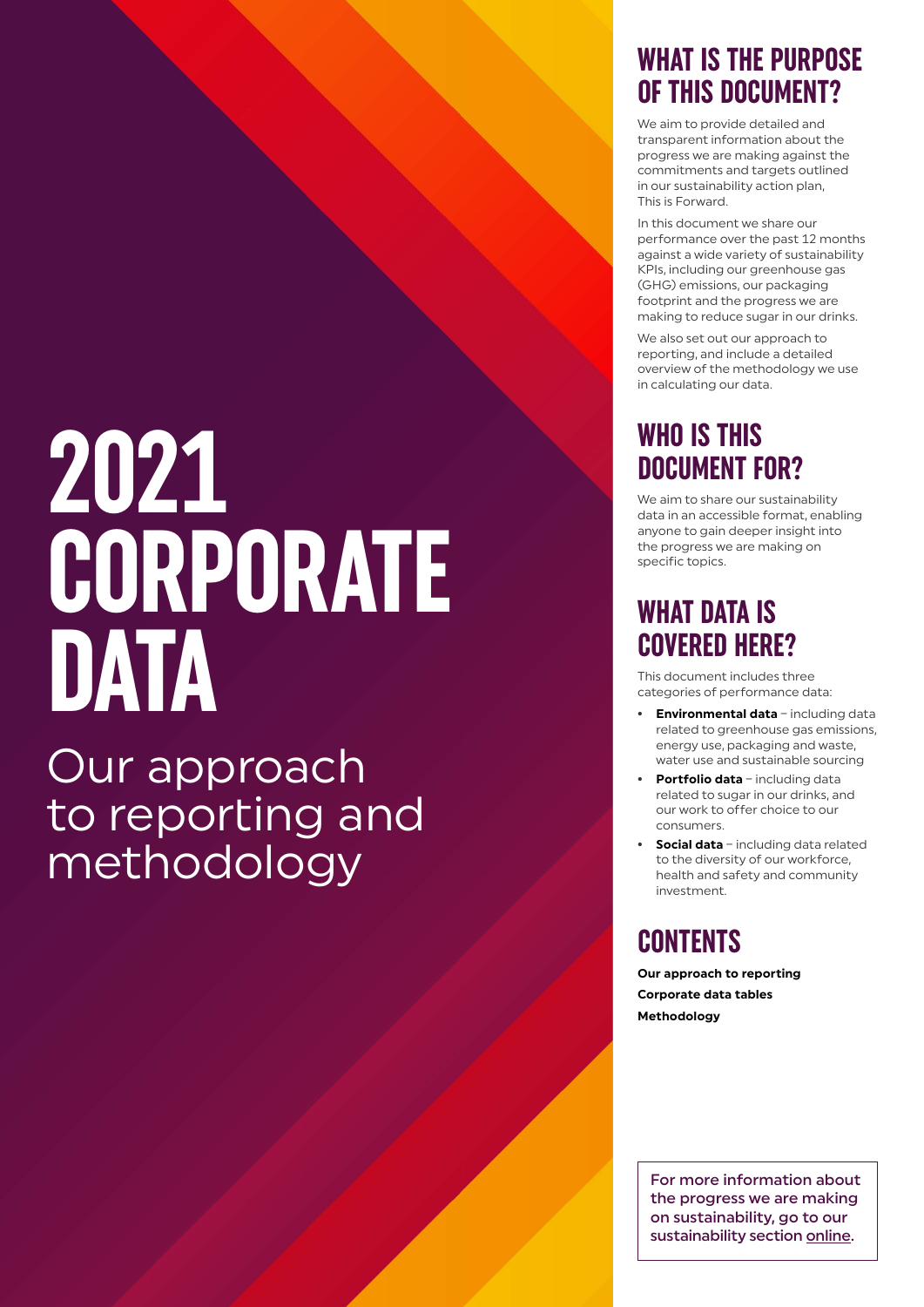### **ABOUT OUR 2021 SUSTAINABILITY STAKEHOLDER REPORT** Taken together, the [2021 Integrated](https://ir.cocacolaep.com/static-files/4d8517ef-7f2b-4690-b00d-1000819d5393)  **OUR APPROACH TO REPORTING**

In May 2021, Coca-Cola European Partners completed the acquisition of Coca-Cola Amatil, becoming Coca-Cola Europacific Partners (CCEP). Following the acquisition we established a new segment within our operating model: Australia, Pacific and Indonesia (API).

Our sustainability stakeholder report contains a full year of data from 1 January, 2021 to 31 December, 2021. It covers our global business operations including 13 Western European territories (Andorra, Belgium, France, Germany, Great Britain, Iceland, Luxembourg, Monaco, the Netherlands, Norway, Portugal, Spain and Sweden), our office in Bulgaria and our six territories in API (Australia, Fiji, Indonesia, New Zealand, Papua New Guinea and Samoa). Also included are illustrative case studies and business activities from 2021.

CCEP aims to ensure that the sustainability data included in this report, which relies on various input sources, including third party information, is collated and calculated in an accurate manner. As the tools, standards and technology used in this environment continue to develop, our processes and presentation of data are regularly reviewed and updated to improve data collection and accuracy. This may result in data changes and amendments subsequent to publication. When standards for calculations, data sources or emissions factors for the current year are updated, we apply these changes retrospectively, where appropriate. Where prior year data has been restated, this has been identified clearly.

[This is Forward,](http://www.cocacolaep.com/sustainability/this-is-forward/) our sustainability action plan, underpins CCEP's business strategy in Europe. The commitments have a target date of 2025 unless otherwise stated. All references to This is Forward currently relate to our activities in Europe only. We are working to update our sustainability action plan targets to cover our combined business, including API, by the end of 2022.

## **REPORTING STRUCTURE**

[Report](https://ir.cocacolaep.com/static-files/4d8517ef-7f2b-4690-b00d-1000819d5393) and the [sustainability section of](https://www.cocacolaep.com/sustainability/this-is-forward/)  [our website](https://www.cocacolaep.com/sustainability/this-is-forward/) constitute our "2021 Sustainability Stakeholder Report". We continue to listen to feedback from our broad range of stakeholders, including employees, customers, consumers, suppliers, shareholders, governments, and NGOs, to ensure our progress on key sustainability issues, and how we report on it, meets their expectations.

The sustainability section of our website also includes a [download centre](https://www.cocacolaep.com/sustainability/download-centre/) where you can find a comprehensive collection of our sustainability disclosures, including factsheets and verification statement, disclosure against frameworks such as GRI, TCFD and SASB.

## **REPORTING DATA AND BASE LINE SELECTION**

Unless otherwise stated, data is unconsolidated for Europe and API, while we align our data and calculation methodology. Where available, API data has been disclosed separately.

Unless otherwise stated, 2010 has been selected as the base year for our key environmental and social KPIs in Europe. Our baseline year for our science-based absolute carbon reduction target in Europe, set at the end of 2020, is 2019, in line with SBTi guidance. We aim to align our base year for the combined business, in due course.

CCEP aims to ensure that the sustainability data included in this report, which relies on various input sources, including third party information, is collated and calculated in an accurate manner. As the tools, standards and technology used in this environment continue to develop, our processes and presentation of data are regularly reviewed and updated to improve data collection and accuracy. This may result in data changes and amendments subsequent to publication. When standards for calculations, data sources or emissions factors for the current year are updated, we apply these changes retrospectively, where appropriate. Where prior year data has been restated, this has been identified clearly.

In line with the GHG Protocol, we have restated our baseline figures for 2019 and 2020 to include updated emission factors for packaging and ingredients, and we have replaced some estimated data with actual information.

## **REPORTING BOUNDARIES AND STANDARDS**

At CCEP, we have taken a value chain approach in considering our most significant impacts, and we measure and report on data across our value chain, beyond our own operations. Where we refer to our own operations, unless otherwise indicated, data in this report covers production, sales/distribution, combined sales/production facilities, administrative offices and fleet owned or controlled by CCEP, including our shared-service centre in Bulgaria.

All financial data in this report is in euros, unless otherwise stated.

The report has been prepared in accordance with the [Global Reporting](https://www.globalreporting.org/)  [Initiative](https://www.globalreporting.org/) (GRI) principles for defining report content and report quality, and is in accordance with the GRI Standards at Core level. The carbon footprint data of our full value chain in Europe and our Scope 1 and 2 emissions in API, and selected metrics as referenced within this report, have been [assured by DNV](https://www.cocacolaep.com/sustainability/download-centre/) on a limited assurance basis.

The report also serves as our [Communication on Progress](https://www.unglobalcompact.org/participation/report/cop/create-and-submit/active/440005) (COP) for the [United Nations Global Compact](https://www.unglobalcompact.org/) (UNGC) and our COP-Water, part of our endorsement of the [UNGC CEO Water](https://ceowatermandate.org/posts/coca-cola-european-partners-submits-2019-cop/)  [Mandate](https://ceowatermandate.org/posts/coca-cola-european-partners-submits-2019-cop/).

In accordance with the precautionary principle, sustainability is taken into account in the development process for any major project, product or new investment, and is built into our annual and long-range business planning processes. Progress against our sustainability commitments and targets will be reported each year.

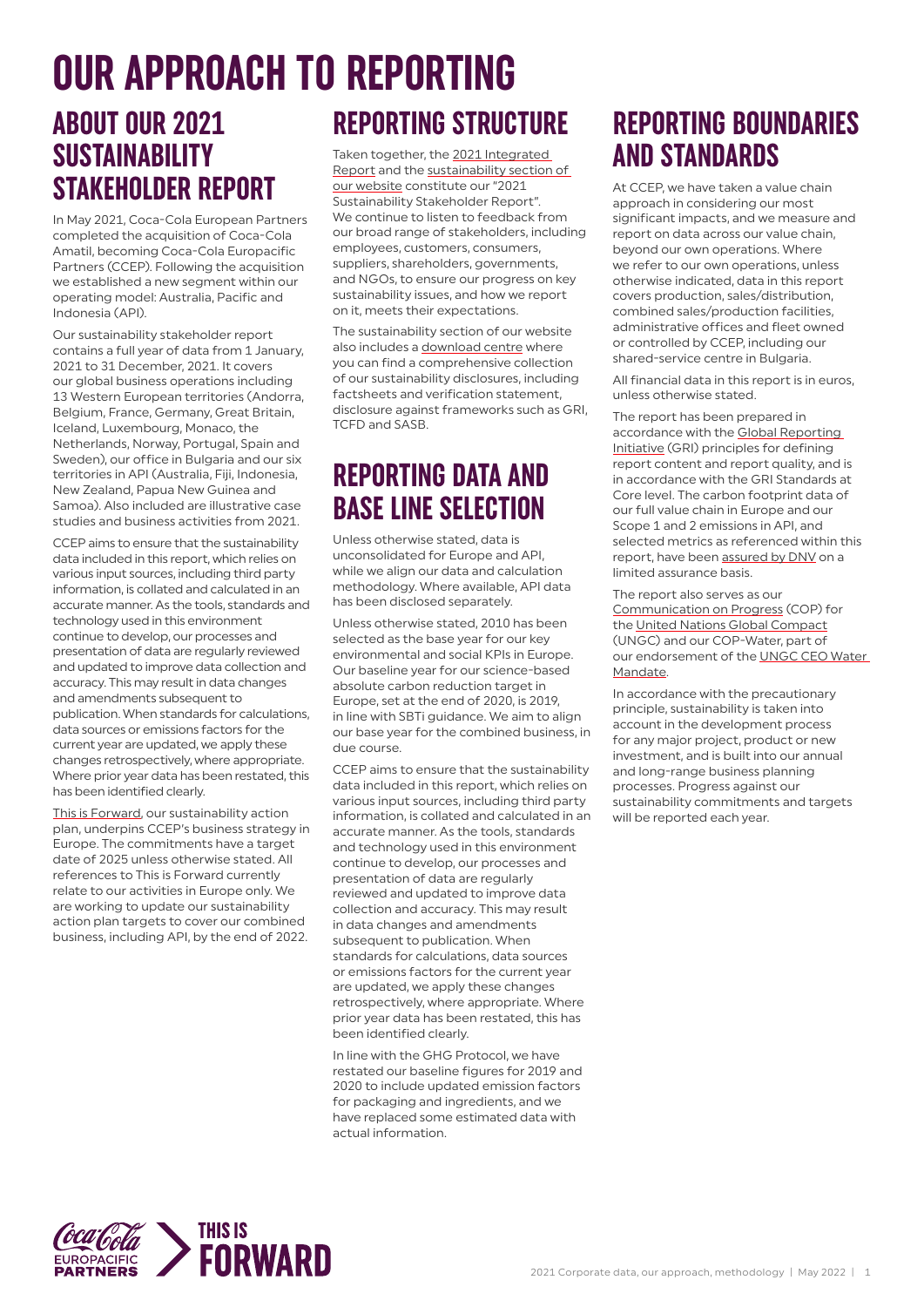## **KEY PERFORMANCE DATA SUMMARY 2021–EUROPE**

| <b>Commitment</b>                                                                                                                          | <b>KPI Measurement</b>                                                                                                             | 2010<br><b>Baseline</b>                       | 2019                                               | 2020                | 2021                   |
|--------------------------------------------------------------------------------------------------------------------------------------------|------------------------------------------------------------------------------------------------------------------------------------|-----------------------------------------------|----------------------------------------------------|---------------------|------------------------|
| <b>Forward on drinks</b>                                                                                                                   |                                                                                                                                    |                                               |                                                    |                     |                        |
| We'll reduce the sugar in our soft drinks by 10% between<br>2015 and 2020, and that's in addition to the 5% reduction                      | Reduction in the average sugar per litre in our soft<br>drinks portfolio since 2015 (%)                                            |                                               | $12.9 \upbeta$                                     | $15.3 \upbeta$      | 17.9 <sub>0</sub>      |
| achieved in the previous 5 years. <sup>(1)</sup>                                                                                           | Reduction in the average sugar per litre in our soft<br>drinks portfolio since 2010 (%)                                            |                                               | 17.6 <b>A</b>                                      | 19.8 <mark>∆</mark> | $22.2 \beta$           |
| UNESDA commitment - we'll reduce the sugar in our<br>soft drinks by 10% between 2019 and 2025.                                             | Reduction in the average sugar per litre in our soft<br>drinks portfolio since 2019 (%)                                            |                                               |                                                    |                     | 5.6                    |
| We'll aim for 50% of our sales to come from low or no<br>calorie drinks. <sup>(2)</sup>                                                    | Percentage of volume sold which is low or no calorie (%)                                                                           | 32.3                                          | $46.0 \,\mu$                                       | 47.7 <b>A</b>       | $48.6 \,\beta$         |
| We'll continuously evolve our recipes and portfolio to<br>offer a greater choice of drinks.                                                | Number of products which have had their recipes<br>changed to reduce sugar since 2010 (number)                                     |                                               |                                                    |                     | 235                    |
|                                                                                                                                            | Number of new low and no calorie products launched<br>since 2010 (number)                                                          |                                               |                                                    |                     | 790                    |
| We'll make it easier for consumers to cut down on sugar<br>with straightforward product information and smaller<br>pack sizes.             | Percentage of total sparkling soft drinks volume sold<br>in packs that are 250ml or less (%) <sup>(3)</sup>                        |                                               | 5.0                                                | 3.7                 | 4.0                    |
| <b>Forward on packaging</b>                                                                                                                |                                                                                                                                    |                                               |                                                    |                     |                        |
| We'll make sure that 100% of our packaging is recyclable<br>or reusable.                                                                   | Percentage of all packaging that is recyclable $(\%)^{(4)}$                                                                        |                                               | $98.3 \uparrow$                                    | 98.0 $\mu$          | $98.3 \uparrow$        |
| We'll work with local and national partners to collect<br>100% of our packaging in Western Europe.                                         | PET packaging collected for recycling as a percentage<br>of total PET packaging put onto the market (%)                            | Packaging collection rates differ by country. | For full information, see our country data sheets. |                     |                        |
|                                                                                                                                            | Packaging collected for recycling as a percentage<br>of total packaging put onto the market (%) <sup>(5)</sup>                     |                                               | 77                                                 | 79                  | 78.3                   |
| We'll make sure that at least 50% of the material we use<br>for our PET bottles comes from recycled plastic (rPET).                        | Percentage of PET used that is rPET (%)                                                                                            | 16.0                                          | $30.5\,\mu$                                        | $41.3 \,\mu$        | 52.9 $\beta$           |
| <b>Forward on society</b>                                                                                                                  |                                                                                                                                    |                                               |                                                    |                     |                        |
| We'll foster a diverse and inclusive culture in our business<br>and make sure that women hold at least 40% of our<br>management positions. | Percentage of women in management positions<br>(senior manager level and above) (%)                                                |                                               | $35.5 \mu$                                         | $35.6 \beta$        | $37.3 \uparrow$        |
| We'll expand the contribution we make to society by<br>increasing our employee volunteering and supporting                                 | Total community investment contribution (Million $\epsilon$ )                                                                      |                                               | $8.8 \mu$                                          | 9.1 $\beta$         | $9.2 \upbeta$          |
| local community partnerships.                                                                                                              | Community investment contribution as percentage<br>of pre-tax profits (%)                                                          |                                               | 0.60                                               | 1.31                |                        |
|                                                                                                                                            | Total number of volunteering hours (Hours)                                                                                         |                                               | 25,839                                             | $9,061^{(6)}$       | 17,102                 |
| <b>Forward on water</b>                                                                                                                    |                                                                                                                                    |                                               |                                                    |                     |                        |
| We'll protect the sustainability of the water sources we<br>use for future generations.                                                    | Sites with Source Water Protection Plans and Source<br>Vulnerability Assessments in place (%)                                      | 100                                           | 100                                                | 100                 | 100                    |
| We'll reduce the water we use in manufacturing by 20% -<br>and address water impacts in our supply chain.                                  | Water use ratio(7)                                                                                                                 | 1.82                                          | 1.60 $\mu$                                         | $1.57 \,\mu$        | $1.58\,\beta$          |
|                                                                                                                                            | Percentage reduction in water use ratio since 2010 (%)                                                                             |                                               | 11.74                                              | 13.72               | 13.39                  |
| We'll replenish 100% of the water we use in areas of water<br>stress.                                                                      | Water replenished as a percentage of total water used<br>in our beverages where sourced from areas of water<br>stress $(\%)^{(8)}$ |                                               | 160                                                | 275                 | 226                    |
| <b>Forward on climate</b>                                                                                                                  |                                                                                                                                    |                                               |                                                    |                     |                        |
| We'll cut GHG emissions by 30% across our entire value<br>chain by 2030, versus 2019.                                                      | Scope 1 emissions (tonnes of CO $_2$ e)                                                                                            | 304,162                                       | 229,748                                            | 196,926             | 205,244 A              |
|                                                                                                                                            | Scope 2 emissions - market based approach<br>(tonnes of CO2e)                                                                      | 280,727                                       | $6,006 \,\mu$                                      | $4,768 \uparrow$    | $4,396 \uparrow$       |
|                                                                                                                                            | Scope 2 emissions - location based approach<br>(tonnes of CO2e)                                                                    | 259,925                                       | 170,112 <mark>∆</mark>                             | 143,888 A           | 123,838 <mark>∆</mark> |
|                                                                                                                                            | Scope 3 emissions (tonnes of CO $_2$ e)                                                                                            | 4,788,175                                     | $3,514,382$ $\beta$                                | 3,122,105           | 3,074,649              |
|                                                                                                                                            | Total GHG emissions Scope 1, 2 and 3 (full value chain)<br>(tonnes of CO2e)                                                        | 5,373,064                                     | 3,750,136                                          | 3,323,799 A         | 3,284,289 A            |
|                                                                                                                                            | Absolute reduction in total value chain GHG emissions<br>(Scope 1, 2, 3) since 2010 (%)                                            |                                               | $30.2 \beta$                                       | 38.1 <mark>A</mark> | 38.9                   |
|                                                                                                                                            | Absolute reduction in total value chain GHG emissions<br>(Scope 1, 2, 3) since 2019 (%)                                            |                                               |                                                    | 11.4                | $12.4 \beta$           |
|                                                                                                                                            | Energy use ratio <sup>(9)</sup>                                                                                                    | 0.382                                         | 0.317                                              | 0.309               | $0.318 \beta$          |
| We'll purchase 100% renewable electricity by 2020.                                                                                         | Percentage of electricity purchased that comes from<br>renewable sources (%)                                                       | 1.2                                           | 100                                                | 100                 | 100 $\beta$            |
|                                                                                                                                            | Percentage of electricity consumed that comes from<br>renewable sources (%)                                                        |                                               | 99.0                                               | 99.1                | $99.4\,\beta$          |

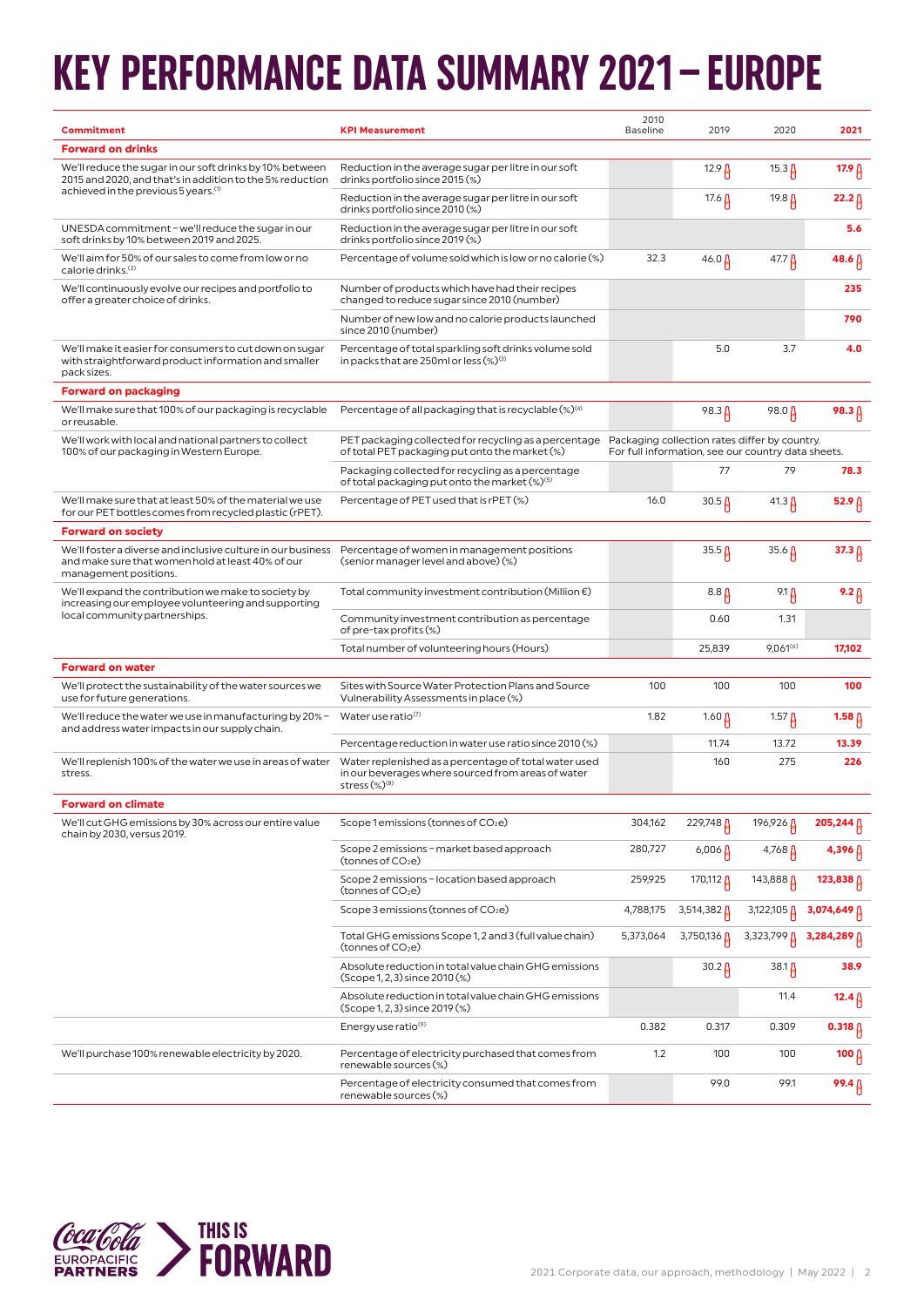### **KEY PERFORMANCE DATA SUMMARY 2021–EUROPE**

| Commitment                                                                                                       | <b>KPI Measurement</b>                                                                                                      | 2010<br><b>Baseline</b> | 2019 | 2020 | 2021 |
|------------------------------------------------------------------------------------------------------------------|-----------------------------------------------------------------------------------------------------------------------------|-------------------------|------|------|------|
| Forward on supply chain                                                                                          |                                                                                                                             |                         |      |      |      |
|                                                                                                                  |                                                                                                                             |                         |      |      |      |
| We'll continue to embed sustainability, ethics and<br>human rights into our supply chain.                        | Spend with suppliers covered by our Supplier Guiding<br>Principles (%)                                                      |                         | 97 D | 97 D | 97 B |
| We'll make sure 100% of our main agricultural<br>ingredients and raw materials come from sustainable<br>sources. | Percentage of sugar sourced through suppliers<br>in compliance with our Principles for Sustainable<br>Agriculture (PSA) (%) |                         | 96   | 100  | 100  |
|                                                                                                                  | Percentage of pulp and paper sourced through<br>suppliers in compliance with our PSA (%)                                    |                         | 100  | 100  | 100  |

 $\theta$ Indicates independent assurance by DNV.

#### **Baseline is 2010 and target date is 2025 unless otherwise stated**

- 
- (1) Sparkling soft drinks and non-carbonated soft drinks only. Does not include water or juice. Target to be updated in 2022.
- 
- 
- (2) Total CCEP sales. Does not include coffee, alcohol, beer or Freestyle. Low calorie beverages ≤ 20kcal/100ml. Zero calorie beverages <4kcal/100ml.<br>(3) Based upon 2021 CCEP sparkling soft drinks sales volume, at a stock
- France is a performance and the distance in a performance of the control of the product (1) Mater use ratio, litres of water per litre of finished product produced.<br>
(7) Water use ratio, litres of water per litre of finish
- 
- (8) Water replenishment calculated based upon production volumes from 22 sites assessed as being in areas of baseline water stress (WRI).
- (9) Energy use ratio, MJ/litre of product produced.

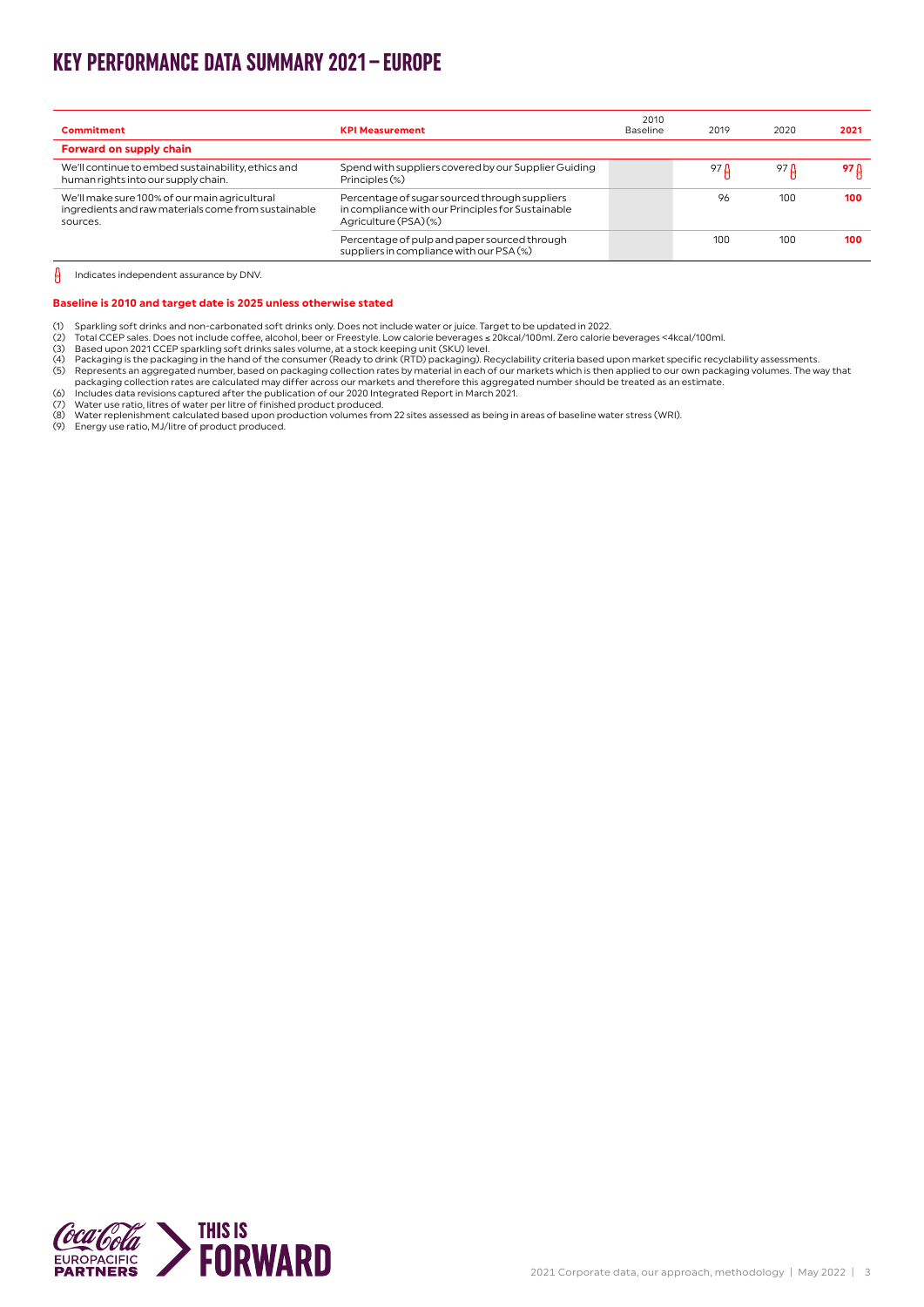## **FORWARD ON PACKAGING–EUROPE**

#### **Materials**

**Packaging footprint (GRI 301-1/GRI 301-2)**

|                                                                     | 2019          |                          | 2020               |                          | 2021                 |                                 |
|---------------------------------------------------------------------|---------------|--------------------------|--------------------|--------------------------|----------------------|---------------------------------|
| <b>Total weight of material used</b>                                | Metric Tonnes | Packaging<br>footprint % | Metric Tonnes      | Packaging<br>footprint % | <b>Metric Tonnes</b> | <b>Packaging</b><br>footprint % |
| Primary packaging                                                   |               |                          |                    |                          |                      |                                 |
| PET (Virgin, rPET, Plant PET)                                       | 221,219       | 32.3                     | 198,924            | 34.7                     | 197,387              | 32.7                            |
| Glass                                                               | 148,669       | 21.7                     | 89,837             | 15.7                     | 114,181              | 18.9                            |
| Steel                                                               | 73,796        | 10.8                     | 54,237             | 9.5                      | 34,767               | 5.8                             |
| Aluminium                                                           | 95,029        | 13.9                     | 108,716            | 19.0                     | 125,250              | 20.8                            |
| Carton                                                              | 822           | 0.1                      | 763                | 0.1                      | 873                  | 0.1                             |
| Pouches/Multifilm                                                   | 4,684         | 0.7                      | 3,856              | 0.7                      | 4,472                | 0.7                             |
| LDPE                                                                | 0             | 0.0                      | $\mathsf 0$        | 0.0                      | $\mathbf{0}$         | 0.0                             |
| <b>HDPE</b>                                                         | 21,033        | 3.1                      | 18,066             | 3.2                      | 18,478               | 3.1                             |
| PP                                                                  | 8,744         | 1.3                      | 7,588              | 1.3                      | 4,014                | 0.7                             |
| Other (primary)                                                     | 411           | 0.1                      | 197                | 0.03                     | 1,723                | 0.3                             |
| Secondary packaging                                                 |               |                          |                    |                          |                      |                                 |
| Plastic                                                             | 45,134        | 6.6                      | 37,927             | 6.6                      | 37,799               | 6.3                             |
| Cardboard                                                           | 60,867        | 8.9                      | 48,393             | 8.4                      | 59,623               | 9.9                             |
| <b>Tertiary packaging</b>                                           |               |                          |                    |                          |                      |                                 |
| LDPE                                                                | 4,688         | 0.7                      | 4,205              | 0.7                      | 4,363                | 0.7                             |
| Total packaging weight                                              | 685,097       |                          | 572,709            |                          | 602,933              |                                 |
| Total non-recycled content packaging weight                         | 473,165       | 69.1                     | 371,378            | 64.8                     | 347,276              | 57.6                            |
| Total recycled content packaging material weight                    | 211,932       | 30.9                     | 201,331            | 35.2                     | 255,657              | 42.4                            |
|                                                                     |               |                          |                    |                          |                      |                                 |
|                                                                     |               |                          |                    | 2019                     | 2020                 | 2021                            |
| <b>Recycled or plant-based content</b>                              |               |                          |                    | $\%$                     | $\%$                 | %                               |
| PET that is rPET (%)                                                |               |                          |                    | $30.5\beta$              | $41.3 \mu$           | 52.9 <sub>0</sub>               |
| PET that is Plant PET (%)                                           |               |                          |                    | 1.4                      | 0.5                  | 0.04                            |
| Recycled aluminium, steel and glass content (%) <sup>(1)</sup>      |               |                          |                    | 32.7                     | 34.0                 | 39.4                            |
|                                                                     |               |                          |                    |                          |                      |                                 |
|                                                                     |               |                          |                    | 2019                     | 2020                 | 2021                            |
|                                                                     |               |                          |                    | $\%$                     | $\%$                 | %                               |
| Packaging use ratio <sup>(2)(3)</sup>                               |               |                          |                    | 48.1                     | 44.4                 | 44.7                            |
|                                                                     |               |                          |                    |                          |                      |                                 |
|                                                                     |               |                          | 2020               |                          | 2021                 |                                 |
| Number of packages introduced into the marketplace <sup>(4)</sup>   |               |                          | Number             | $\%$                     | <b>Number</b>        | %                               |
| PET                                                                 |               |                          | 6.43bn             | 28.3                     | 6.66bn               | 27.2                            |
| Refillable PET                                                      |               |                          | 970m               | 4.3                      | 920m                 | 3.6                             |
| Glass                                                               |               |                          | 340m               | 1.5                      | 470m                 | 1.9                             |
| Refillable glass                                                    |               |                          | 1.75 <sub>bn</sub> | 7.8                      | 2.08bn               | 8.5                             |
| Aluminium can                                                       |               |                          | 8.40bn             | 37.0                     | 10.11bn              | 41.2                            |
| Steel                                                               |               |                          | 2.37bn             | 10.4                     | 1.42bn               | 5.8                             |
| Pouch                                                               |               |                          | 713m               | 3.1                      | 806m                 | 3.3                             |
| Carton                                                              |               |                          | 42m                | 0.2                      | 48m                  | 0.2                             |
| Other                                                               |               |                          | 90m                | 0.3                      | 67m                  | 0.3                             |
| Dispensed (including Freestyle, fountain and premix) <sup>(5)</sup> |               |                          | 1.60 <sub>bn</sub> | 7.1                      | 1.95bn               | 8.0                             |
| Aluminium bottle                                                    |               |                          | $\mathsf 0$        | 0                        | 0                    | 0                               |
| Total packaging units introduced <sup>(6)</sup>                     |               |                          | 21.11bn            | 100                      | 22.58bn              | 100                             |
| Total refillable bottles (PET and glass)                            |               |                          | 2.71 <sub>bn</sub> | 12.8                     | 2.99bn               | 13.2                            |
| Percentage of PET packaging that is refillable PET                  |               |                          |                    | 13.7                     |                      | 12.1                            |
| Percentage of glass packaging that is refillable glass              |               |                          |                    | 83.7                     |                      | 81.6                            |

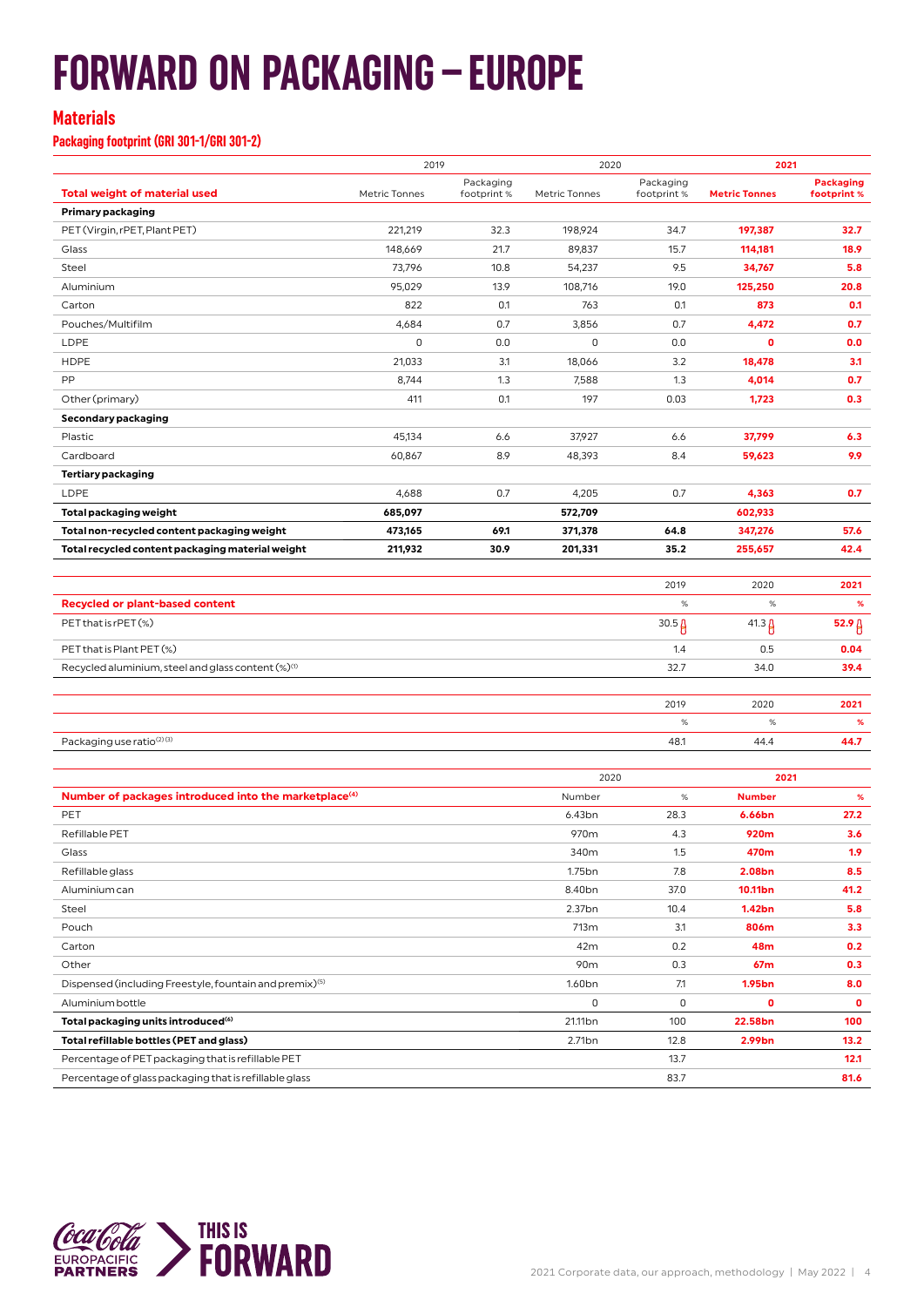### **FORWARD ON PACKAGING–EUROPE (CONTINUED)**

#### **Manufacturing waste (GRI 306-2)**

|                                                       | 2019          |                  | 2020          |                  | 2021       |                                       |
|-------------------------------------------------------|---------------|------------------|---------------|------------------|------------|---------------------------------------|
| Waste by disposal type                                | Metric Tonnes | % of Total Waste | Metric Tonnes | % of Total Waste |            | <b>Metric Tonnes</b> % of Total Waste |
| Recycled                                              | 109.396.42    | 92.05            | 91.843.27     | 91.09            | 99.418.84  | 91.58                                 |
| Composting                                            | 3.443.76      | 2.90             | 3.072.49      | 3.05             | 3,214.05   | 2.96                                  |
| Waste to energy recovery                              | 5.051.36      | 4.25             | 4.522.96      | 4.49             | 4,987.32   | 4.59                                  |
| Incineration                                          | 361.15        | 0.30             | 246.95        | 0.24             | 252.15     | 0.23                                  |
| Landfill                                              | 589.67        | 0.50             | 1.140.19      | 1.13             | 685.66     | 0.63                                  |
| Total waste produced at CCEP manufacturing operations | 118,842.35    |                  | 100.825.86    |                  | 108.558.01 |                                       |

#### **Hazardous/non-hazardous waste (GRI 306-2)**

|                     | 2019    |                                | 2020    |                                | 2021    |                                       |
|---------------------|---------|--------------------------------|---------|--------------------------------|---------|---------------------------------------|
| <b>Waste type</b>   |         | Metric Tonnes % of Total Waste |         | Metric Tonnes % of Total Waste |         | <b>Metric Tonnes % of Total Waste</b> |
| Hazardous waste     | 1.006   | 0.8                            | 361     | 0.4                            | 505     | 0.5                                   |
| Non-hazardous waste | 117,836 | 99.2                           | 100.465 | 99.6                           | 108,053 | 99.5                                  |

(1) Based upon supplier-provided data.

2) Packaging use ratio: calculated based upon total 2021 tonnage weight of all packaging (including trippage for refillable packaging) divided by the litres sold in 2021 to calculate<br>the packaging includes all primary pack

(3) Please note that previous years data has been restated due to more accurate data becoming available.<br>(4) Our packaging footprint includes the breakdown of the number of packages we introduce into the marketplace. This

(5) Based on 500ml servings. (6) Dispensed (including Freestyle and fountain) excluded.

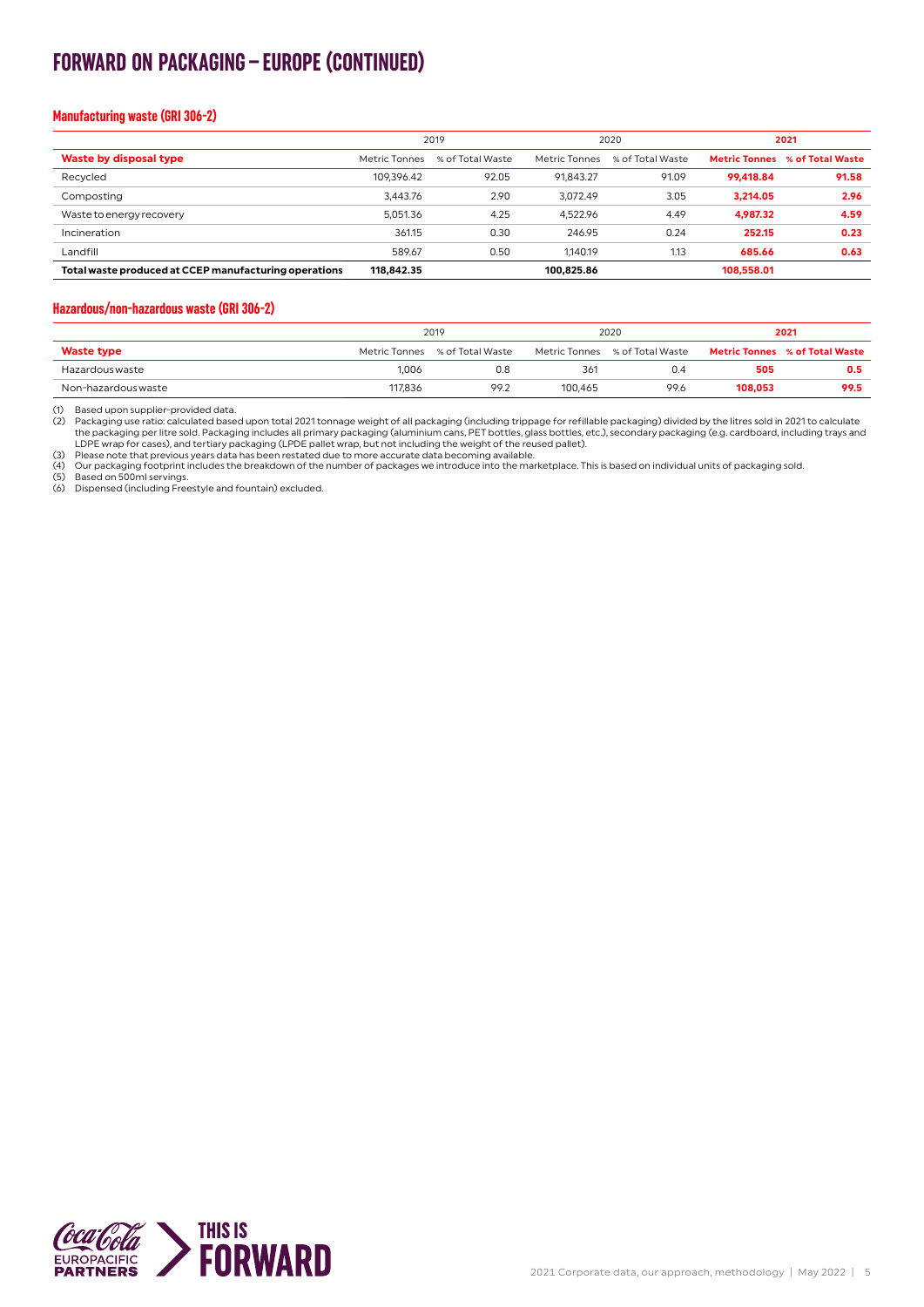## **FORWARD ON CLIMATE–EUROPE**

#### **GHG Emissions(1)(2)**

#### Greenhouse gases – 2021 (tonnes CO<sub>2</sub>e) (GRI 305-1/GRI 305-2/GRI 305-3)

| <b>Scope</b>                                                                                                                                                                                                | Carbon<br>dioxide<br>(CO <sub>2</sub> ) | <b>Nitrous</b><br>oxide<br>(N <sub>2</sub> O) | Methane<br>(CH <sup>4</sup> ) | Hydrofluoro<br>carbons | % of<br>footprint | <b>Total</b><br><b>(tonnes</b><br>$CO2$ e) |
|-------------------------------------------------------------------------------------------------------------------------------------------------------------------------------------------------------------|-----------------------------------------|-----------------------------------------------|-------------------------------|------------------------|-------------------|--------------------------------------------|
| Direct emissions (e.g. fuel used in manufacturing, own<br>vehicle fleet, as well as process and fugitive emissions)                                                                                         | 201.378                                 | 702                                           | 220                           | 2.944                  | 6.3               | $205,244$ $\upbeta$                        |
| 2a. Indirect emissions - market based approach <sup>(3)</sup><br>(e.g. electricity)                                                                                                                         | 4.352                                   | 17                                            | 28                            | 0                      | 0.1               | 4,396 ∆                                    |
| 2b. Indirect emissions - location based approach <sup>(3)</sup><br>(e.g. electricity)                                                                                                                       | 122.572                                 | 467                                           | 799                           | 0                      |                   | 123,838 ∆                                  |
| Third party emissions, including those related to our<br>3.<br>ingredients, packaging, cold drink equipment, third<br>party transportation and distribution, waste in our<br>operations and business travel | 3.051.360                               | 13.330                                        | 3.359                         | 6.600                  | 93.6              | $3,074,649$ $\upbeta$                      |
| Total GHG emissions Scope 1, 2 <sup>(4)</sup> and 3 (Full value chain)                                                                                                                                      | 3.257.089                               | 14.049                                        | 3.608                         | 9.544                  |                   | 3.284.289 $R$                              |

#### **Our operational carbon footprint (tonnes CO<sub>2</sub>e)<sup>(5)(6)</sup> (GRI 305-1/GRI 305-2/GRI 305-3)**

| Metric tonnes CO <sub>2</sub> e by emission source                     | 2010      | 2019      | 2020      | 2021                 |
|------------------------------------------------------------------------|-----------|-----------|-----------|----------------------|
| Scope 1                                                                |           |           |           |                      |
| Operations and commercial sites                                        | 199,663   | 168,327   | 147,615   | 158,856              |
| <b>CCEP</b> fleet                                                      | 99,953    | 61,421    | 49,311    | 46,388               |
| <b>Business travel</b>                                                 | 4,546     | 0         | 0         | $\mathbf{0}$         |
| Scope 2                                                                |           |           |           |                      |
| Operations and commercial sites                                        | 280,727   | 6,006     | 4,768     | 4,396                |
| Scope 3                                                                |           |           |           |                      |
| Ingredients                                                            | 1,060,380 | 888,431   | 814,010   | 844,540 <sub>A</sub> |
| Packaging                                                              | 1,830,353 | 1,597,652 | 1,436,821 |                      |
| Cold drink equipment                                                   | 1,508,682 | 608,063   | 531,135   | 451,274              |
| Transportation (including business travel)                             | 300,213   | 280,628   | 215,024   | 212,540              |
| Operations and commercial sites                                        | 88,546    | 139,607   | 125,114   | 139,650              |
| Total GHG emissions Scope 1, 2 <sup>(4)</sup> and 3 (Full value chain) | 5,373,064 | 3,750,135 | 3,323,799 | 3,284,289            |

#### **Total value chain carbon footprint<sup>(6)</sup>**

| Percentage                      | 2010 | 2019 | 2020 | 2021 |
|---------------------------------|------|------|------|------|
| Cold drink equipment            | 28.1 | 16.2 | 16.0 | 13.7 |
| Operations and commercial sites | 10.6 | 8.4  | 8.3  | 9.2  |
| Distribution                    | 7.5  | 9.1  | 8.0  | 7.9  |
| Ingredients                     | 19.7 | 23.7 | 24.5 | 25.7 |
| Packaging                       | 34.1 | 42.6 | 43.2 | 43.4 |

#### **Our normalised carbon footprint (GRI 305-4)(6)**

| Metric tonnes CO <sub>2</sub> e by emission source                                                                                              | 2010  | 2019               | 2020               | 2021          |
|-------------------------------------------------------------------------------------------------------------------------------------------------|-------|--------------------|--------------------|---------------|
| GHG Scope 1& 2 emissions per litre of product produced ( $q$ CO <sub>2</sub> e/litre) (market based Scope 2<br>approach)                        | 44.87 | 18.55              | 17.22              | 17.17         |
| GHG Scope 1& 2 emissions per Euro of revenue (q CO <sub>2</sub> e/Euro) (market based<br>Scope 2 approach)                                      |       | 19.61              | 19.03              | 18.10         |
| GHG Scope 1, 2, and 3 (full value chain) emissions per litre of product sold (q $CO2e/litre)$<br>(market based Scope 2 approach) <sup>(6)</sup> | 378.2 | 262.7 <sub>0</sub> | 257.3 <sub>0</sub> | 243.2 $\beta$ |

**GHG emission reductions (absolute and normalised) (GRI 305-5)(6)**

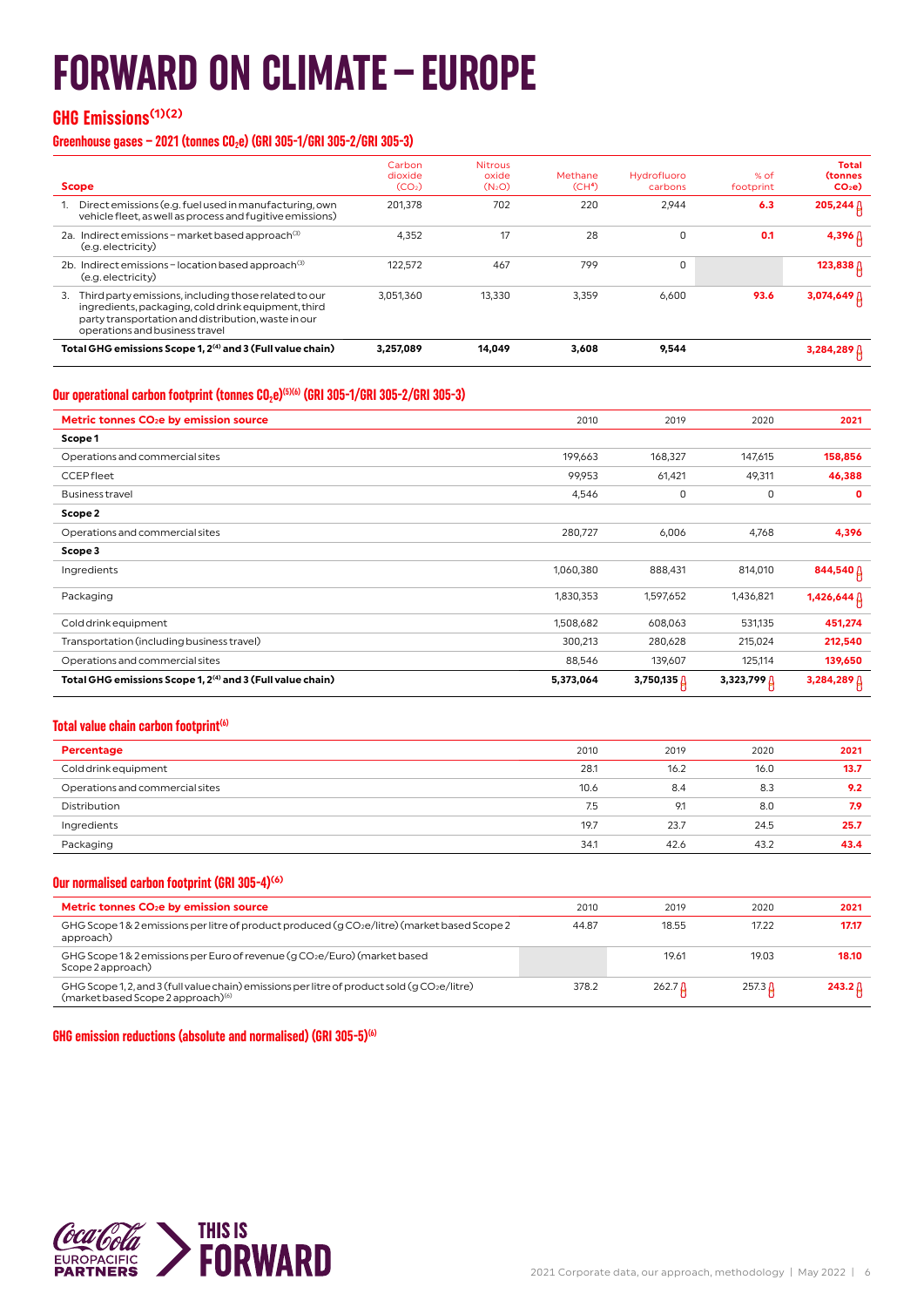### **FORWARD ON CLIMATE–EUROPE (CONTINUED)**

| Metric tonnes CO <sub>2</sub> e by emission source                                                 | 2019 | 2020 | 2021   |
|----------------------------------------------------------------------------------------------------|------|------|--------|
| Absolute reduction in total value chain greenhouse gas emissions (Scope 1, 2, 3) since 2010 (%)    | 30.2 | 38.1 | 38.9   |
| Absolute reduction in total value chain greenhouse gas emissions (Scope 1, 2, 3) since 2019 (%)    |      | 11.4 | 12.4 ∆ |
| Relative reduction in total value chain GHG emissions (Scope 1, 2, 3) (qCO2e/litre) since 2010 (%) | 30.5 | 32.0 | 35.7   |
| Relative reduction in total value chain GHG emissions (Scope 1, 2, 3) (qCO2e/litre) since 2019 (%) |      | 2.1  | 7.4 A  |

#### **Energy and renewable energy**

**Energy use ratio (GRI 302-3)**

|                                                               | 2010       | 2019                            | 2020              | 2021                            |
|---------------------------------------------------------------|------------|---------------------------------|-------------------|---------------------------------|
|                                                               |            | the contract of the contract of |                   | the contract of the contract of |
| consum<br>uced<br>$n_{\Omega}$<br>rи<br>117<br>--<br>ر ب<br>. | 0.382<br>. | <b>U.JII</b>                    | 3UO<br>U.JU1<br>. | $\cdots$                        |

#### **CCEP energy sources and use (GRI 302-1)<sup>66</sup>**

#### **Direct energy consumption by Primary Energy Source (Scope 1) (GRI 302-4/GRI 302-5)(6)**

|                                 | 2019    |           |         | 2020      |              | 2021         |
|---------------------------------|---------|-----------|---------|-----------|--------------|--------------|
| <b>Source</b>                   | MWh     | GJ        | MWh     | GJ        | <b>MWh</b>   | <b>GJ</b>    |
| Natural gas                     | 451,676 | 1,626,035 | 399,745 | 1,439,080 | 441,456      | 1,589,241    |
| Diesel (CCEP fleet)             | 239,080 | 860,687   | 189,128 | 680,862   | 170,286      | 613,029      |
| Propane and LPG                 | 52,802  | 190,085   | 43,102  | 155,168   | 44,752       | 161,106      |
| Light fuel oil/site diesel      | 30,214  | 108,771   | 28,966  | 104,276   | 39,009       | 140,431      |
| Site petrol                     | 0       | 0         | 0       | 0         | 12           | 44           |
| Other (jet-fuel and CNG)        | 1       | 4         | 3       | 12        | 3            | 12           |
| Geothermal                      | 5,259   | 18,934    | 6,221   | 22,397    | 4,923        | 17,723       |
| Electricity CHP                 | 6,577   | 23,678    | 17,404  | 62,655    | 16,258       | 58,529       |
| Petrol (CCEP fleet)             | 13,534  | 48,722    | 17,914  | 64,491    | 26,979       | 97,124       |
| <b>Biodiesel</b>                | 300     | 1,080     | 0       | 0         | $\mathbf{O}$ | $\mathbf{0}$ |
| Electricity solar               | 427     | 1,537     | 424     | 1,526     | 2,815        | 10,133       |
| Ground source heat              | 107     | 384       | 700     | 2,520     | 554          | 1,994        |
| Electricity water turbine       | 170     | 612       | 183     | 658       | 147          | 529          |
| Heavy fuel oil                  | 0       | 0         | 0       | 0         | 0            | $\mathbf 0$  |
| Total direct energy consumption | 800,147 | 2,880,528 | 703,790 | 2,533,644 | 747,193      | 2,689,894    |

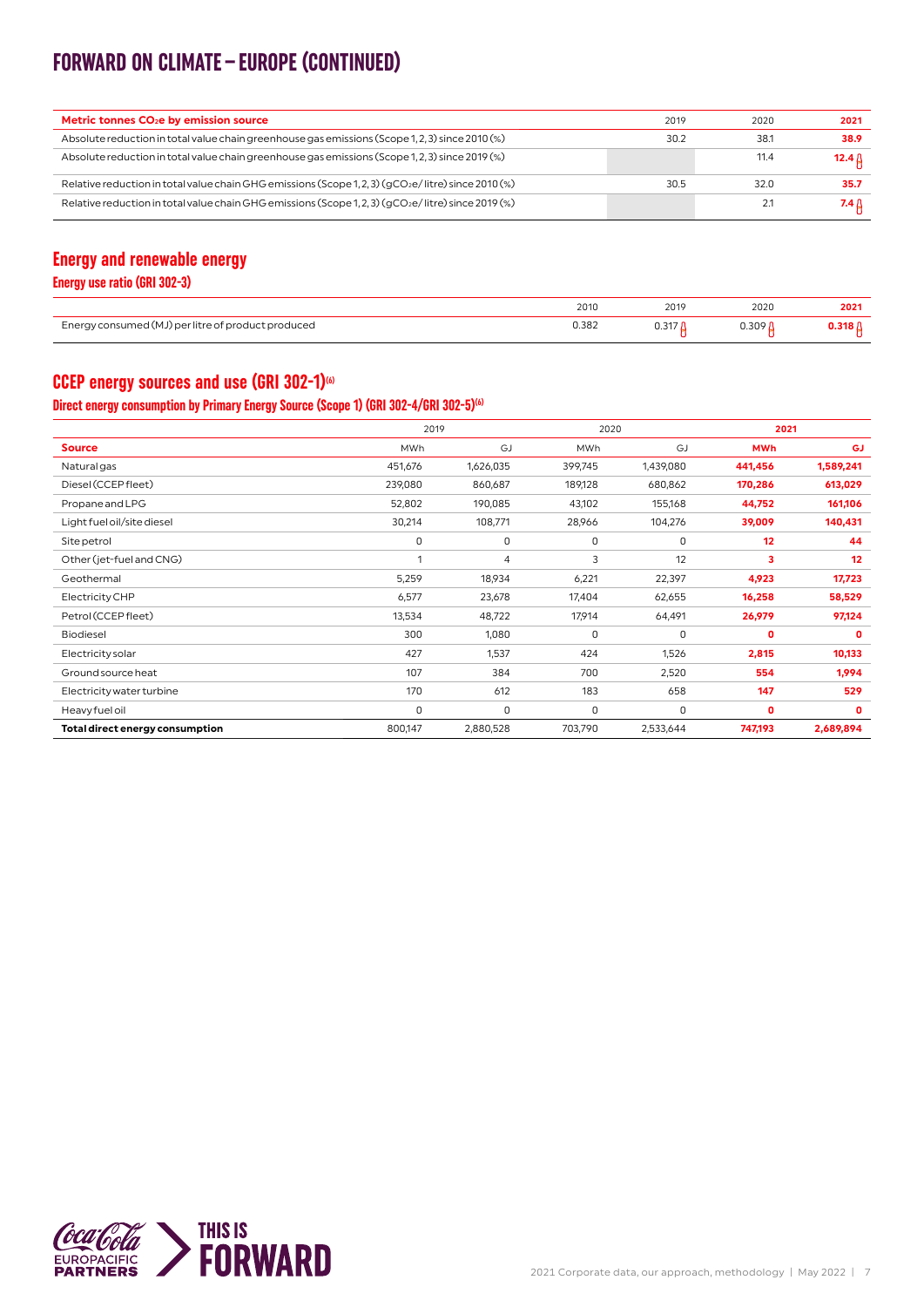### **FORWARD ON CLIMATE–EUROPE (CONTINUED)**

#### **CCEP energy sources and use (GRI 302-1)**

#### **Indirect energy consumption by Primary Energy Source<sup>(6)</sup>**

|                                    | 2019       |           | 2020       |           | 2021       |           |
|------------------------------------|------------|-----------|------------|-----------|------------|-----------|
| <b>Source</b>                      | <b>MWh</b> | G J       | <b>MWh</b> | GJ        | <b>MWh</b> | GJ        |
| Electricity purchased and consumed | 622.425    | 2.240.728 | 556.924    | 2.004.926 | 565.814    | 2,036,932 |
| Heat and steam purchased and used  | 22.326     | 80.372    | 19.270     | 69.371    | 24.707     | 88,944    |
| Total direct energy consumption    | 644.750    | 2.321.101 | 576.194    | 2.074.297 | 590.521    | 2,125,876 |

#### **Renewable energy(6)**

|                                                                                                | 2019       |           |            | 2020      |            | 2021      |
|------------------------------------------------------------------------------------------------|------------|-----------|------------|-----------|------------|-----------|
| <b>Source</b>                                                                                  | <b>MWh</b> | GJ        | <b>MWh</b> | GJ        | <b>MWh</b> | GJ        |
| Renewable purchased electricity (Grid)                                                         | 611.540    | 2.201.544 | 547.175    | 1.969.828 | 556.665    | 2.003.993 |
| Renewable Non-Grid/onsite electricity (Solar PV and<br>water turbine)                          | 5.288      | 19.038    | 5.375      | 19.350    | 8.845      | 31,843    |
| Renewable heat and steam (Biomass - district heating,<br>Geothermal & Ground source heat pump) | 27.692     | 99.690    | 26.191     | 94.288    | 30.184     | 108,661   |
| Total renewable energy consumption                                                             | 644.520    | 2.320.272 | 578.740    | 2.083.466 | 595.694    | 2.144.498 |

#### **Non-renewable energy(6)**

|                                        | 2019       |           | 2020       |           | 2021       |           |
|----------------------------------------|------------|-----------|------------|-----------|------------|-----------|
| <b>Source</b>                          | <b>MWh</b> | GJ        | <b>MWh</b> | GJ        | <b>MWh</b> | GJ        |
| Fossil fuel electricity (Grid)         | 6.193      | 22.295    | 4.981      | 17.932    | 3.266      | 11,757    |
| Natural gas                            | 451,676    | 1,626,035 | 399.745    | 1,439,080 | 441.456    | 1,589,241 |
| Light fuel oil/ site diesel            | 30.214     | 108.771   | 28.966     | 104.276   | 39.009     | 140,431   |
| Propane and LPG                        | 52.802     | 190.085   | 43.102     | 155.168   | 44.752     | 161.106   |
| Total non-renewable energy consumption | 540.885    | 1.947.186 | 476.793    | 1.716.456 | 528,482    | 1,902,535 |

#### **Cold drink equipment**

#### **Energy used in cold drink equipment (GRI 302-2)**

|                                                               |           | 2019      |            | 2020      |            | 2021      |  |
|---------------------------------------------------------------|-----------|-----------|------------|-----------|------------|-----------|--|
| <b>Source</b>                                                 | MWh       | GJ        | <b>MWh</b> | Э.        | <b>MWh</b> | GJ        |  |
| Energy used in customer locations for cold drink<br>equipment | 1.922.827 | 6,922,177 | 1.812.778  | 6.526.002 | 1.634.246  | 5,883,285 |  |

(1) Under the WRI/WBCSD GHG Protocol, we measure our emissions in three 'Scopes', except CO∌e from biologically sequestered carbon, which is reported separately.<br>(2) Please note we do not have PFCs or SF6 emissions.<br>(3) I

(4) Market based approach only. (5) Calculated using the Scope 2 market based approach.

(6) Please note that previous years data has been restated due to more accurate data becoming available.

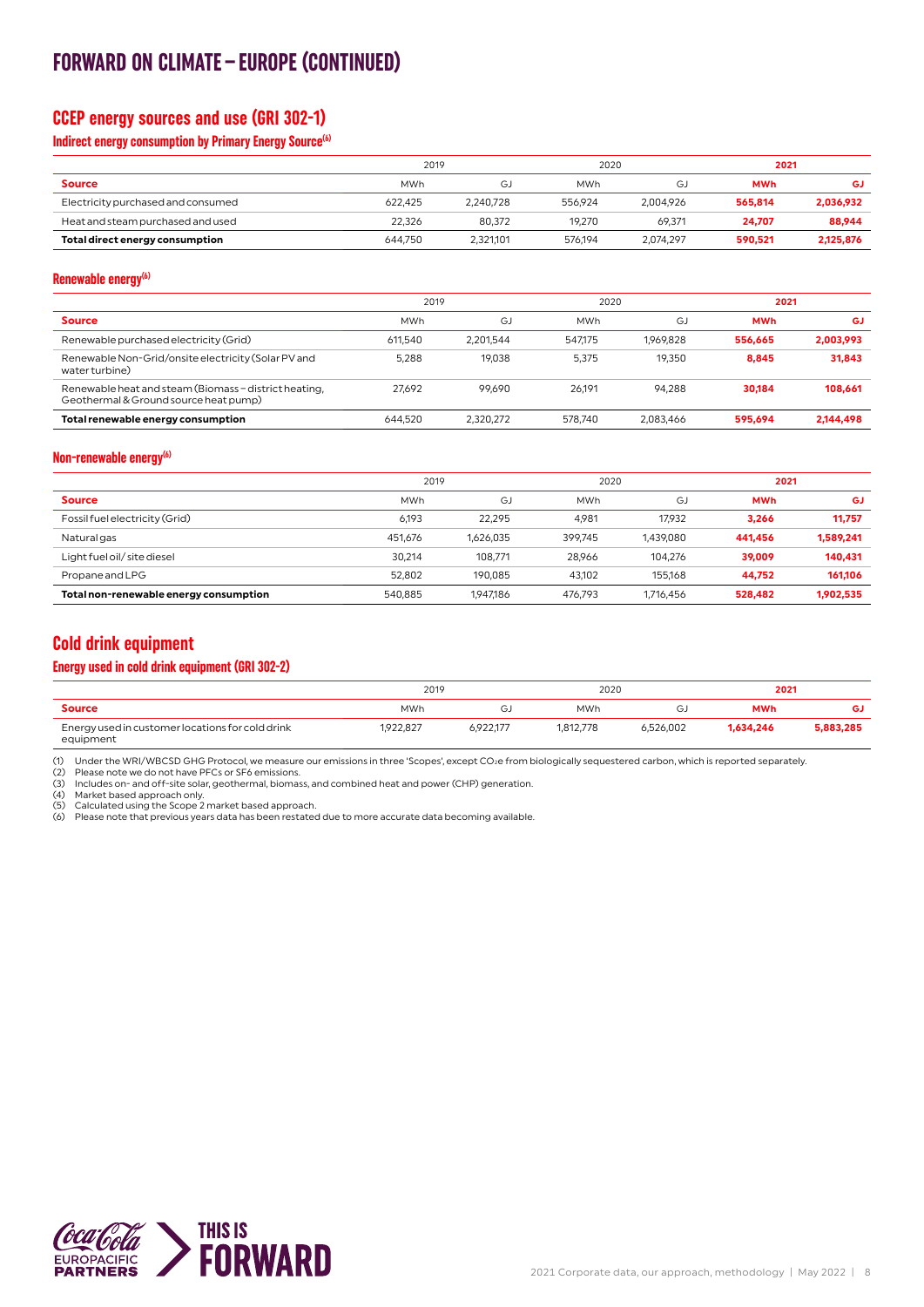## **FORWARD ON WATER–EUROPE**

#### **Water stewardship**

**Total water withdrawal (GRI 303-1/GRI 303-5)**

|                              | 2019                   |       | 2020                   |       | 2021                          |       |
|------------------------------|------------------------|-------|------------------------|-------|-------------------------------|-------|
| <b>By source</b>             | Volume<br>$(1,000m^3)$ | $\%$  | Volume<br>$(1,000m^3)$ | %     | <b>Volume</b><br>$(1,000m^3)$ | %     |
| Municipal                    | 14.966                 | 73.37 | 14,080                 | 76.59 | 15,198                        | 78.99 |
| Borehole                     | 5,432                  | 26.63 | 4.303                  | 23.41 | 4,042                         | 21.01 |
| Rainwater                    |                        | 0.01  |                        | 0.01  |                               | 0.00  |
| <b>Total water withdrawn</b> | 20,398                 |       | 18,385                 |       | 19,240                        |       |

#### **Water use ratio (GRI 303-1/GRI 303-5)(1)**

|                                                                          | 2010                                         | 2019                            | 2020  | ∠u∠'                            |
|--------------------------------------------------------------------------|----------------------------------------------|---------------------------------|-------|---------------------------------|
|                                                                          | the contract of the contract of              | the contract of the contract of |       | the contract of the contract of |
| Litre <sup>-</sup><br>tre ot tinished prog.<br>duced<br>1/11 T<br>.<br>. | 1.819<br>the contract of the contract of the | <b>UOO</b>                      | 1.569 | _____                           |

#### **Total wastewater discharge GRI 303-4/GRI 306-1/GRI 306-5)**

|                                                             | 2019                        | 2020           | 2021                               |
|-------------------------------------------------------------|-----------------------------|----------------|------------------------------------|
| By volume                                                   | Volume<br>(m <sup>3</sup> ) | Volume<br>(mª) | <b>Volume</b><br>(m <sup>3</sup> ) |
| Discharged for treatment by municipal water treatment works | 4.526.656                   | 4.044.922      | 4,277,088                          |
| <b>Treated onsite</b>                                       | 2,931,670                   | 2.577.870      | 2,667,216                          |
| Surface water                                               |                             |                | 0                                  |
| Total wastewater discharged                                 | 7.458.326                   | 6,622,792      | 6,944,304                          |

#### **Water in water-stressed areas (GRI 303-3)(1)**

|                                                                      | 2019       |                                    | 2020       |                                    | 2021          |                                    |
|----------------------------------------------------------------------|------------|------------------------------------|------------|------------------------------------|---------------|------------------------------------|
|                                                                      | Volume     | % of total<br>production<br>volume | Volume     | % of total<br>production<br>volume | <b>Volume</b> | % of total<br>production<br>volume |
| Total production volume in areas of water stress (litres)            | 6,901,357  | 54.31                              | 6,496,963  | 55.46                              | 6,852,834     | 56.11                              |
| Total water withdrawal from sites in areas of water<br>stress $(m3)$ | 11,015,808 | 54.00                              | 10,097,769 | 54.92                              | 10,705,035    | 55.64                              |
|                                                                      |            |                                    |            |                                    |               |                                    |
|                                                                      |            |                                    |            | 2019                               | 2020          | 2021                               |
| Number of sites in areas of water stress                             |            |                                    |            | 23                                 | 23            | 22                                 |

#### **Water replenishment (GRI 303-2)**

|                                                                                                               | 2019                        | 2020              | 2021                               |
|---------------------------------------------------------------------------------------------------------------|-----------------------------|-------------------|------------------------------------|
| <b>Volume of water replenished</b>                                                                            | Volume<br>(m <sup>3</sup> ) | Volume<br>$(m^3)$ | <b>Volume</b><br>(m <sup>3</sup> ) |
| Belgium                                                                                                       | 189.800                     | 263.200           | 263,200                            |
| France                                                                                                        | 4.372.000                   | 9.650.000         | 8,106,000                          |
| Germany                                                                                                       | 37,300                      | 37,300            | 37,300                             |
| Great Britain                                                                                                 | 1,812,500                   | 2.033.700         | 3,207,100                          |
| Spain and Portugal                                                                                            | 3,782,450                   | 3.642.850         | 3,869,150                          |
| <b>Total volume replenished</b>                                                                               | 10,194,050                  | 15,627,050        | 15,482,750                         |
| Replenishment as a percentage of the water we used in our drinks,<br>where sourced from areas of water stress | 160%                        | 275%              | $226%^{(2)}$                       |

(1) Please note that previous years data has been restated due to more accurate data becoming available.<br>(2) Water replenishment calculated based upon production volumes from 22 sites assessed as being in areas of baseli

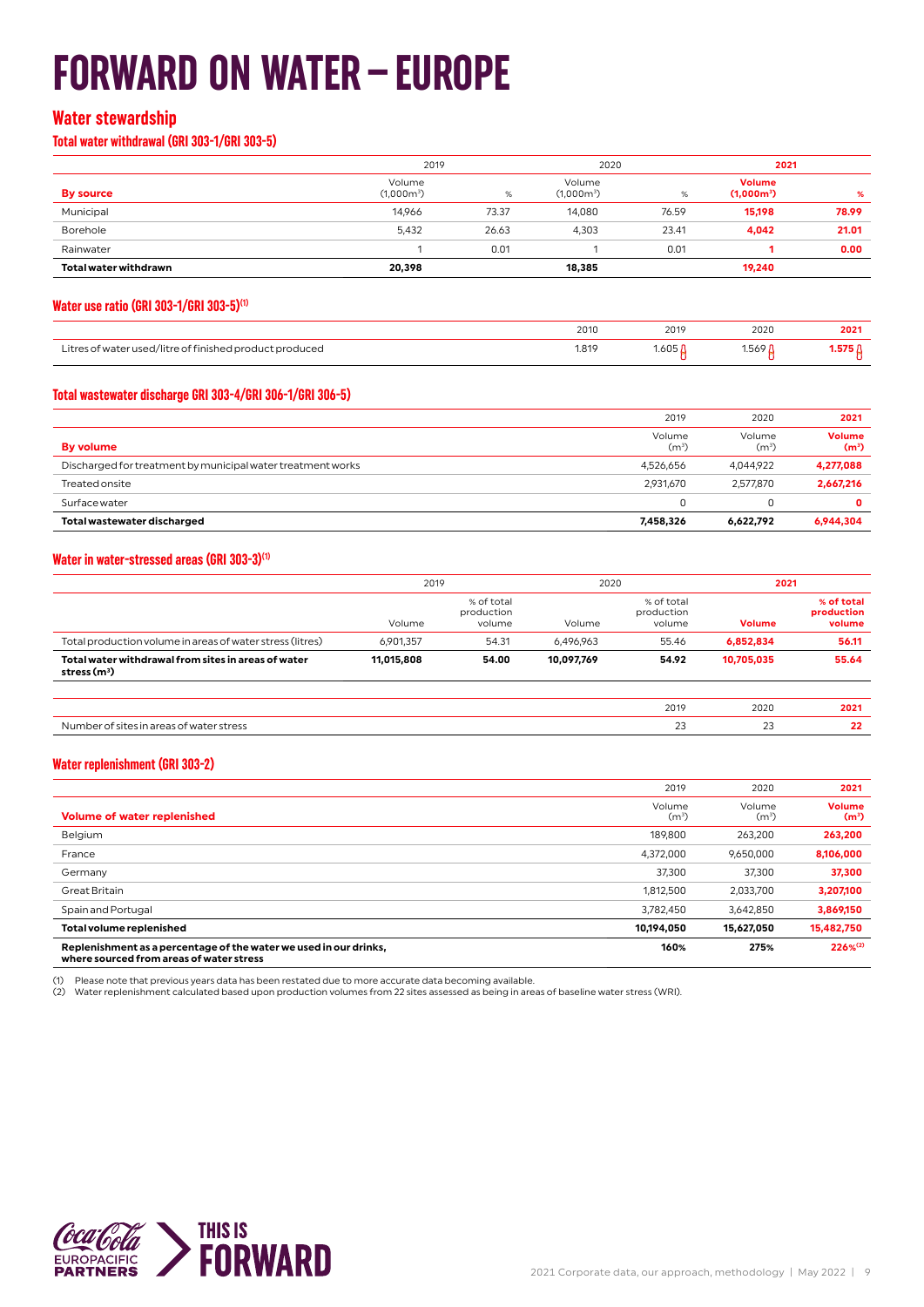## **FORWARD ON DRINKS–EUROPE**

#### **Portfolio**

|                                                                                                                                         | 2019              | 2020              | 2021              |
|-----------------------------------------------------------------------------------------------------------------------------------------|-------------------|-------------------|-------------------|
| Reduction in the average sugar per litre in our soft drinks portfolio since 2015 $(\%)^{(i)}$                                           | 12.9 <sub>0</sub> | $15.3\,\mu$       | 17.9 A            |
| Reduction in average sugar per litre in our soft drinks portfolio since 2010 $\left(\%\right)^{(1)}$                                    | 17.6 $\Delta$     | 19.8 A            | $22.2 \, \beta$   |
| Number of products which have had their recipes changed to reduce sugar since 2010 (number)                                             |                   |                   | 235               |
| Number of new low and no calorie products launched since 2010 (number)                                                                  |                   |                   | 790               |
| Percentage of our volume sold which is low or no sugar (%) <sup>(2)</sup>                                                               | $46.0 \beta$      | 47.7 <sub>0</sub> | $48.6 \,\uparrow$ |
| Number of organic products in our portfolio (number)                                                                                    | 94                | 56                | 25                |
| Percentage of our volume sold that is organic (%)                                                                                       | 0.3               | 0.4               | 0.2               |
| Percentage of total sparkling soft drinks volume sold in packs which are 250ml or less (%) <sup>(3)</sup>                               | 4.4               | 3.3               | 4.0               |
| Tonnes of sugar removed from our products since 2010 (tonnes)                                                                           |                   |                   | 232,000           |
| Percentage of products in our portfolio that carry GDA labelling and front-of-pack labelling (%) <sup>(4)</sup>                         | 97                | 96                | 96                |
| Percentage of total products sold that offer nutrition benefits such as fiber, vitamins,<br>minerals or functional food ingredients (%) | 5.2               | 6.2               | 7.3               |
| Percentage of products that we sell that contain alcohol (%)                                                                            | 0.1               | 0.1               | 0.1               |
| Product portfolio by unit cases volume                                                                                                  |                   |                   |                   |
| • Coca-Cola Trademark (%)                                                                                                               | 63.5              | 66.0              | $59.0^{(5)}$      |
| • Sparkling flavours and energy (%)                                                                                                     | 22.5              | 22.5              | $25.5^{(5)}$      |
|                                                                                                                                         |                   |                   | $8.0^{(5)}$       |
| · Juices, RTD teas, RTD coffees, isotonics (%)                                                                                          | 8.5               | 5.0               |                   |
| $\cdot$ Water $(\%)$                                                                                                                    | 5.5               | 6.5               | $7.5^{(5)}$       |

(1) Sparkling soft drinks and non-carbonated soft-drinks only. Does not include water or juice.<br>(2) Total CCEP sales. Does not include coffee, alcohol, beer or Freestyle. Low calorie beverages ≤20kcal/100 ml. Zero calorie

(3) Based upon 2021 CCEP sparkling soft drinks sales volume, at a SKU level.<br>(4) Waters do not require GDA labelling. The remaining 2% of our portfolio that do not use GDA labelling are the drinks of our brand partner Mons

(5) Consolidated number for Europe and API.

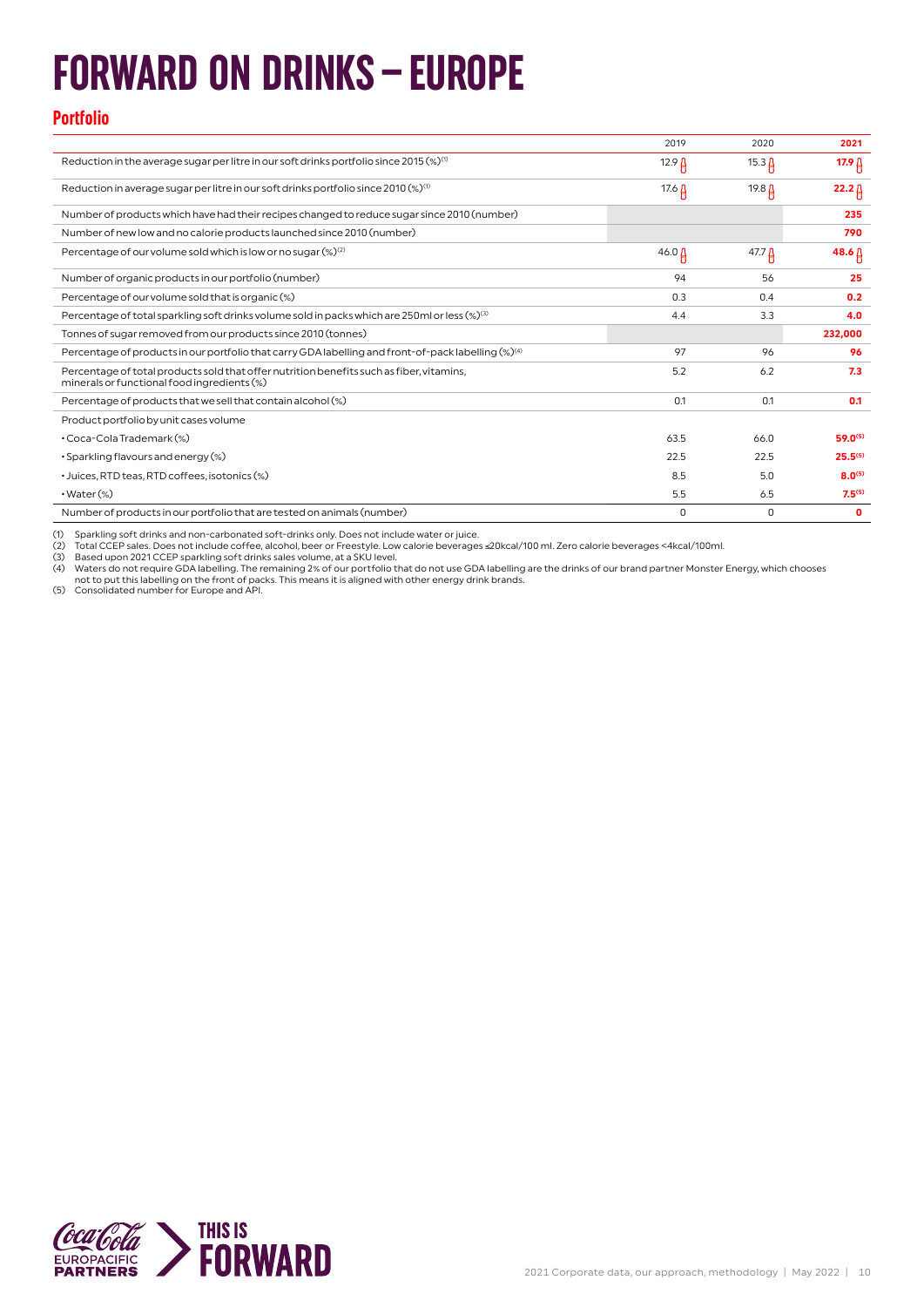## **FORWARD ON SOCIETY (OUR PEOPLE)–EUROPE**

#### **Diversity and employment – Workplace profile**

|                                                                                |        | 2019<br>2020 |        | 2021         |               |                 |
|--------------------------------------------------------------------------------|--------|--------------|--------|--------------|---------------|-----------------|
|                                                                                | Number | $\%$         | Number | $\%$         | <b>Number</b> | %               |
| <b>Total employees</b>                                                         | 23,357 |              | 22,106 |              | 21,604        |                 |
| Male (number/%)                                                                | 17,498 | 74.9         | 16,584 | 75.0         | 16,091        | 74.5            |
| Female (number/%)                                                              | 5,859  | 25.1         | 5,522  | 25.0         | 5,513         | 25.5            |
| <b>Full-time employees</b>                                                     | 21,982 |              | 20,847 |              | 20,448        |                 |
| Male (number/%)                                                                | 16,914 | 97.0         | 16,076 | 96.9         | 15,622        | 97.1            |
| Female (number/%)                                                              | 5,068  | 87.0         | 4,771  | 86.4         | 4,826         | 87.5            |
| <b>Part-time employees</b>                                                     | 1,274  |              | 1,259  |              | 1,156         |                 |
| Male (number/%)                                                                | 517    | 3.0          | 508    | 3.1          | 469           | 2.9             |
| Female (number/%)                                                              | 757    | 13.0         | 751    | 13.6         | 687           | 12.5            |
| <b>Permanent contract</b>                                                      | 21,072 | 90.6         | 20,633 | 93.3         | 19,971        | 92.4            |
| Male (number/%)                                                                | 15,912 | 91.3         | 15,580 | 93.9         | 14,938        | 92.8            |
| Female (number/%)                                                              | 5,160  | 88.6         | 5,053  | 91.5         | 5,033         | 91.3            |
| <b>Temporary contract</b>                                                      | 1,709  | 7.3          | 1,041  | 4.7          | 1,209         | 5.6             |
| Male (number/%)                                                                | 1,212  | 7.0          | 728    | 4.4          | 882           | 5.5             |
| Female (number/%)                                                              | 497    | 8.5          | 313    | 5.7          | 327           | 5.9             |
| Total employee turnover rate (%)                                               |        | 14.4         |        | 12.9         |               | 7.8             |
| Voluntary turnover rate (number/%)                                             | 1,142  | 5            | 672    | 3            | 1,004         | 4.6             |
| Male (number/%)                                                                | 716    | 4.1          | 453    | 2.7          | 641           | 4.0             |
| Female (number/%)                                                              | 426    | 7.3          | 219    | 4.0          | 363           | 6.6             |
| New hire rate (Number/%)                                                       | 1,306  | 6            | 592    | 2.7          | 810           | 3.7             |
| Male (number/%)                                                                | 750    | 4.3          | 384    | 2.3          | 523           | 3.3             |
| Female (number/%)                                                              | 556    | 9.5          | 208    | 3.8          | 287           | 5.2             |
| Internal hire rate (%)                                                         |        | 38.3         |        | 46.5         |               | 43.3            |
| Absentee rate (%)                                                              |        | 4.8          |        | 6.1          |               | 6.4             |
| $Male$ $%$                                                                     |        | 3.6          |        | 6.4          |               | 6.8             |
| Female (%)                                                                     |        | 1.2          |        | 5.0          |               | 5.3             |
| Age groups (%)                                                                 |        |              |        |              |               |                 |
| <20y-29y(%)                                                                    |        | 15.3         |        | 13.1         |               | 12.8            |
| 30y-50y(%)                                                                     |        | 54.3         |        | 54.4         |               | 54.6            |
| $>50y$ (%)                                                                     |        | 30.4         |        | 32.5         |               | 32.6            |
| Employees that receive regular performance appraisals                          |        |              |        |              |               |                 |
| Management (%)                                                                 |        | 100          |        | 93           |               | 86              |
| Non-management (%)                                                             |        | 99           |        | 48           |               | 57              |
| <b>Training and development</b>                                                |        |              |        |              |               |                 |
| Average training days per employee (hours)                                     |        | 14.4         |        | 14.3         |               | 13.4            |
| Average amount spent on trainings per employee $(\epsilon)$                    | 715    |              | 524    |              | 709           |                 |
| Employees covered by collective bargaining<br>agreements(%)                    |        | 84.5         |        | 84.9         |               | 84.9            |
| Females in leadership roles (%)<br>(including ELT-senior manager grade)        |        | $35.5\beta$  |        | $35.6 \beta$ |               | $37.3 \uparrow$ |
| Females in non-management roles (%)                                            |        | 23.9         |        | 23.7         |               | 24.0            |
| Females on Board of Directors (%)                                              |        | 23.5         |        | 29.4         |               | 29.4            |
| Board of Directors members over 40 (%)                                         |        | 100          |        | 100          |               | 100             |
| Equal remuneration (median compensation of men vs<br>women) (%) <sup>(1)</sup> |        |              |        |              |               |                 |
| Executive level                                                                |        | 114          |        | 111          |               | 115             |
| Management level (Excl. Executive level)                                       |        | 106          |        | 104          |               | 106             |
| Non-management                                                                 |        | 102          |        | 102          |               | 103             |
| CEO to employee pay ratio                                                      |        | $67:1^{(2)}$ |        | $54:1^{(3)}$ |               | $103:1^{(4)}$   |

.) The country male/female pay ratios calculated for the purposes of this report differ in calculation methodology to those that may be required by law within each country.<br>For the purposes of this report, country pay rati Management level includes ELT, Vice Presidents, Directors, Associate Directors and Senior Manager levels. Where disclosed, Executive level includes ELT and Vice Presidents.<br>(2) Excludes value of CEO long-term incentive (LT

(2) Excludes value of CEO LTI award. If LTI award included the ratio would be 106:1.

(4) Excludes value of CEO LTI award. If LTI award included the ratio would be 162:1.

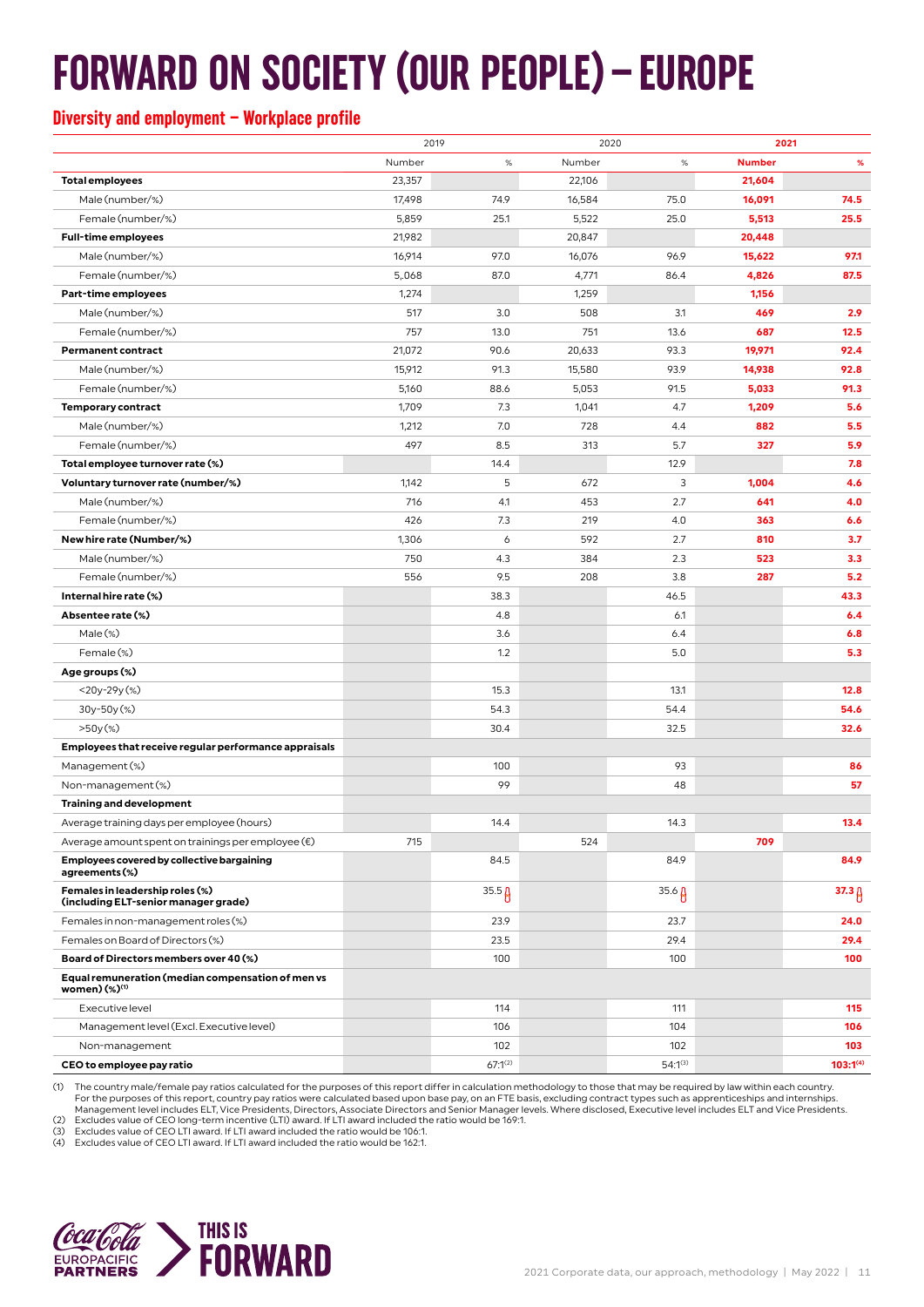### **FORWARD ON SOCIETY (OUR PEOPLE)–EUROPE (CONTINUED)**

#### **Nationalities**

**Nationalities which make up the 5 highest percentages of our workforce**

|                                            | % of total |
|--------------------------------------------|------------|
| 2020                                       | 2021       |
| 28.5<br>German                             | 27.1       |
| Spanish<br>16.4                            | 16.2       |
| British<br>13.8                            | 13.7       |
| <b>Contract Contract</b><br>French<br>11.7 | 11.6       |
| Belgian<br>9.0                             | 9.1        |

#### **Safety – Lost-time incident rate by country (LTIR)(1)**

**Number of lost-time incidents per 100 full-time equivalent employees**

|                        | 2019 | 2020 | 2021 |
|------------------------|------|------|------|
| Belgium and Luxembourg | 0.84 | 0.80 | 1.08 |
| France                 | 0.90 | 0.67 | 0.62 |
| Germany                | 1.72 | 1.34 | 1.17 |
| <b>Great Britain</b>   | 0.63 | 0.57 | 0.64 |
| Iceland                | 1.54 | 0.00 | 1.61 |
| The Netherlands        | 0.12 | 0.24 | 0.62 |
| Norway                 | 0.00 | 0.52 | 0.18 |
| Sweden                 | 0.28 | 0.28 | 0.30 |
| Spain                  | 0.95 | 0.79 | 0.64 |
| Portugal               | 0.70 | 0.75 | 0.25 |
| <b>CCEP Total</b>      | 1.03 | 0.84 | 0.80 |

(1) Data for Bulgaria shared service centre not captured.

#### **Safety – Total incident rate by country (TIR)**

**Number of incidents per 100 full-time equivalent employees leading to an injury that requires medical treatment**

| <b>CCEP Total Europe and API consolidated</b> |      |      | 0.97 |
|-----------------------------------------------|------|------|------|
| <b>CCEP Total Europe</b>                      | 1.45 | 1.16 | 1.11 |
| Portugal                                      | 1.40 | 1.00 | 0.50 |
| Spain                                         | 1.47 | 1.22 | 0.93 |
| Sweden                                        | 0.41 | 0.28 | 1.04 |
| Norway                                        | 0.33 | 0.52 | 0.18 |
| The Netherlands                               | 0.84 | 0.60 | 1.11 |
| Iceland                                       | 1.54 | 0    | 3.22 |
| <b>Great Britain</b>                          | 0.74 | 0.78 | 0.82 |
| Germany                                       | 1.97 | 1.50 | 1.22 |
| France                                        | 1.19 | 0.98 | 1.01 |
| Belgium and Luxembourg                        | 2.41 | 1.96 | 2.30 |
|                                               | 2019 | 2020 | 2021 |
|                                               |      |      |      |

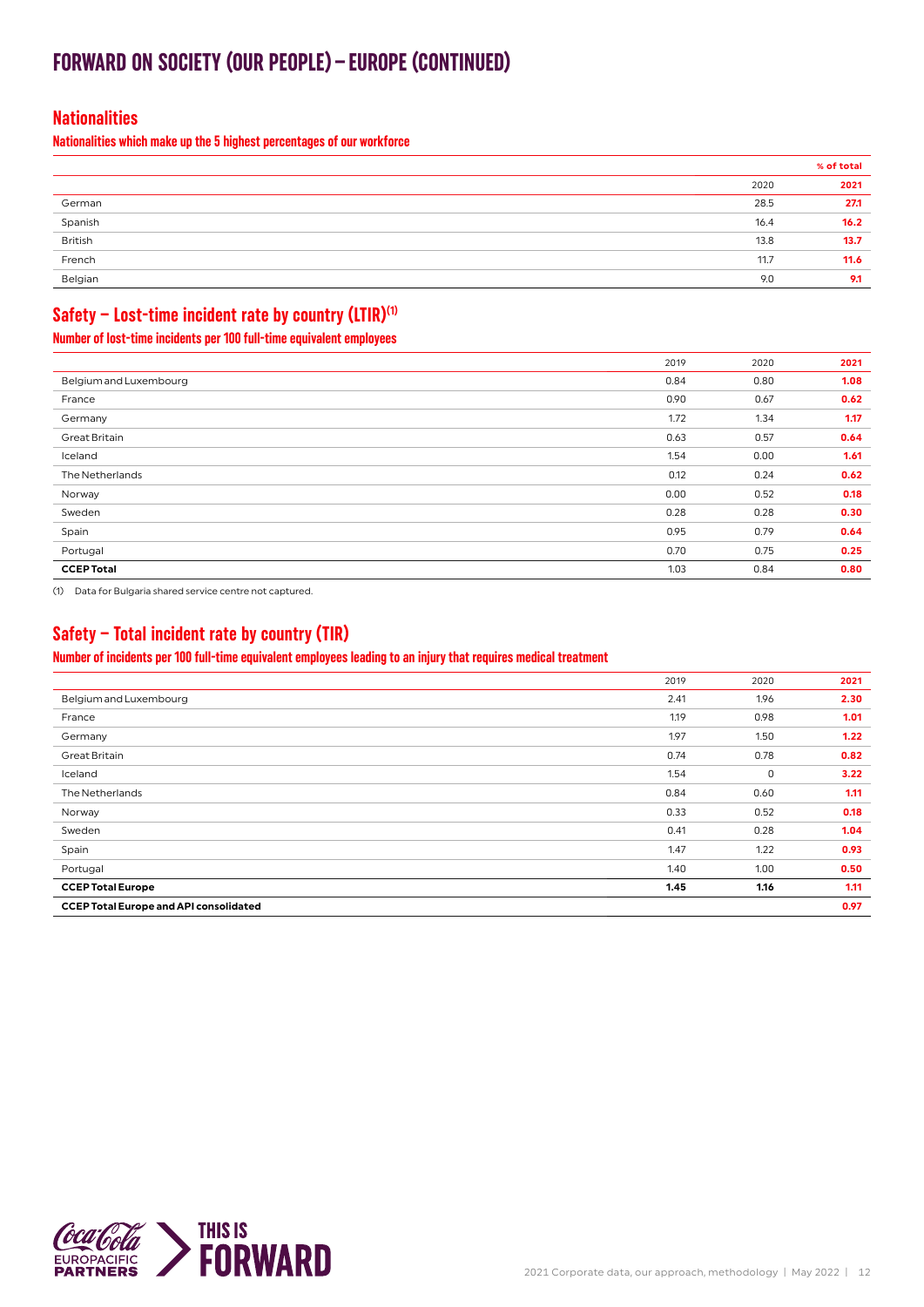### **FORWARD ON SOCIETY (OUR PEOPLE)–EUROPE (CONTINUED)**

#### **Code of Conduct reports by type (GRI 205)**

|                                                                |                          | January - June 2021 |                          | July - December 2021 |  |
|----------------------------------------------------------------|--------------------------|---------------------|--------------------------|----------------------|--|
|                                                                | Europe                   |                     | CCEP Europe and API      |                      |  |
| <b>Code of Conduct reports by type</b>                         | Number                   | %                   | Number                   | 9/6(1)               |  |
| Ask a question                                                 | -                        | $\qquad \qquad -$   | 1                        | 1                    |  |
| Avoiding conflicts of interest                                 | 3                        | 6                   | $\overline{2}$           | 1                    |  |
| Creating an inclusive and respectful workplace                 | 17                       | 36                  | 25                       | 16                   |  |
| Dealing fairly with customers, business partners and suppliers | 1                        | 2                   | 3                        | 2                    |  |
| Delivering high quality products                               | $\overline{2}$           | 5                   | -                        |                      |  |
| Getting involved in political activities                       | $\overline{\phantom{0}}$ | $\qquad \qquad -$   | $\mathbf{1}$             | 1                    |  |
| Integrity with our business records <sup>(2)</sup>             | $\overline{4}$           | 9                   | 60                       | 40                   |  |
| Integrity with our financial records                           | $\overline{\phantom{0}}$ | $\qquad \qquad -$   | $\overline{\phantom{a}}$ |                      |  |
| Other concerns - financial                                     |                          | $\qquad \qquad -$   | -                        |                      |  |
| Other concerns - non-financial                                 | 1                        | 2                   | 3                        | 2                    |  |
| Preventing bribery and corruption                              | $\overline{\phantom{0}}$ | $\qquad \qquad -$   | 1                        | 1                    |  |
| Protecting information                                         | 3                        | 6                   | 1                        | 1                    |  |
| Respecting global and local laws and customs                   | 3                        | 6                   | $\mathbf{1}$             | 1                    |  |
| Responsible communications                                     | 1                        | $\overline{2}$      | $\overline{2}$           | 1                    |  |
| Using company assets responsibly - non-financial               | 6                        | 13                  | 32                       | 21                   |  |
| Work in a safe and healthy environment                         | 6                        | 13                  | 18                       | 12                   |  |
| <b>Grand Total</b>                                             | 47                       | 100                 | 150                      | 100                  |  |
| Number of employees resigned or dismissed                      | 18                       |                     | 50                       |                      |  |
| Number of disciplined employees still employed <sup>(3)</sup>  | 20                       |                     | 92                       |                      |  |

(1) % versus overall reports.

(2) Not limited to our financial records. Business records include records such as payroll, timecards, travel and expense reports, job applications, quality reports, field sales measures,<br>customer agreements, and inventory

(3) Some cases involve more than one employee.

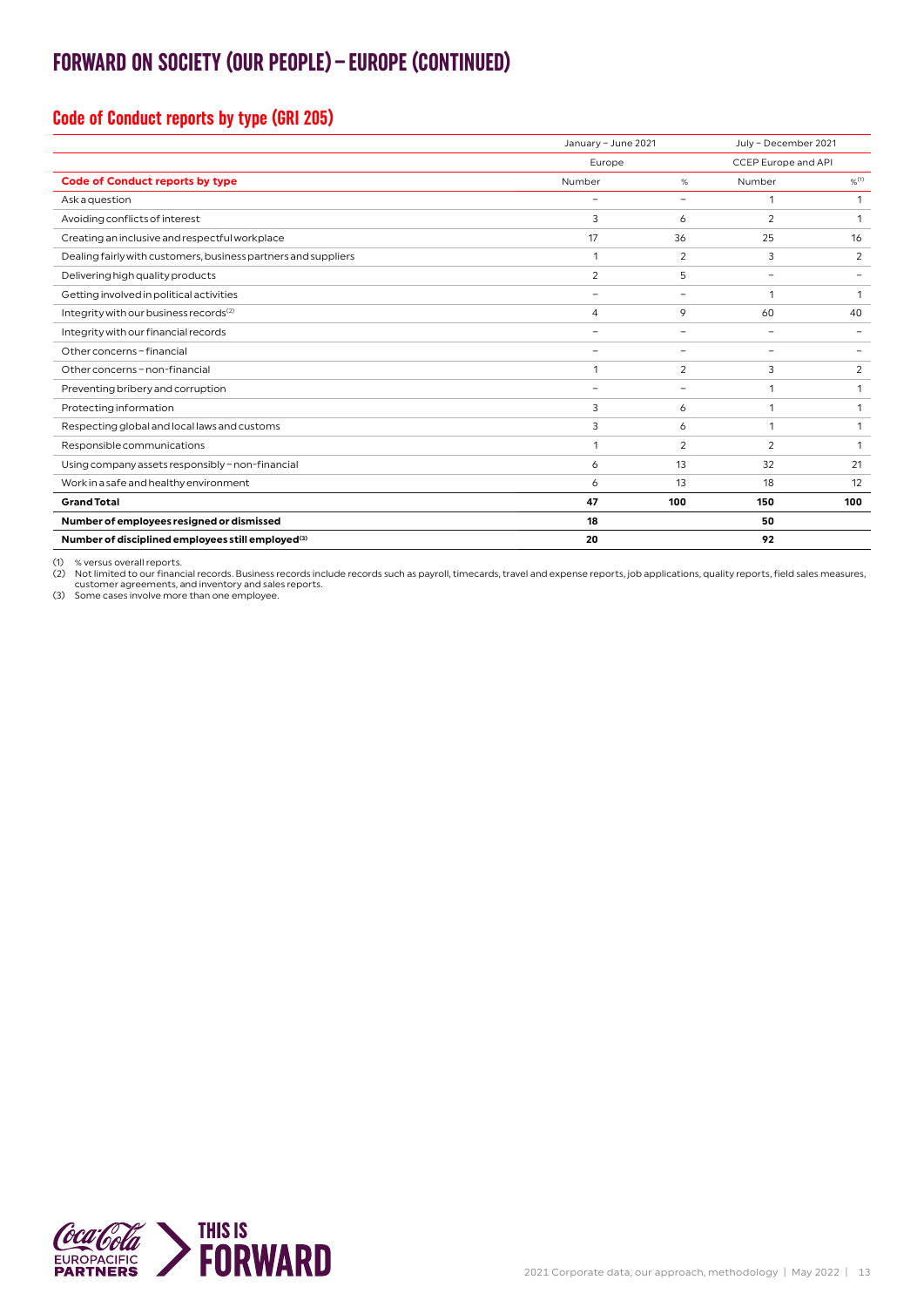## **FORWARD ON SOCIETY (COMMUNITY)–EUROPE**

#### **Community investment (GRI 413-1)**

|                                        | 2019                    |            | 2020                              |            | 2021                    |            |
|----------------------------------------|-------------------------|------------|-----------------------------------|------------|-------------------------|------------|
| <b>Type of investment</b>              | Contribution $\epsilon$ | % of total | Contribution $\epsilon$           | % of total | Contribution $\epsilon$ | % of total |
| Cash contribution                      | 6,005,122               | 68         | 5,549,034                         | 61         | 6,383,821               | 70         |
| In kind contribution                   | 1,129,151               | 13         | 2,871,011                         | 32         | 1,450,382               | 16         |
| Total volunteer time                   | 961,997                 | 11         | 337,349                           | 3.5        | 636,780                 |            |
| Total management costs (cash and time) | 685,748                 | 8          | 338,345                           | 3.5        | 687,464                 |            |
| <b>Total contribution</b>              | 8,782,018 $\Delta$      |            | 9,095,739 <sup>(1)</sup> $\Delta$ |            | $9,158,447$ $\uparrow$  |            |
| % of pre-tax profit                    | 0.60                    |            | 1.31                              |            |                         |            |

#### **Community investment by country (GRI 413-1)**

|                           | 2019                               |                    | 2020                               |                    | 2021                                                      |                                  |
|---------------------------|------------------------------------|--------------------|------------------------------------|--------------------|-----------------------------------------------------------|----------------------------------|
| <b>Type of investment</b> | Total<br>Community<br>Investment € | Volunteer<br>Hours | Total<br>Community<br>Investment € | Volunteer<br>Hours | <b>Total</b><br><b>Community</b><br>Investment $\epsilon$ | <b>Volunteer</b><br><b>Hours</b> |
| Belgium and Luxembourg    | 1,039,350                          | 1.000              | 845,642                            | 267                | 1,144,376                                                 | 2.619                            |
| <b>Bulgaria</b>           | 62,859                             | 600                | 49,382                             | 224                | 65,121                                                    | 364                              |
| France and Monaco         | 1,313,252                          | 3.348              | 1,713,297                          | 1,260              | 1,145,358                                                 | 336                              |
| Germany                   | 1,142,389                          | 5.001              | 797,367                            | 484                | 1,065,094                                                 | 1.096                            |
| <b>Great Britain</b>      | 1,699,749                          | 4.974              | 2,077,171                          | 1,267              | 1,874,587                                                 | 6.170                            |
| Iceland                   | 80,000                             | $\mathbf 0$        | 90,572                             | 0                  | 86,014                                                    | 36                               |
| The Netherlands           | 250,881                            | 1.155              | 852,588                            | 2,226              | 340,566                                                   | 241                              |
| Norway                    | 286,668                            | 20                 | 217,561                            | 53                 | 280,931                                                   | 75                               |
| Spain and Portugal        | 2,451,196                          | 8.664              | 2,147,379                          | 2,132              | 2,944,072                                                 | 5.520                            |
| Sweden                    | 255,949                            | 1.077              | 255,885                            | 146                | 212,328                                                   | 645                              |
| Corporate/Central CCEP    | 199,725                            | 0                  | 48,895                             | 1,002              | 0                                                         | 0                                |
| Total                     | 8,782,018                          | 25.839             | 9,095,739(1)                       | 9.061              | 9,158,447                                                 | 17.102                           |

#### **Community investment - Europe and API combined**

|                                        |                         | 2021       |
|----------------------------------------|-------------------------|------------|
| <b>Type of investment</b>              | Contribution $\epsilon$ | % of total |
| Cash contribution                      | 7,581,316               | 69         |
| In kind contribution                   | 1,774,309               | 16         |
| Total volunteer time                   | 648,926                 | 6          |
| Total management costs (cash and time) | 914,197                 | o          |
| <b>Total contribution</b>              | 10,918,748              |            |
| % of pre-tax profit                    | $0.77^{(2)}$            |            |

(1) Includes data revisions captured after the publication of our 2020 Integrated Report in March 2021.<br>(2) Our community contribution represents 0.77% of pro forma profit before tax in 2021. The API sustainability metrics better period over period comparability.

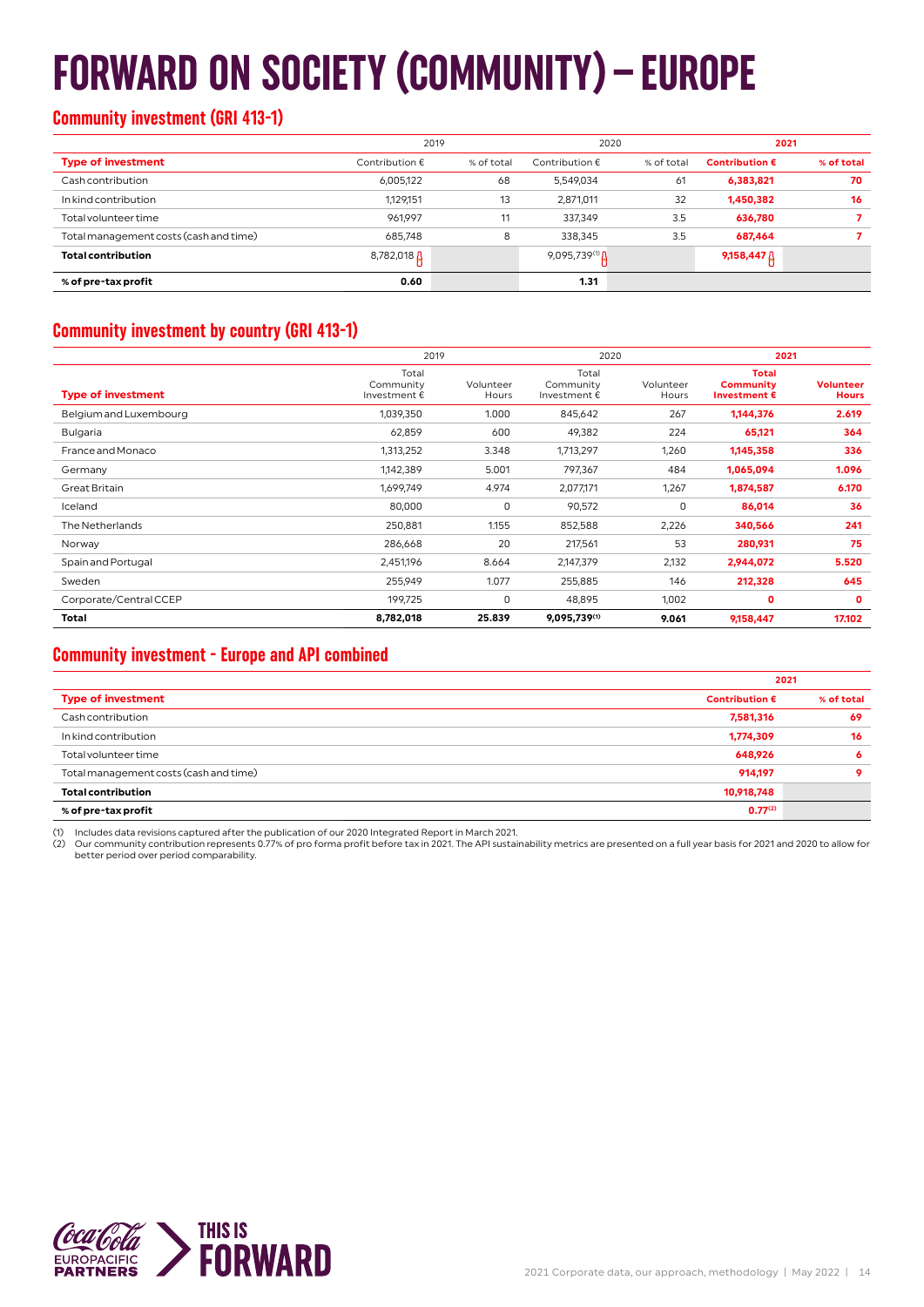## **KEY PERFORMANCE DATA SUMMARY 2021–API(1)**

| <b>Forward on drinks</b><br>Reduction in the average sugar per litre in our soft drinks<br>8.8%<br>11.2%<br>Australia<br>14.9%<br>portfolio since 2015 (%)<br>13.5%<br>17.2%<br>$20.9%$ $\uparrow$<br>Indonesia<br>New Zealand<br>5.3%<br>9.3%<br>13.4% $\beta$<br>Percentage of volume sold which is low or no calorie (%)<br>Australia<br>41%<br>44%<br>14.3%<br>Indonesia<br>31.8%<br>New Zealand<br>35.5%<br>37.4% β<br>Number of products which have had their recipes changed to reduce sugar<br>48<br>59<br>since 2015 (number)<br><b>Forward on packaging</b><br>Percentage of PET used that is rPET (%)<br>Australia<br>58.2%<br>$59.8%$ $\uparrow$<br>New Zealand<br>39.2%<br>42.3%<br><b>Forward on society</b><br>Percentage of women in management positions (senior manager level and above) (%)<br>36<br>32.8 <sub>1</sub><br>€2,067,501 <sup>(2)</sup><br>€1,760,302(3) $\beta$<br>Total community investment contribution $(\epsilon)$<br>Total number of volunteering hours (Hours)<br>224<br>408<br><b>Forward on water</b><br>Sites with Source Water Protection Plans and Source Vulnerability Assessments in place (%)<br>100<br>100<br>Water use ratio <sup>(4)</sup><br>1.92<br>1.95<br>1.84<br>$1.75\,\beta$<br>1.6<br>Percentage reduction in water use ratio since 2010 (%)<br>4.2<br>8.9<br>290<br>Water replenished as a percentage of total water used in our beverages where sourced from<br>486<br>320<br>areas of water stress (%)(5)<br><b>Forward on climate</b><br>Scope 1 emissions (tonnes of $CO2e$ ) <sup>(6)</sup><br>49,095<br>54,215<br>57,290 $\beta$<br>Scope 2 emissions - market based approach<br>143,160<br>131,237<br>111,044 A<br>(tonnes of CO <sub>2</sub> e)<br>Scope 2 emissions - location based approach<br>143,160<br>131,237<br>125,644 A<br>(tonnes of CO <sub>2</sub> e)<br>Scope 3 emissions (tonnes of CO <sub>2</sub> e)<br>Total GHG emissions Scope 1, and 2 (market based approach) (tonnes of CO2e)<br>157,062<br>185,452<br>168,334<br>Energy use ratio(7)<br>0.59<br>0.53<br>$0.52\beta$<br>Percentage of electricity purchased that comes from renewable sources (%)<br>8.6<br>$18.3 \upbeta$<br>Percentage of electricity consumed that comes from renewable sources (%)<br>$9.86\,\beta$<br><b>Forward on supply chain</b><br>Spend with suppliers covered by our Supplier Guiding Principles (%)<br>91.6<br>$90.3 \beta$<br>92<br>Percentage of sugar sourced through suppliers in compliance with our Principles for<br>100<br>Sustainable Agriculture (PSA)(%)<br>Percentage of pulp and paper sourced through suppliers in compliance with our PSA (%)<br>96 | <b>KPI Measurement</b> |  | 2010 Baseline | 2019 | 2020 | 2021 |
|-------------------------------------------------------------------------------------------------------------------------------------------------------------------------------------------------------------------------------------------------------------------------------------------------------------------------------------------------------------------------------------------------------------------------------------------------------------------------------------------------------------------------------------------------------------------------------------------------------------------------------------------------------------------------------------------------------------------------------------------------------------------------------------------------------------------------------------------------------------------------------------------------------------------------------------------------------------------------------------------------------------------------------------------------------------------------------------------------------------------------------------------------------------------------------------------------------------------------------------------------------------------------------------------------------------------------------------------------------------------------------------------------------------------------------------------------------------------------------------------------------------------------------------------------------------------------------------------------------------------------------------------------------------------------------------------------------------------------------------------------------------------------------------------------------------------------------------------------------------------------------------------------------------------------------------------------------------------------------------------------------------------------------------------------------------------------------------------------------------------------------------------------------------------------------------------------------------------------------------------------------------------------------------------------------------------------------------------------------------------------------------------------------------------------------------------------------------------------------------------------------------------------------------------------------------------------------------------------------------------------------------------|------------------------|--|---------------|------|------|------|
|                                                                                                                                                                                                                                                                                                                                                                                                                                                                                                                                                                                                                                                                                                                                                                                                                                                                                                                                                                                                                                                                                                                                                                                                                                                                                                                                                                                                                                                                                                                                                                                                                                                                                                                                                                                                                                                                                                                                                                                                                                                                                                                                                                                                                                                                                                                                                                                                                                                                                                                                                                                                                                           |                        |  |               |      |      |      |
|                                                                                                                                                                                                                                                                                                                                                                                                                                                                                                                                                                                                                                                                                                                                                                                                                                                                                                                                                                                                                                                                                                                                                                                                                                                                                                                                                                                                                                                                                                                                                                                                                                                                                                                                                                                                                                                                                                                                                                                                                                                                                                                                                                                                                                                                                                                                                                                                                                                                                                                                                                                                                                           |                        |  |               |      |      |      |
|                                                                                                                                                                                                                                                                                                                                                                                                                                                                                                                                                                                                                                                                                                                                                                                                                                                                                                                                                                                                                                                                                                                                                                                                                                                                                                                                                                                                                                                                                                                                                                                                                                                                                                                                                                                                                                                                                                                                                                                                                                                                                                                                                                                                                                                                                                                                                                                                                                                                                                                                                                                                                                           |                        |  |               |      |      |      |
|                                                                                                                                                                                                                                                                                                                                                                                                                                                                                                                                                                                                                                                                                                                                                                                                                                                                                                                                                                                                                                                                                                                                                                                                                                                                                                                                                                                                                                                                                                                                                                                                                                                                                                                                                                                                                                                                                                                                                                                                                                                                                                                                                                                                                                                                                                                                                                                                                                                                                                                                                                                                                                           |                        |  |               |      |      |      |
|                                                                                                                                                                                                                                                                                                                                                                                                                                                                                                                                                                                                                                                                                                                                                                                                                                                                                                                                                                                                                                                                                                                                                                                                                                                                                                                                                                                                                                                                                                                                                                                                                                                                                                                                                                                                                                                                                                                                                                                                                                                                                                                                                                                                                                                                                                                                                                                                                                                                                                                                                                                                                                           |                        |  |               |      |      |      |
|                                                                                                                                                                                                                                                                                                                                                                                                                                                                                                                                                                                                                                                                                                                                                                                                                                                                                                                                                                                                                                                                                                                                                                                                                                                                                                                                                                                                                                                                                                                                                                                                                                                                                                                                                                                                                                                                                                                                                                                                                                                                                                                                                                                                                                                                                                                                                                                                                                                                                                                                                                                                                                           |                        |  |               |      |      |      |
|                                                                                                                                                                                                                                                                                                                                                                                                                                                                                                                                                                                                                                                                                                                                                                                                                                                                                                                                                                                                                                                                                                                                                                                                                                                                                                                                                                                                                                                                                                                                                                                                                                                                                                                                                                                                                                                                                                                                                                                                                                                                                                                                                                                                                                                                                                                                                                                                                                                                                                                                                                                                                                           |                        |  |               |      |      |      |
|                                                                                                                                                                                                                                                                                                                                                                                                                                                                                                                                                                                                                                                                                                                                                                                                                                                                                                                                                                                                                                                                                                                                                                                                                                                                                                                                                                                                                                                                                                                                                                                                                                                                                                                                                                                                                                                                                                                                                                                                                                                                                                                                                                                                                                                                                                                                                                                                                                                                                                                                                                                                                                           |                        |  |               |      |      |      |
|                                                                                                                                                                                                                                                                                                                                                                                                                                                                                                                                                                                                                                                                                                                                                                                                                                                                                                                                                                                                                                                                                                                                                                                                                                                                                                                                                                                                                                                                                                                                                                                                                                                                                                                                                                                                                                                                                                                                                                                                                                                                                                                                                                                                                                                                                                                                                                                                                                                                                                                                                                                                                                           |                        |  |               |      |      |      |
|                                                                                                                                                                                                                                                                                                                                                                                                                                                                                                                                                                                                                                                                                                                                                                                                                                                                                                                                                                                                                                                                                                                                                                                                                                                                                                                                                                                                                                                                                                                                                                                                                                                                                                                                                                                                                                                                                                                                                                                                                                                                                                                                                                                                                                                                                                                                                                                                                                                                                                                                                                                                                                           |                        |  |               |      |      |      |
|                                                                                                                                                                                                                                                                                                                                                                                                                                                                                                                                                                                                                                                                                                                                                                                                                                                                                                                                                                                                                                                                                                                                                                                                                                                                                                                                                                                                                                                                                                                                                                                                                                                                                                                                                                                                                                                                                                                                                                                                                                                                                                                                                                                                                                                                                                                                                                                                                                                                                                                                                                                                                                           |                        |  |               |      |      |      |
|                                                                                                                                                                                                                                                                                                                                                                                                                                                                                                                                                                                                                                                                                                                                                                                                                                                                                                                                                                                                                                                                                                                                                                                                                                                                                                                                                                                                                                                                                                                                                                                                                                                                                                                                                                                                                                                                                                                                                                                                                                                                                                                                                                                                                                                                                                                                                                                                                                                                                                                                                                                                                                           |                        |  |               |      |      |      |
|                                                                                                                                                                                                                                                                                                                                                                                                                                                                                                                                                                                                                                                                                                                                                                                                                                                                                                                                                                                                                                                                                                                                                                                                                                                                                                                                                                                                                                                                                                                                                                                                                                                                                                                                                                                                                                                                                                                                                                                                                                                                                                                                                                                                                                                                                                                                                                                                                                                                                                                                                                                                                                           |                        |  |               |      |      |      |
|                                                                                                                                                                                                                                                                                                                                                                                                                                                                                                                                                                                                                                                                                                                                                                                                                                                                                                                                                                                                                                                                                                                                                                                                                                                                                                                                                                                                                                                                                                                                                                                                                                                                                                                                                                                                                                                                                                                                                                                                                                                                                                                                                                                                                                                                                                                                                                                                                                                                                                                                                                                                                                           |                        |  |               |      |      |      |
|                                                                                                                                                                                                                                                                                                                                                                                                                                                                                                                                                                                                                                                                                                                                                                                                                                                                                                                                                                                                                                                                                                                                                                                                                                                                                                                                                                                                                                                                                                                                                                                                                                                                                                                                                                                                                                                                                                                                                                                                                                                                                                                                                                                                                                                                                                                                                                                                                                                                                                                                                                                                                                           |                        |  |               |      |      |      |
|                                                                                                                                                                                                                                                                                                                                                                                                                                                                                                                                                                                                                                                                                                                                                                                                                                                                                                                                                                                                                                                                                                                                                                                                                                                                                                                                                                                                                                                                                                                                                                                                                                                                                                                                                                                                                                                                                                                                                                                                                                                                                                                                                                                                                                                                                                                                                                                                                                                                                                                                                                                                                                           |                        |  |               |      |      |      |
|                                                                                                                                                                                                                                                                                                                                                                                                                                                                                                                                                                                                                                                                                                                                                                                                                                                                                                                                                                                                                                                                                                                                                                                                                                                                                                                                                                                                                                                                                                                                                                                                                                                                                                                                                                                                                                                                                                                                                                                                                                                                                                                                                                                                                                                                                                                                                                                                                                                                                                                                                                                                                                           |                        |  |               |      |      |      |
|                                                                                                                                                                                                                                                                                                                                                                                                                                                                                                                                                                                                                                                                                                                                                                                                                                                                                                                                                                                                                                                                                                                                                                                                                                                                                                                                                                                                                                                                                                                                                                                                                                                                                                                                                                                                                                                                                                                                                                                                                                                                                                                                                                                                                                                                                                                                                                                                                                                                                                                                                                                                                                           |                        |  |               |      |      |      |
|                                                                                                                                                                                                                                                                                                                                                                                                                                                                                                                                                                                                                                                                                                                                                                                                                                                                                                                                                                                                                                                                                                                                                                                                                                                                                                                                                                                                                                                                                                                                                                                                                                                                                                                                                                                                                                                                                                                                                                                                                                                                                                                                                                                                                                                                                                                                                                                                                                                                                                                                                                                                                                           |                        |  |               |      |      |      |
|                                                                                                                                                                                                                                                                                                                                                                                                                                                                                                                                                                                                                                                                                                                                                                                                                                                                                                                                                                                                                                                                                                                                                                                                                                                                                                                                                                                                                                                                                                                                                                                                                                                                                                                                                                                                                                                                                                                                                                                                                                                                                                                                                                                                                                                                                                                                                                                                                                                                                                                                                                                                                                           |                        |  |               |      |      |      |
|                                                                                                                                                                                                                                                                                                                                                                                                                                                                                                                                                                                                                                                                                                                                                                                                                                                                                                                                                                                                                                                                                                                                                                                                                                                                                                                                                                                                                                                                                                                                                                                                                                                                                                                                                                                                                                                                                                                                                                                                                                                                                                                                                                                                                                                                                                                                                                                                                                                                                                                                                                                                                                           |                        |  |               |      |      |      |
|                                                                                                                                                                                                                                                                                                                                                                                                                                                                                                                                                                                                                                                                                                                                                                                                                                                                                                                                                                                                                                                                                                                                                                                                                                                                                                                                                                                                                                                                                                                                                                                                                                                                                                                                                                                                                                                                                                                                                                                                                                                                                                                                                                                                                                                                                                                                                                                                                                                                                                                                                                                                                                           |                        |  |               |      |      |      |
|                                                                                                                                                                                                                                                                                                                                                                                                                                                                                                                                                                                                                                                                                                                                                                                                                                                                                                                                                                                                                                                                                                                                                                                                                                                                                                                                                                                                                                                                                                                                                                                                                                                                                                                                                                                                                                                                                                                                                                                                                                                                                                                                                                                                                                                                                                                                                                                                                                                                                                                                                                                                                                           |                        |  |               |      |      |      |
|                                                                                                                                                                                                                                                                                                                                                                                                                                                                                                                                                                                                                                                                                                                                                                                                                                                                                                                                                                                                                                                                                                                                                                                                                                                                                                                                                                                                                                                                                                                                                                                                                                                                                                                                                                                                                                                                                                                                                                                                                                                                                                                                                                                                                                                                                                                                                                                                                                                                                                                                                                                                                                           |                        |  |               |      |      |      |
|                                                                                                                                                                                                                                                                                                                                                                                                                                                                                                                                                                                                                                                                                                                                                                                                                                                                                                                                                                                                                                                                                                                                                                                                                                                                                                                                                                                                                                                                                                                                                                                                                                                                                                                                                                                                                                                                                                                                                                                                                                                                                                                                                                                                                                                                                                                                                                                                                                                                                                                                                                                                                                           |                        |  |               |      |      |      |
|                                                                                                                                                                                                                                                                                                                                                                                                                                                                                                                                                                                                                                                                                                                                                                                                                                                                                                                                                                                                                                                                                                                                                                                                                                                                                                                                                                                                                                                                                                                                                                                                                                                                                                                                                                                                                                                                                                                                                                                                                                                                                                                                                                                                                                                                                                                                                                                                                                                                                                                                                                                                                                           |                        |  |               |      |      |      |
|                                                                                                                                                                                                                                                                                                                                                                                                                                                                                                                                                                                                                                                                                                                                                                                                                                                                                                                                                                                                                                                                                                                                                                                                                                                                                                                                                                                                                                                                                                                                                                                                                                                                                                                                                                                                                                                                                                                                                                                                                                                                                                                                                                                                                                                                                                                                                                                                                                                                                                                                                                                                                                           |                        |  |               |      |      |      |
|                                                                                                                                                                                                                                                                                                                                                                                                                                                                                                                                                                                                                                                                                                                                                                                                                                                                                                                                                                                                                                                                                                                                                                                                                                                                                                                                                                                                                                                                                                                                                                                                                                                                                                                                                                                                                                                                                                                                                                                                                                                                                                                                                                                                                                                                                                                                                                                                                                                                                                                                                                                                                                           |                        |  |               |      |      |      |
|                                                                                                                                                                                                                                                                                                                                                                                                                                                                                                                                                                                                                                                                                                                                                                                                                                                                                                                                                                                                                                                                                                                                                                                                                                                                                                                                                                                                                                                                                                                                                                                                                                                                                                                                                                                                                                                                                                                                                                                                                                                                                                                                                                                                                                                                                                                                                                                                                                                                                                                                                                                                                                           |                        |  |               |      |      |      |
|                                                                                                                                                                                                                                                                                                                                                                                                                                                                                                                                                                                                                                                                                                                                                                                                                                                                                                                                                                                                                                                                                                                                                                                                                                                                                                                                                                                                                                                                                                                                                                                                                                                                                                                                                                                                                                                                                                                                                                                                                                                                                                                                                                                                                                                                                                                                                                                                                                                                                                                                                                                                                                           |                        |  |               |      |      |      |
|                                                                                                                                                                                                                                                                                                                                                                                                                                                                                                                                                                                                                                                                                                                                                                                                                                                                                                                                                                                                                                                                                                                                                                                                                                                                                                                                                                                                                                                                                                                                                                                                                                                                                                                                                                                                                                                                                                                                                                                                                                                                                                                                                                                                                                                                                                                                                                                                                                                                                                                                                                                                                                           |                        |  |               |      |      |      |
|                                                                                                                                                                                                                                                                                                                                                                                                                                                                                                                                                                                                                                                                                                                                                                                                                                                                                                                                                                                                                                                                                                                                                                                                                                                                                                                                                                                                                                                                                                                                                                                                                                                                                                                                                                                                                                                                                                                                                                                                                                                                                                                                                                                                                                                                                                                                                                                                                                                                                                                                                                                                                                           |                        |  |               |      |      |      |
|                                                                                                                                                                                                                                                                                                                                                                                                                                                                                                                                                                                                                                                                                                                                                                                                                                                                                                                                                                                                                                                                                                                                                                                                                                                                                                                                                                                                                                                                                                                                                                                                                                                                                                                                                                                                                                                                                                                                                                                                                                                                                                                                                                                                                                                                                                                                                                                                                                                                                                                                                                                                                                           |                        |  |               |      |      |      |

 $\beta$ Indicates independent assurance by DNV.

The acquisition of API completed on 10 May 2021. The API sustainability metrics are presented on a full year basis for 2021 and 2020 to allow for better period over period comparability.

(2) AUD 3,281,748 (3) AUD 2,794,130

(4) Water use ratio, litres of water per litre of finished product produced. Excludes the amount of water used for the production of products that contain alcohol

(5) Water replenishment calculated based upon production volumes from three sites assessed as being in areas of baseline water stress (WRI).<br>(6) Stationary and mobile combustion only – including emissions from fuels consum

(7) Energy use ratio, MJ/litre of product produced.

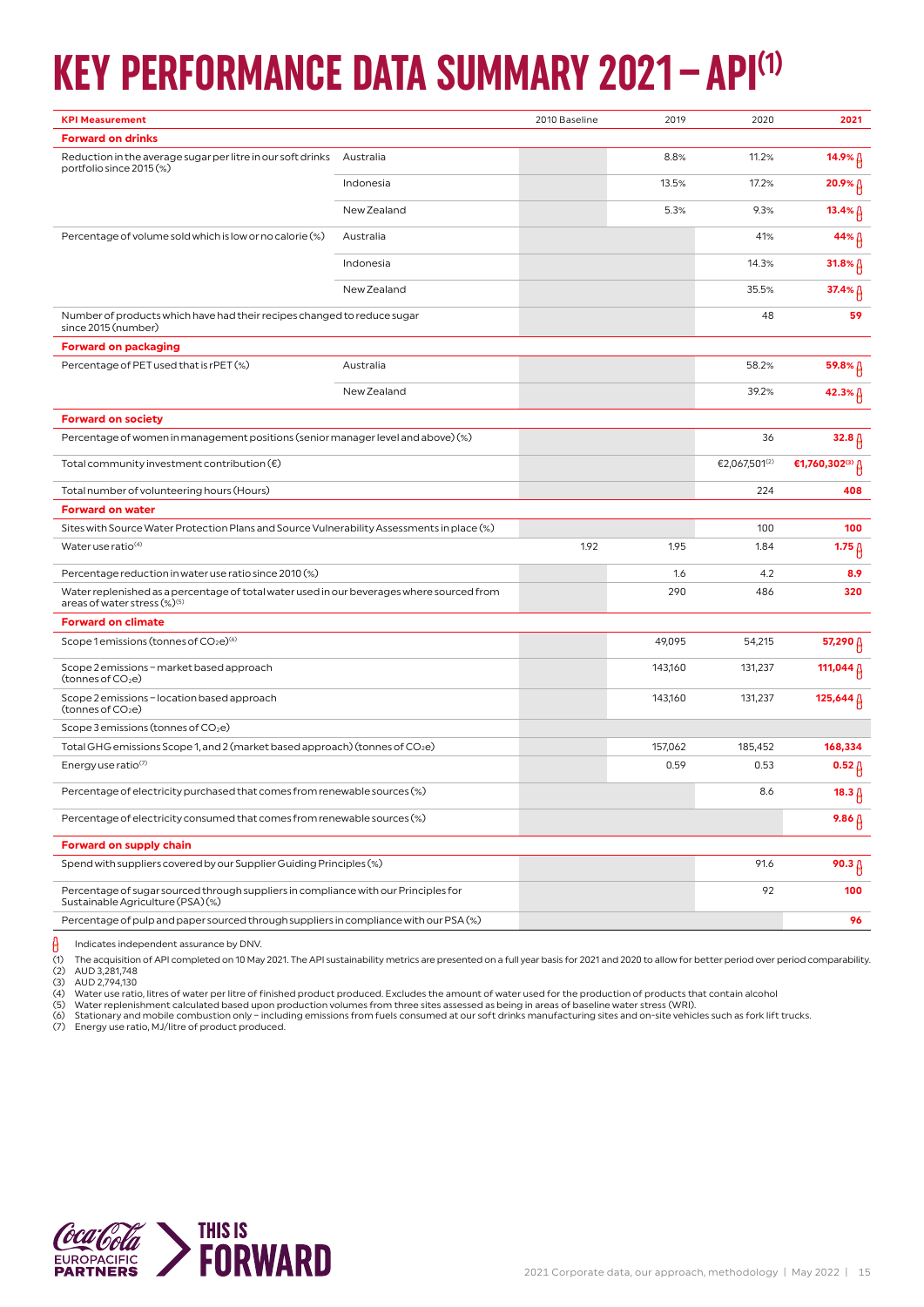## **FORWARD ON PACKAGING–API**

#### **Materials**

**Packaging footprint (GRI 301-1/GRI 301-2)**

|                                                  | 2019          |                         | 2020          |                          | 2021                 |                                 |
|--------------------------------------------------|---------------|-------------------------|---------------|--------------------------|----------------------|---------------------------------|
| <b>Total weight of material used</b>             | Metric Tonnes | Packaging<br>footprint% | Metric Tonnes | Packaging<br>footprint % | <b>Metric Tonnes</b> | <b>Packaging</b><br>footprint % |
| Primary packaging                                |               |                         |               |                          |                      |                                 |
| PET (Virgin, rPET, Plant PET)                    | 73,686        | 33.7                    | 66,572        | 32.3                     | 71,843               | 33.2                            |
| Glass                                            | 48.447        | 22.2                    | 43.759        | 21.2                     | 42,372               | 19.6                            |
| Steel                                            | 211           | 0.1                     | 206           | 0.1                      | 201                  | 0.1                             |
| Aluminium                                        | 31,339        | 14.3                    | 32,189        | 15.6                     | 33,975               | 15.7                            |
| Carton                                           | 642           | 0.3                     | 324           | 0.1                      | 169                  | 0.1                             |
| Pouches/Multifilm                                | 489           | 0.2                     | 404           | 0.2                      | 413                  | 0.2                             |
| LDPE                                             | 0             | $\mathbf 0$             | $\mathbf 0$   | 0                        | $\mathbf 0$          | $\mathbf 0$                     |
| <b>HDPE</b>                                      | 8,131         | 3.7                     | 7,278         | 3.5                      | 7,820                | 3.6                             |
| PP                                               | 2,682         | 1.2                     | 2,305         | 1.1                      | 2,415                | 1.1                             |
| Other (primary)                                  | 192           | 0.1                     | 140           | 0.2                      | 128                  | 0.1                             |
| Secondary packaging                              |               |                         |               |                          |                      |                                 |
| Plastic                                          | 6,055         | 2.8                     | 4.016         | 1.9                      | 5.102                | 2.3                             |
| Cardboard                                        | 45,303        | 20.7                    | 47,670        | 23.12                    | 50,526               | 23.3                            |
| Tertiary packaging                               |               |                         |               |                          |                      |                                 |
| LDPE                                             | 1,522         | 0.7                     | 1,352         | 0.6                      | 1,461                | 0.7                             |
| Total packaging weight                           | 218,699       |                         | 206,215       |                          | 216,425              |                                 |
| Total non-recycled content packaging weight      | 145,398       | 66.5                    | 132,689       | 64.3                     | 134,139              | 62.0                            |
| Total recycled content packaging material weight | 73,300        | 33.5                    | 73,525        | 35.7                     | 82,286               | 38.0                            |
|                                                  |               |                         |               |                          |                      |                                 |

|                                               |             | 2019 | 2020 | 2021              |
|-----------------------------------------------|-------------|------|------|-------------------|
| <b>Recycled or plant-based content</b>        |             | %    | %    | %                 |
| PET that is rPET (%)                          | Australia   |      | 58.2 | 59.8 <sub>0</sub> |
|                                               | New Zealand |      | 39.2 | 42.3 <sub>0</sub> |
| Recycled aluminium content (%) <sup>(1)</sup> |             | 64.1 | 69.6 | 58.5              |
| Recycled glass content (%)                    |             | 42.7 | 37.8 | 38.2              |
|                                               |             |      |      |                   |
|                                               |             | 2019 | 2020 | 2021              |
|                                               |             | %    | %    | %                 |
| Packaging use ratio <sup>(2)</sup>            |             | 60.1 | 61.7 | 62.2              |
|                                               |             |      |      |                   |

|                                                                   | 2020              |      | 2021              |      |
|-------------------------------------------------------------------|-------------------|------|-------------------|------|
| Number of packages introduced into the marketplace <sup>(3)</sup> | Number            | %    | <b>Number</b>     | %    |
| PET                                                               | 3.0 <sub>bn</sub> | 41.8 | 3.3 <sub>bn</sub> | 44.3 |
| Refillable PET                                                    | 0                 | 0.0  | 0                 | 0.0  |
| Glass                                                             | 155m              | 2.2  | 153m              | 2.1  |
| Refillable glass                                                  | 78 <sub>m</sub>   | 1.1  | 65m               | 0.7  |
| Aluminium can                                                     | 2.5bn             | 34.8 | 2.6 <sub>bn</sub> | 35.1 |
| Steel                                                             | 0                 | 0.0  | $\mathbf 0$       | 0.0  |
| <b>HDPE</b>                                                       | 4m                | 0.1  | 4 <sub>m</sub>    | 0.1  |
| Carton                                                            | 38m               | 0.5  | 20 <sub>m</sub>   | 0.3  |
| Other                                                             | 1.4 <sub>bn</sub> | 19.4 | 1.3 <sub>bn</sub> | 17.3 |
| Dispensed (including Freestyle and fountain) <sup>(4)</sup>       | 4m                | 0.1  | 4 <sub>m</sub>    | 0.1  |
| Kegs                                                              | 0.07 <sub>m</sub> | 0    | 0.09 <sub>m</sub> | 0    |
| Total packaging units introduced <sup>(5)</sup>                   | 7.2bn             | 100  | 7.4 <sub>bn</sub> | 100  |
| Percentage of glass packaging that is refillable glass            |                   | 33.5 |                   | 29.8 |
|                                                                   |                   |      |                   |      |

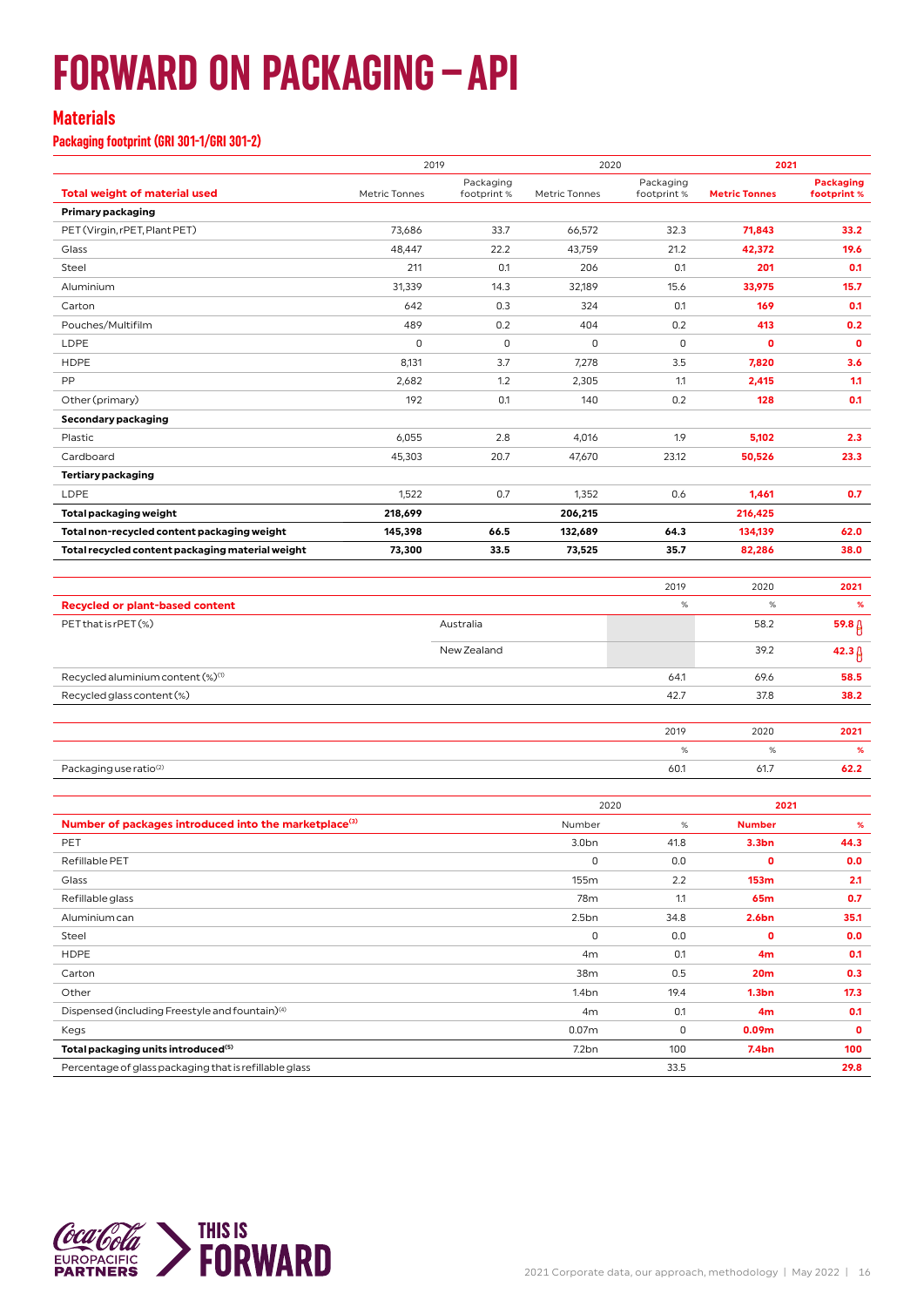### **FORWARD ON PACKAGING–API (CONTINUED)**

#### **Manufacturing waste (GRI 306-2)**

|                                                          | 2019          |                  | 2020          |                  | 2021      |                                       |
|----------------------------------------------------------|---------------|------------------|---------------|------------------|-----------|---------------------------------------|
| Waste by disposal type                                   | Metric Tonnes | % of Total Waste | Metric Tonnes | % of Total Waste |           | <b>Metric Tonnes</b> % of Total Waste |
| Recycled                                                 | 20.008.65     | 84.83            | 19,142.20     | 85.17            | 15,610.57 | 83.67                                 |
| Composting                                               | 0             | 0.00             | 0             | 0.00             | 0         | 0.00                                  |
| Waste to energy recovery                                 | 0             | 0.00             | $\Omega$      | 0.00             | 0         | 0.00                                  |
| Incineration                                             | 0             | 0.00             | 0             | 0.00             | o         | 0.00                                  |
| Landfill                                                 | 3,577.93      | 15.17            | 3,333.65      | 14.83            | 3,046.16  | 16.33                                 |
| Total waste produced at CCEP manufacturing<br>operations | 23,586.58     | 100              | 24,475.85     | 100              | 18,656,72 | 100                                   |

#### **Hazardous/non-hazardous waste (GRI 306-2)(6)**

|                     | 2019          |                  | 2020      |                                | 2021      |                                       |
|---------------------|---------------|------------------|-----------|--------------------------------|-----------|---------------------------------------|
| Waste type          | Metric Tonnes | % of Total Waste |           | Metric Tonnes % of Total Waste |           | <b>Metric Tonnes</b> % of Total Waste |
| Hazardous waste     | 65.99         | 0.28             | 38.00     | 0.17                           | 69.71     | 0.37                                  |
| Non-hazardous waste | 23.520.59     | 99.72            | 22.437.85 | 99.83                          | 18,587.02 | 99.63                                 |

(1) Based upon supplier-provided data.<br>(2) Packaging use ratio: calculated based upon total 2021 tonnage weight of all packaging (including trippage for refillable packaging) divided by the litres sold in 2021.<br>Packaging u

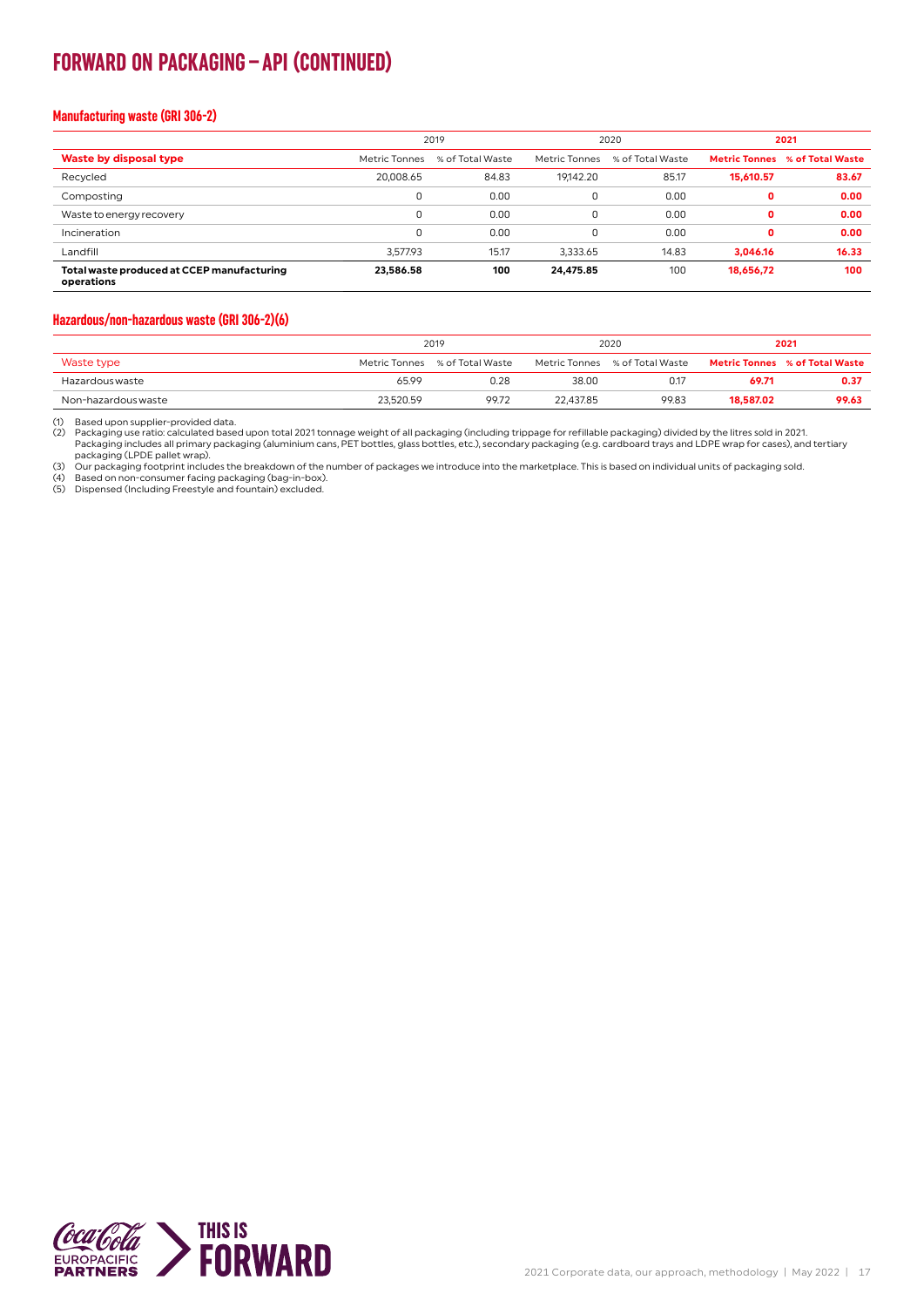## **FORWARD ON CLIMATE–API**

#### **GHG Emissions(1)**

**Scope 1 and 2 – 2021**

| <b>Scope</b>                                                                                                                                                                                          | Total<br><b>(tonnes</b><br>$CO2$ e) |
|-------------------------------------------------------------------------------------------------------------------------------------------------------------------------------------------------------|-------------------------------------|
| Direct emissions (e.g. stationary and mobile combustion only. Mobile combustion only includes on site vehicles such as forklift trucks.)                                                              | 57,290 ∆                            |
| 2a. Indirect emissions – market based approach <sup>(2)</sup> (e.g. electricity)                                                                                                                      | 111,044                             |
| 2b. Indirect emissions - location based approach <sup>(2)</sup> (e.g. electricity)                                                                                                                    | 125,644                             |
| Third party emissions, including those related to our ingredients, packaging, cold drink equipment, third party transportation and distribution,<br>З.<br>waste in our operations and business travel |                                     |
| Total GHG emissions Scope 1, 2 (market based approach)                                                                                                                                                | 168.334                             |
|                                                                                                                                                                                                       |                                     |

#### **Total value chain carbon footprint**

| Percentage                      | 2010 | 2019 | 2020 | 2021 |
|---------------------------------|------|------|------|------|
| Cold drink equipment            |      | 50   | 42   | 42   |
| Operations and commercial sites |      | 13   | 14   | 14   |
| Distribution                    |      |      |      |      |
| Ingredients                     |      | 11   | 12   | 12   |
| Packaging                       |      | 23   | 26   | 26   |

#### **Energy and renewable energy**

**Energy use ratio (GRI 302-3)**

|                                                    | 2010 | 2020 |  |
|----------------------------------------------------|------|------|--|
| Energy consumed (MJ) per litre of product produced |      |      |  |

#### **CCEP energy sources and use (GRI 302-1)**

#### **Direct energy consumption by Primary Energy Source (Scope 1) (GRI 302-4/GRI 302-5)**

|                                 | 2019       |           |            | 2020      |            | 2021      |
|---------------------------------|------------|-----------|------------|-----------|------------|-----------|
| Source                          | <b>MWh</b> | GJ        | <b>MWh</b> | GJ        | <b>MWh</b> | <b>GJ</b> |
| Diesel (CCEP fleet)             | 51,850     | 186,659   | 55,464     | 199,672   | 54,138     | 194,896   |
| Petrol (CCEP fleet)             | 18,887     | 67,993    | 15,555     | 55,997    | 15,565     | 56,035    |
| Natural gas                     | 203,809    | 733,714   | 235,613    | 848,205   | 236,963    | 853,068   |
| Propane and LPG                 | 18,536     | 66,728    | 15,890     | 57,203    | 17,405     | 62,659    |
| Light fuel oil/site diesel      | 42,195     | 151,903   | 33,269     | 119.767   | 44,719     | 160,989   |
| Electricity solar               | 2,469      | 8,887     | 7,424      | 26,726    | 11,888     | 42,795    |
| Petrol                          | 46         | 167       | 11         | 41        | 32         | 115       |
| Wood                            | 6,172      | 22,221    | 6,746      | 24,287    | 13,666     | 49,198    |
| Total direct energy consumption | 343,964    | 1,238,272 | 369,971    | 1,331,897 | 394,376    | 1,419,755 |

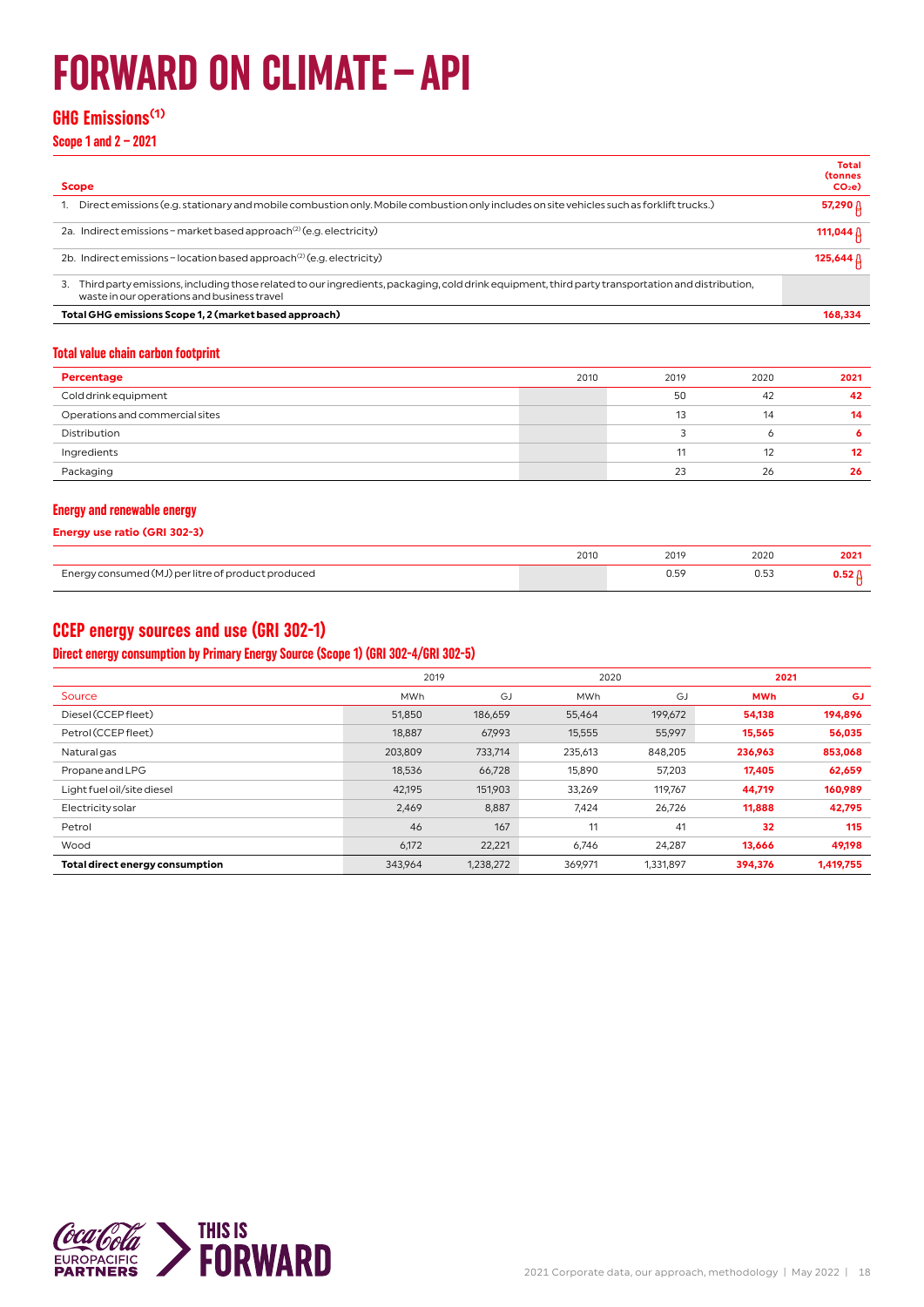### **FORWARD ON CLIMATE–API (CONTINUED)**

#### **CCEP energy sources and use**

#### **Indirect energy consumption by Primary Energy Source**

|                                    | 2019    |           |            | 2020    |            | 2021    |  |
|------------------------------------|---------|-----------|------------|---------|------------|---------|--|
| <b>Source</b>                      | MWh     | رت        | <b>MWh</b> | GJ      | <b>MWh</b> | GJ      |  |
| Electricity purchased and consumed | 296.195 | 1,066,301 | 266.173    | 958.223 | 260,390    | 937.404 |  |
| Heat and steam purchased and used  |         |           |            |         |            |         |  |

**Renewable energy**

|                                                                                                |            | 2019<br>2020 |            | 2021    |            |         |
|------------------------------------------------------------------------------------------------|------------|--------------|------------|---------|------------|---------|
| <b>Source</b>                                                                                  | <b>MWh</b> | GJ           | <b>MWh</b> | G.      | <b>MWh</b> | GJ      |
| Renewable purchased electricity (Grid)                                                         | 21.886     | 78.790       | 21.857     | 78.686  | 36,840     | 132.625 |
| Renewable Non-Grid/onsite electricity (Solar PV and<br>water turbine)                          | 2.469      | 8.887        | 7.424      | 26.926  | 11.888     | 42,795  |
| Renewable heat and steam (Biomass - district heating,<br>Geothermal & Ground source heat pump) |            |              |            |         | 0          | 0       |
| Total renewable energy consumption                                                             | 24.355     | 87.677       | 29.281     | 105.411 | 48.728     | 175,420 |

#### **Non-renewable energy**

|                                | 2019       |           |            | 2020      |            | 2021      |
|--------------------------------|------------|-----------|------------|-----------|------------|-----------|
| <b>Source</b>                  | <b>MWh</b> | GJ        | <b>MWh</b> | GJ        | <b>MWh</b> | GJ        |
| Fossil fuel electricity (Grid) | 274,309    | 987,511   | 244,316    | 879,537   | 223,550    | 804,779   |
| Natural gas                    | 203,809    | 733,714   | 235,613    | 848,205   | 236,963    | 853,068   |
| Light fuel oil/ site diesel    | 42,195     | 151,903   | 33,269     | 119,767   | 44,719     | 160,989   |
| Propane and LPG                | 18,536     | 66,728    | 15,890     | 57,203    | 17,405     | 62,659    |
| Petrol                         | 46         | 167       | 11         | 41        | 32         | 115       |
| Wood                           | 6,172      | 22,221    | 6.746      | 24.287    | 13.666     | 49.198    |
| Total non-renewable energy     | 545,068    | 1,962,244 | 535,844    | 1,929,040 | 536,336    | 1,930,808 |

(1) Under the WRI/WBCSD GHG Protocol, we measure our emissions in two 'Scopes', except CO2e from biologically sequestered carbon, which is reported separately.<br>(2) Includes on- and off-site solar and biomass.

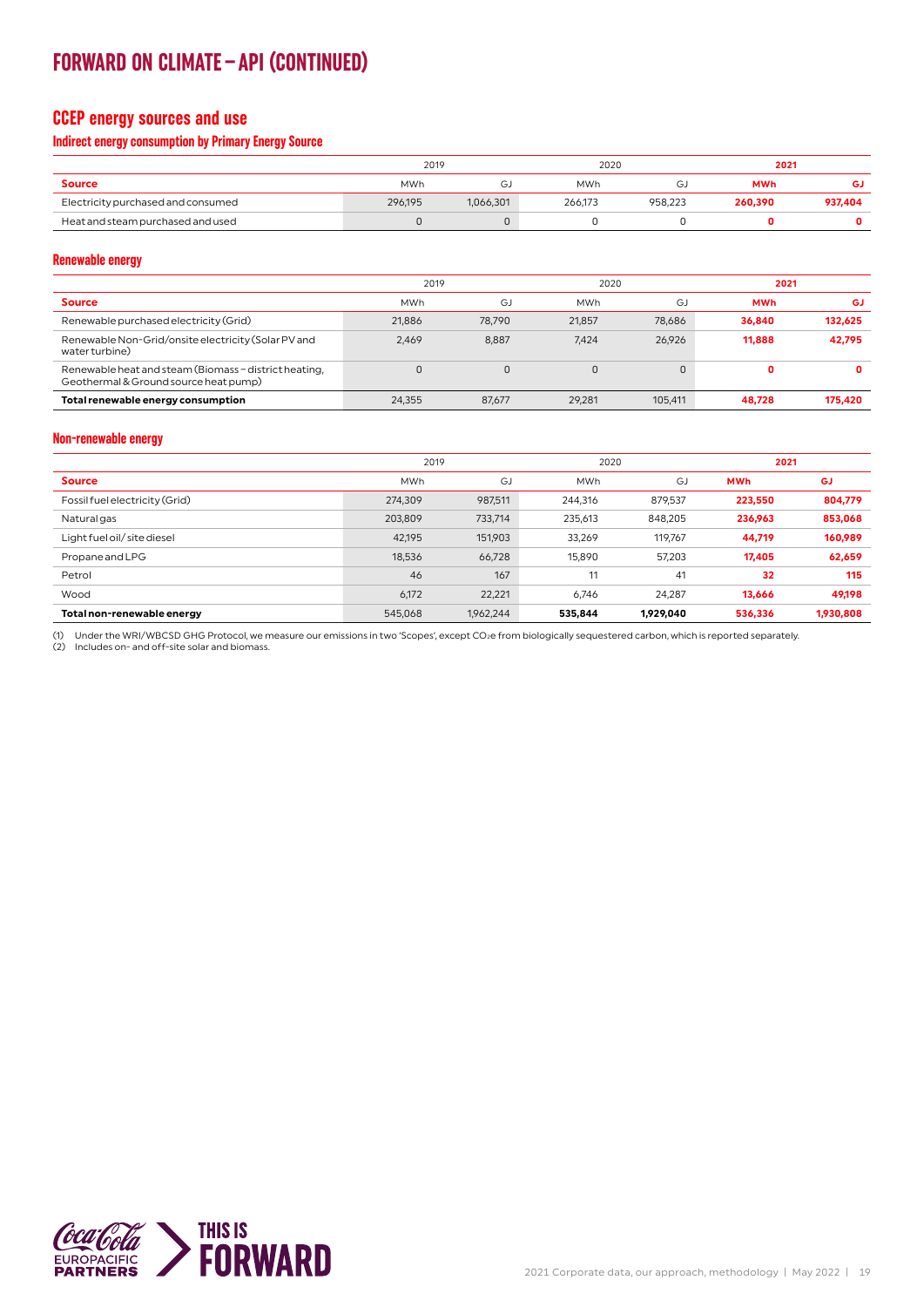## **FORWARD ON WATER–API**

#### **Water stewardship**

#### **Total water withdrawal (GRI 303-1/GRI 303-5)**

|                              | 2019                   |      | 2020                   |      | 2021                          |      |
|------------------------------|------------------------|------|------------------------|------|-------------------------------|------|
| <b>By source</b>             | Volume<br>$(1,000m^3)$ | %    | Volume<br>$(1,000m^3)$ | %    | <b>Volume</b><br>$(1,000m^3)$ | %    |
| Municipal                    | 4,292                  | 65.5 | 4,083                  | 70.8 | 4,224                         | 71.9 |
| Borehole                     | 1,451                  | 22.1 | 1,151                  | 20.0 | 1,184                         | 20.1 |
| Rainwater                    | 813                    | 12.4 | 531                    | 9.2  | 469                           | 8.0  |
| <b>Total water withdrawn</b> | 6,556                  | 100  | 5,765                  | 100  | 5,877                         | 100  |

#### **Water use ratio (GRI 303-1/GRI 303-5)**

|                                                           | 2011<br>ZUIU                                   | 201<br>the contract of the contract of                | 2020<br>the contract of the contract of the | the contract of the contract of |
|-----------------------------------------------------------|------------------------------------------------|-------------------------------------------------------|---------------------------------------------|---------------------------------|
| . itro:<br>not tinished proof<br>J/IIT<br>r۵<br>uccu<br>. | $\sim$<br>.<br>the contract of the contract of | $\Omega$<br>$\sim$<br>the contract of the contract of | 1.84<br>the contract of the contract of     |                                 |

#### **Total wastewater discharge GRI 303-4/GRI 306-1/GRI 306-5)**

|                                                             | 2019                        | 2020                        | 2021                               |
|-------------------------------------------------------------|-----------------------------|-----------------------------|------------------------------------|
| <b>By volume</b>                                            | Volume<br>(m <sup>3</sup> ) | Volume<br>(m <sup>3</sup> ) | <b>Volume</b><br>(m <sup>3</sup> ) |
| Discharged for treatment by municipal water treatment works | 1.509.515                   | 1.457.836                   | 1,401,065                          |
| <b>Treated onsite</b>                                       | 836.856                     | 796.641                     | 742,579                            |
| Surface water                                               | 0                           | u                           |                                    |
| Total wastewater discharged                                 | 2,346,371                   | 2,254,477                   | 2,143,644                          |

#### **Water in water-stressed areas (GRI 303-3)**

| 2019                        |                                    | 2020                        |                                    | 2021                               |                                    |
|-----------------------------|------------------------------------|-----------------------------|------------------------------------|------------------------------------|------------------------------------|
| Volume<br>(m <sup>3</sup> ) | % of total<br>production<br>volume | Volume<br>(m <sup>3</sup> ) | % of total<br>production<br>volume | <b>Volume</b><br>(m <sup>3</sup> ) | % of total<br>production<br>volume |
|                             |                                    |                             |                                    | 690,000                            | 22.33                              |
|                             |                                    |                             |                                    | 1,370,000                          | 44.33                              |
|                             |                                    |                             |                                    |                                    |                                    |
|                             |                                    |                             | 2019                               | 2020                               | 2021                               |
|                             |                                    |                             |                                    |                                    |                                    |
|                             |                                    |                             |                                    |                                    |                                    |

#### **Water replenishment (GRI 303-2)**

|                                                                                                                        | 2019                        | 2020                        | 2021                               |
|------------------------------------------------------------------------------------------------------------------------|-----------------------------|-----------------------------|------------------------------------|
| Volume of water replenished <sup>(1)</sup>                                                                             | Volume<br>(m <sup>3</sup> ) | Volume<br>(m <sup>3</sup> ) | <b>Volume</b><br>(m <sup>3</sup> ) |
| Australia                                                                                                              |                             | 12.542.000                  | 8.125.000                          |
| Indonesia                                                                                                              |                             | 1.767.000                   | 1,741,100                          |
| <b>Total volume replenished</b>                                                                                        |                             | 14,309,000                  | 9,866,100                          |
| Replenishment as a percentage of the water we used in our drinks,<br>where sourced to make our drinks across all sites |                             | 486                         | $320^{(2)}$                        |

(1) Water replenishment calculated based upon production volumes from three sites assessed as being in areas of baseline water stress (WRI).<br>(2) Includes data revisions captured after the publication of our 2021 Integrated

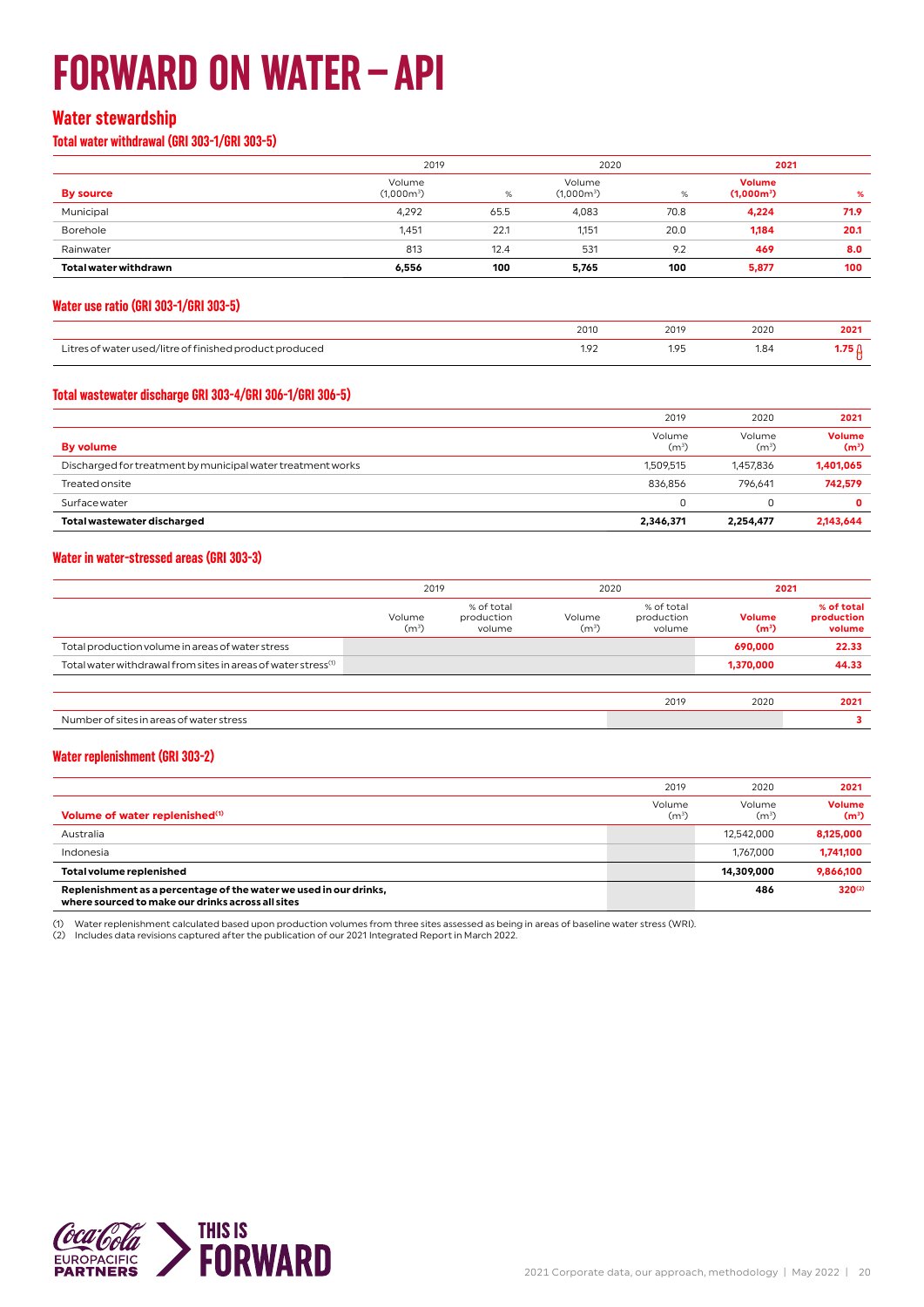## **FORWARD ON DRINKS–API**

#### **Portfolio**

|                                                                                               | 2019 | 2020                    | 2021                           |
|-----------------------------------------------------------------------------------------------|------|-------------------------|--------------------------------|
| Reduction in the average sugar per litre in our soft drinks portfolio since 2015 $(\%)^{(1)}$ |      | $11.2%^{(2)}$           |                                |
|                                                                                               |      | $17.2\%$ <sup>(3)</sup> | $20.9%$ <sup>(3)</sup> $\beta$ |
|                                                                                               |      | $9.3%$ <sup>(4)</sup>   | 13.4% <sup>(4)</sup> $\[\]$    |
| Number of products which have had their recipes changed to reduce sugar since 2015 (number)   |      | 48                      | 59                             |
| Percentage of our volume sold which is low or no sugar (%) <sup>(2)</sup>                     |      | $41\%^{(2)}$            |                                |
|                                                                                               |      | $14.3%$ <sup>(3)</sup>  | 31.8% <sup>(3)</sup> $\[\]$    |
|                                                                                               |      | $35.5%$ <sup>(4)</sup>  | 37.4%(4) [                     |
| Product portfolio by unit cases volume:                                                       |      |                         |                                |
| - Coca-Cola Trademark (%)                                                                     |      |                         | 59(5)                          |
| - Sparkling flavours and energy (%)                                                           |      |                         | $25.5^{(5)}$                   |
| - Juices, RTD teas, RTD coffees, isotonics (%)                                                |      |                         | R(5)                           |
| $-Water$ (%)                                                                                  |      |                         | $7.5^{(5)}$                    |
| Number of products in our portfolio that are tested on animals (number)                       |      |                         |                                |

(1) Sparkling soft drinks and non-carbonated soft-drinks only. Does not include water or juice. (2) Australia (3) Indonesia (4) New Zealand (5) Consolidated number for Europe and API

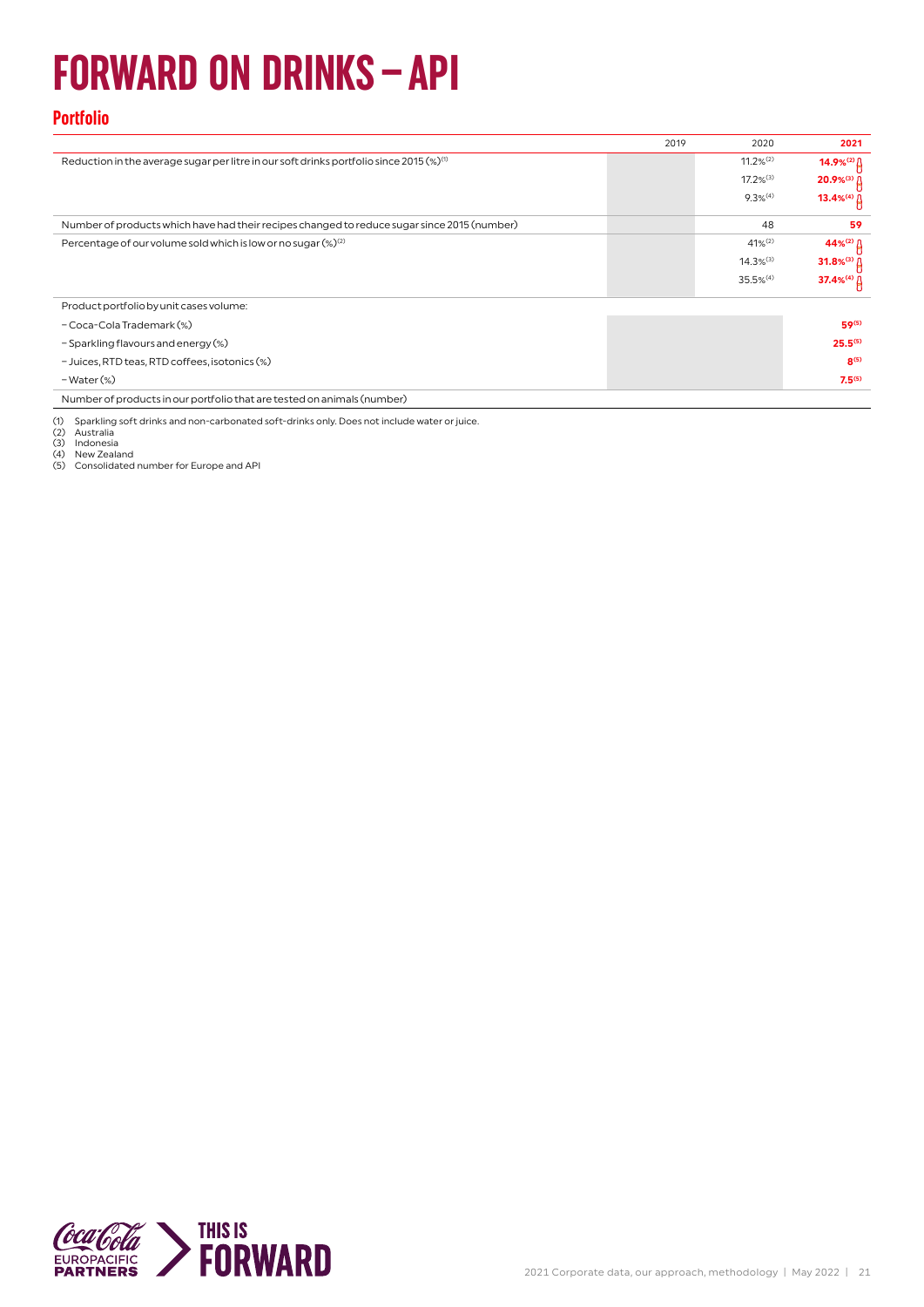## **FORWARD ON SOCIETY (OUR PEOPLE)–API**

#### **Diversity and employment – Workplace profile**

|                                                                         | 2019   |      |        | 2020<br>2021 |               |                   |
|-------------------------------------------------------------------------|--------|------|--------|--------------|---------------|-------------------|
| <b>Source</b>                                                           | Number | $\%$ | Number | $\%$         | <b>Number</b> | %                 |
| <b>Total employees</b>                                                  |        |      | 11,403 |              | 11,455        |                   |
| Male (number/%)                                                         |        |      | 9,132  | 80.1         | 9,092         | 79.4              |
| Female (number/%)                                                       |        |      | 2,271  | 19.9         | 2,383         | 20.6              |
| <b>Full-time employees</b>                                              |        |      | 11,184 |              | 11,136        | 97.2              |
| Male (number/%)                                                         |        |      |        |              | 8,963         | 98.6              |
| Female (number/%)                                                       |        |      |        |              | 2,174         | 92.0              |
| Part-time employees                                                     |        |      | 205    |              | 280           | 2.4               |
| Male (number/%)                                                         |        |      |        |              | 97            | 1.1               |
| Female (number/%)                                                       |        |      |        |              | 184           | 7.9               |
| <b>Permanent contract</b>                                               |        |      | 10,306 |              | 10,403        | 90.8              |
| Male (number/%)                                                         |        |      |        |              | 8,264         | 90.9              |
| Female (number/%)                                                       |        |      |        |              | 2,140         | 90.6              |
| <b>Temporary contract</b>                                               |        |      | 1,097  |              | 1,051         | 9.2               |
| Male (number/%)                                                         |        |      |        |              | 829           | 9.1               |
| Female (number/%)                                                       |        |      |        |              | 223           | 9.4               |
| Total employee turnover rate (%)                                        |        |      |        | 17.1         |               | 14.6              |
| Voluntary turnover rate (number/%)                                      |        |      | 894    | 6            | 1,178         | 10.3              |
| Male (number/%)                                                         |        |      | 653    |              | 811           | 7.5               |
| Female (number/%)                                                       |        |      | 241    |              | 366           | 34.8              |
| New hire rate (Number/%)                                                |        |      | 889    |              | 916           | 8.0               |
| Male (number/%)                                                         |        |      | 674    |              | 602           | 65.7              |
| Female (number/%)                                                       |        |      | 215    |              | 314           | 34.3              |
| Age groups (%)                                                          |        |      |        |              |               |                   |
| $<$ 20y-29y $(\%)$                                                      |        |      |        |              |               | 23.1              |
| 30y-50y(%)                                                              |        |      |        |              |               | 63.5              |
| $>50y$ (%)                                                              |        |      |        |              |               | 13.4              |
| Employees covered by collective bargaining<br>agreements (%)            |        |      |        | 75           |               |                   |
| Females in leadership roles (%)<br>(including ELT-senior manager grade) |        |      |        | 37           |               | 32.8 <sub>0</sub> |
| Females in non-management roles (%)                                     |        |      |        |              |               |                   |
| Females on Board of Directors (%)                                       |        |      |        | 37.5         |               | 29.4              |
| Board of Directors members over 40 (%)                                  |        |      |        |              |               | 100               |

#### **Safety – Total incident rate by country (TIR)**

**Number of incidents per 100 full-time equivalent employees leading to an injury that requires medical treatment**

|                                               | 2019 | 2020 | 2021 |
|-----------------------------------------------|------|------|------|
| Australia                                     | 1.90 | 1.57 | 0.98 |
| New Zealand                                   | 3.45 | 2.25 | 2.09 |
| Indonesia                                     | 0.30 | 0.38 | 0.42 |
| Fiji                                          |      |      |      |
| Samoa                                         |      |      |      |
| Papua New Guinea                              | 0.50 | 0.20 | 0.44 |
| <b>CCEP Total API</b>                         |      | 0.88 | 0.75 |
| <b>CCEP Total Europe and API consolidated</b> |      |      | 0.97 |

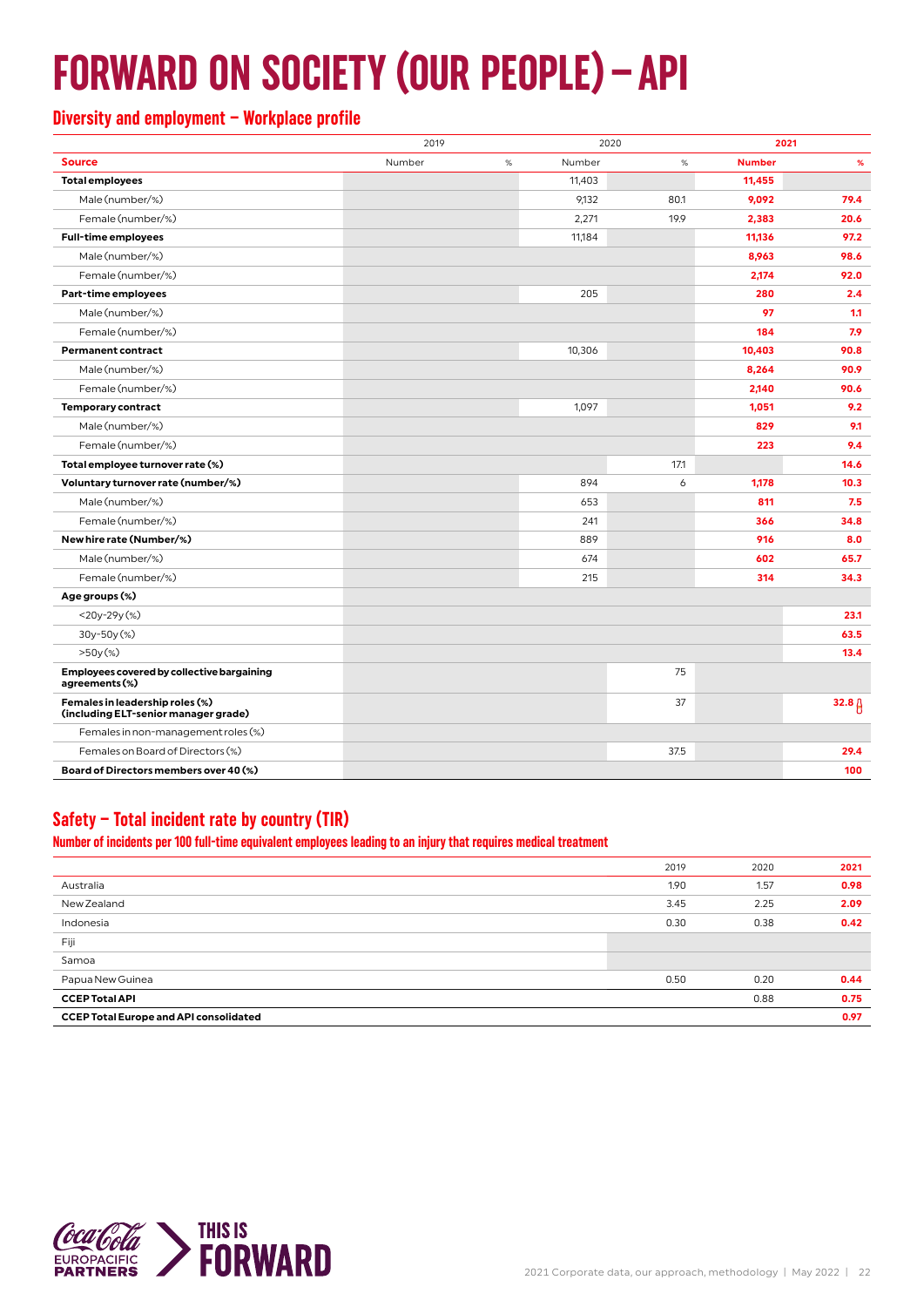### **FORWARD ON SOCIETY (OUR PEOPLE)–API (CONTINUED)**

#### **Code of Conduct violations by type (GRI 205)**

|                                                                | January - June 2021      |                          | July - December 2021     |                          |  |
|----------------------------------------------------------------|--------------------------|--------------------------|--------------------------|--------------------------|--|
|                                                                | API                      |                          | <b>CCEP Consolidated</b> |                          |  |
| <b>Source</b>                                                  | Number                   | %                        | Number                   | $%$ <sup>(1)</sup>       |  |
| Ask a question                                                 | $\overline{\phantom{0}}$ | $\qquad \qquad -$        |                          | 1                        |  |
| Avoiding conflicts of interest                                 | 1                        | 5                        | $\overline{2}$           | 1                        |  |
| Creating an inclusive and respectful workplace                 | $\overline{2}$           | 9                        | 25                       | 16                       |  |
| Dealing fairly with customers, business partners and suppliers | $\overline{\phantom{0}}$ | $\qquad \qquad -$        | 3                        | 2                        |  |
| Delivering high quality products                               |                          | $\overline{\phantom{0}}$ | $\overline{\phantom{0}}$ |                          |  |
| Getting involved in political activities                       | $\overline{\phantom{0}}$ | -                        | $\mathbf{1}$             | $\mathbf{1}$             |  |
| Integrity with our business records <sup>(2)</sup>             | -                        | -                        | 60                       | 40                       |  |
| Integrity with our financial records                           | $\overline{\phantom{0}}$ | $\qquad \qquad -$        | $\overline{\phantom{a}}$ | $\overline{\phantom{0}}$ |  |
| Other concerns - financial                                     |                          | $\overline{\phantom{0}}$ | $\overline{\phantom{a}}$ | $\overline{\phantom{0}}$ |  |
| Other concerns - non-financial                                 | $\overline{\phantom{a}}$ | $\overline{\phantom{a}}$ | 3                        | 2                        |  |
| Preventing bribery and corruption                              | 8                        | 36                       | 1                        | 1                        |  |
| Protecting information                                         | $\equiv$                 | $\qquad \qquad -$        | 1                        | 1                        |  |
| Respecting global and local laws and customs                   | $\equiv$                 | $\qquad \qquad -$        | 1                        | 1                        |  |
| Responsible communications                                     | $\overline{\phantom{0}}$ | $\qquad \qquad -$        | $\overline{2}$           | 1                        |  |
| Using company assets responsibly - non-financial               | 5                        | 23                       | 32                       | 21                       |  |
| Work in a safe and healthy environment                         | 6                        | 27                       | 18                       | 12                       |  |
| <b>Grand Total</b>                                             | 22                       | 100                      | 150                      | 100                      |  |
| Number of employees resigned or dismissed                      | (4)                      |                          | 50                       |                          |  |
| Number of disciplined employees still employed(3)              | (4)                      |                          | 92                       |                          |  |

(1) % versus overall reports.

(2) Not limited to our financial records. Business records include records such as payroll, timecards, travel and expense reports, job applications, quality reports, field sales measures,<br>customer agreements, and inventory

(3) Some cases involve more than one employee. (4) No data available for API.

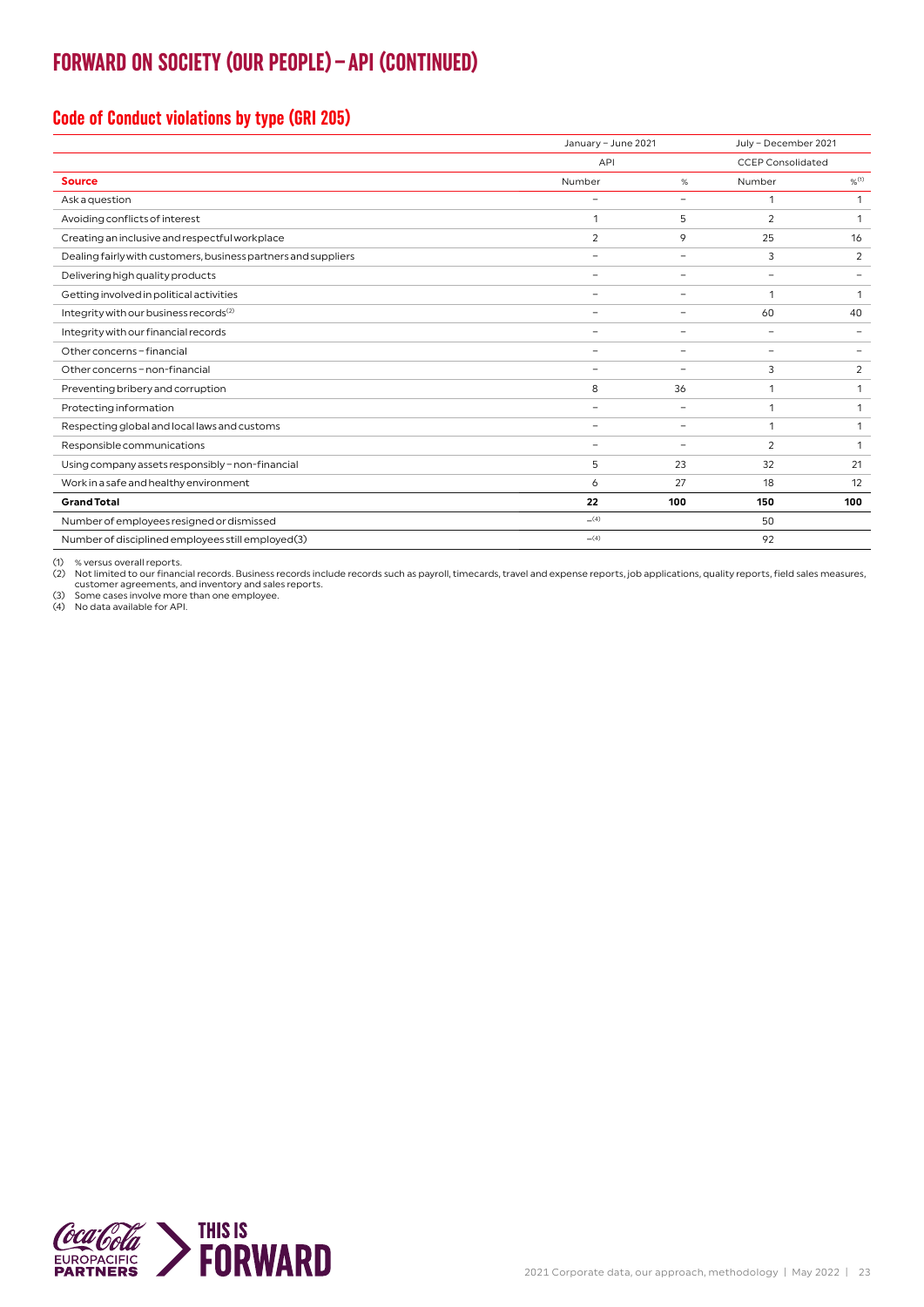## **FORWARD ON SOCIETY (COMMUNITY)–API**

#### **Community investment**

|                                           | 2020                       |                   |            | 2021       |                                       |            |  |
|-------------------------------------------|----------------------------|-------------------|------------|------------|---------------------------------------|------------|--|
| <b>Type of investment</b>                 | Contribution<br><b>AUD</b> | Contribution<br>€ | % of total | <b>AUD</b> | <b>Contribution Contribution</b><br>€ | % of total |  |
| Cash contribution                         | 2,256,502                  | 1,421,596         | 69         | 1,900,786  | 1,197,495                             | 68         |  |
| In kind contribution                      | 683,596                    | 430,665           | 21         | 514,170    | 323,927                               | 18         |  |
| Total volunteer time                      | 17,350                     | 10,931            |            | 19,280     | 12,146                                |            |  |
| Total management costs<br>(cash and time) | 324,300                    | 204,309           | 10         | 359,894    | 226,733                               | 13         |  |
| <b>Total contribution</b>                 | 3,281,748                  | 2,067,501         |            | 2,794,130  | 1,760,302                             |            |  |

#### **Community investment by country**

|                           | 2020                                           |                                             |                    | 2021                                                                |                                                     |                                  |  |
|---------------------------|------------------------------------------------|---------------------------------------------|--------------------|---------------------------------------------------------------------|-----------------------------------------------------|----------------------------------|--|
| <b>Type of investment</b> | Total<br>Community<br>Investment<br><b>AUD</b> | Total<br>Community<br>Investment $\epsilon$ | Volunteer<br>Hours | <b>Total</b><br><b>Community</b><br><b>Investment</b><br><b>AUD</b> | <b>Total</b><br><b>Community</b><br>Investment<br>€ | <b>Volunteer</b><br><b>Hours</b> |  |
| Australia                 | 1,694,486                                      | 1,067,526                                   | 224                | 949,898                                                             | 598,436                                             | 184                              |  |
| Fiji                      | 557,088                                        | 350,965                                     |                    | 415,768                                                             | 261,934                                             |                                  |  |
| Indonesia                 | 366,429                                        | 230,850                                     |                    | 354,711                                                             | 223,468                                             |                                  |  |
| New Zealand               | 267,502                                        | 168,526                                     |                    | 531,532                                                             | 334,865                                             | 224                              |  |
| Papua New Guinea          | 50,463                                         | 31,792                                      |                    | 97,266                                                              | 61,278                                              |                                  |  |
| Samoa                     | 21,479                                         | 13,532                                      |                    | 85,060                                                              | 53,588                                              |                                  |  |
| Total                     | 2,957,447                                      | $1,863,191^{(1)}$                           | 224                |                                                                     | 1,533,569(1)                                        | 408                              |  |

(1) This number excludes management costs.

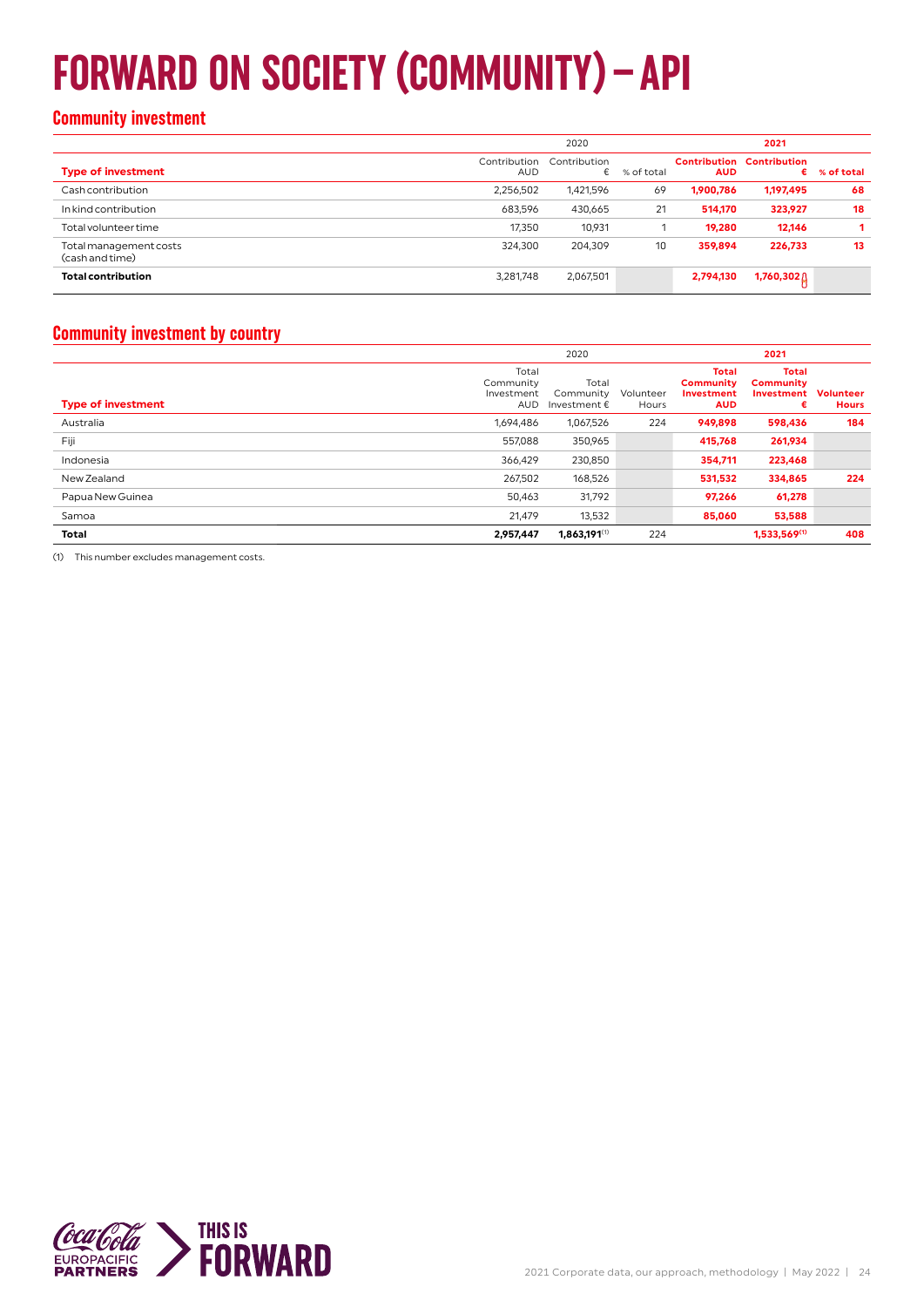## **METHODOLOGY**

## **PACKAGING**

#### **Principles and Boundaries**

Our packaging data is representative of the recycled content rates, packaging weights and specifications, national collection and recycling rates, and specifications as of December 31st in each reporting year. The data represents the packaging at end of year, rather than any impacts of packaging changes that may have occurred during the year, with the exception for recycled content for PET (rPET) which is logged each month throughout the year.

#### **Percentage of PET that is rPET Europe (all countries):**

CCEP's packaging data is calculated based upon 2021 sales volume data, and standard packaging specifications, material types and weights by product SKUs.

The calculation of the percentage of PET used within our PET bottles that is rPET is based on monthly sales and rPET percentages by calculating a weighted average rPET, virgin PET (vPET), and plant PET (pPET) rate per PET SKU. From 2019, this calculation excludes all refillable PET.

#### **API (Australia and New Zealand only):**

The percentage rPET is expressed as:

**A:** Total rPET % \* number of bottles shipped per material code \* weight per bottle in grams

**B:** Total virgin PET % \* number of bottled shipped per material code \* weight per bottle in grams



Where material code is a unique identifier for preform material used for manufacturing bottles.

From 2019, this calculation excludes refillable PET. This indicator is calculated based upon data as of December 31, 2020, and is not based on average rPET percentages throughout the year.

#### **Percentage of packaging which is recyclable**

This indicator refers to our primary packaging (including Bag in Box) only and does not include secondary or tertiary packaging (which is being recycled or reused by our customers). It is calculated based upon recyclability through collection, sorting and recycling which is proven to work in practice and at scale. The criteria for recyclability is defined in conjunction with TCCC.

Packaging can be considered to be "recyclable" when:

- the country has (formal or informal) collection systems in place that cover significant and relevant geographical areas as measured by population size
- it can be sorted and aggregated into defined streams for recycling processes and converted into a secondary raw material which can be used again for another purpose and where the economic value of the material is maintained
- the closure, label, sleeve, inks, laquers and coatings are fully compatible with the country's packaging recovery system and do not hinder or prevent the recyclability of the packaging.

Our aim is for beverage packaging to be converted into secondary raw material that can be used again in beverage packaging (i.e. bottle to bottle). At present some of our packs are recycled into other materials (such as fibre, plastic strapping etc.). These are also deemed recyclable under our definitions. Over time, we will aim for all our materials to be recycled into either new beverage packaging, or have multiple use cycles.

Packaging which can only be sent for incineration with or without energy recovery or sent to landfill is not considered to be recyclable by CCEP.

#### **Percentage of packaging which is refillable (glass or PET)**

Calculated based upon total 2021 ready to drinks litres of glass or PET packaging placed on the market, versus the glass or PET packaging units which are refillable.

#### **Packaging use ratio**

Calculated based upon total 2021 tonnage weight of all packaging (including trippage for refillable packaging) divided by the litres sold in 2021 to calculate the packaging per litre sold. Packaging includes all primary packaging (aluminium cans, PET bottles, glass bottles, etc.), secondary packaging (e.g. cardboard, including trays and low density polyethylene (LDPE) wrap for cases), and tertiary packaging (LPDE pallet wrap, but not including the weight of the reused pallet).

#### **100% collection of our packaging Europe (all countries):**

The packaging collection rate is based on packaging collected for recycling rates by material in each of our markets. We then apply these to our own packaging volumes by pack by market.

The way that packaging collection rates are calculated may differ across our markets and we quote these volumes by pack by market.

We are working to understand the calculation methodologies behind the recycling rates for beverage packaging across all of our markets in Europe. As a result the aggregated number quoted for the percentage of PET packaging collected for recycling as a percentage of total packaging put onto the market should be treated as an estimate.

The data sources that we have used this year in our packaging recovery and value chain carbon footprint calculations can be seen in our country data tables. Sources for these rates include a variety of local and national collection partners, and we use their most recently published recycling rates at the time of preparation of this publication. These are also published in the respective country data tables.

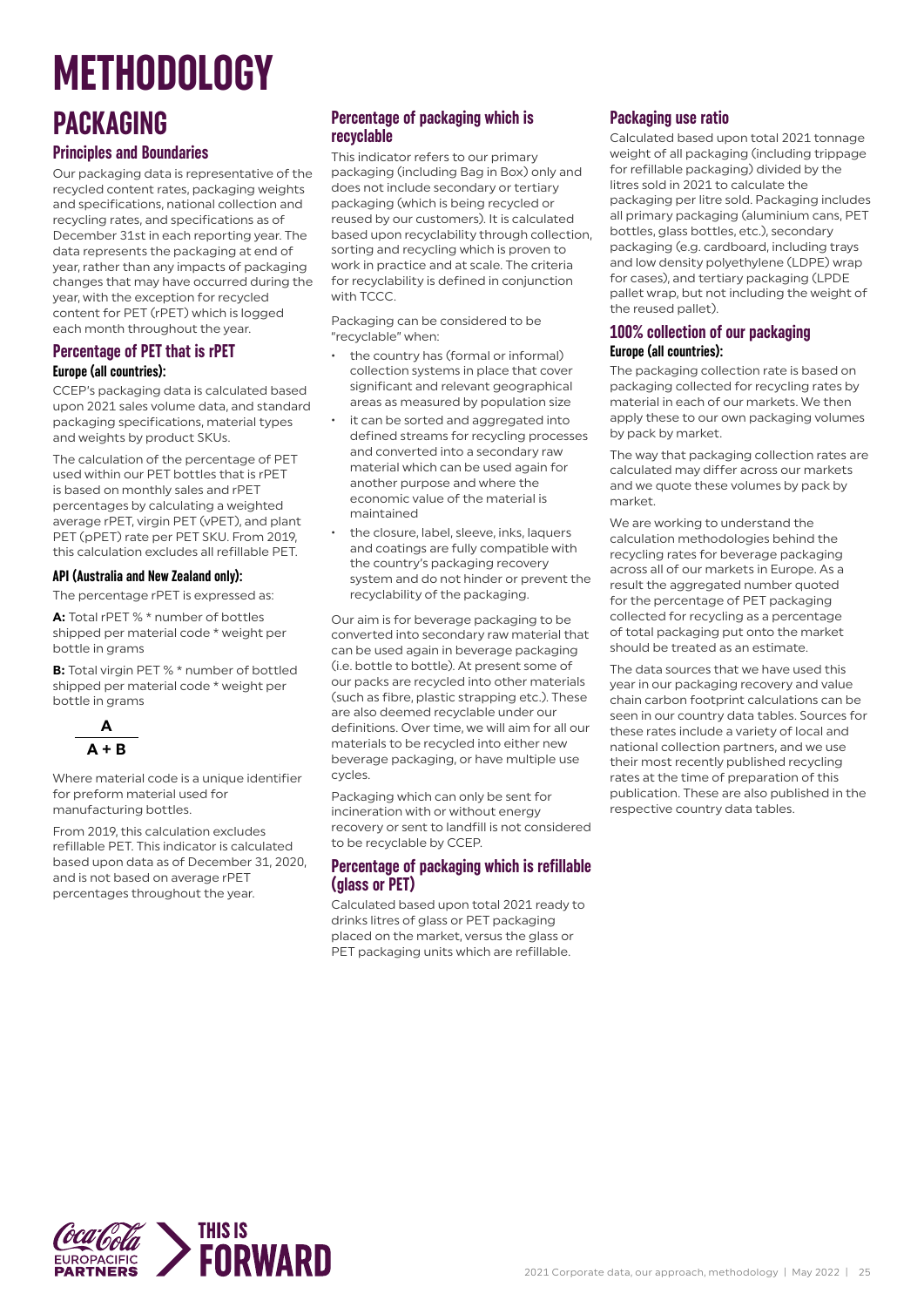### **WASTE TOTAL MANUFACTURING WASTE**

CCEP's total manufacturing waste is calculated in line with TCCC's common KORE manufacturing standards. The calculation includes all waste generated at site due to production, office and food service, etc. Waste data is provided through site waste contractor monthly invoices.

#### **Percentage of waste recycled**

CCEP's total waste recycled figure is calculated in line with TCCC's common KORE manufacturing standards. The figure includes the quantity of the waste recovered through recycling, composting, incineration with energy recovery; divided by total manufacturing waste produced. The disposal method is determined through site waste contractor invoices.

## **GHG EMISSIONS EUROPE (ALL COUNTRIES):**

#### **Baseline year**

Our baseline year for our science-based absolute carbon reduction target in Europe, is 2019, in line with SBTi guidance.

#### **Methodology and Boundaries**

CCEP's carbon footprint is calculated in accordance with the WRI/WBCSD Greenhouse Gas (GHG) Protocol Corporate Standard, using an operational control approach to determine organisational boundaries. Our carbon emissions have been independently assured against the ISAE 3000 standard by DNV.

GHG emissions are reported in tonnes of carbon dioxide equivalent (tonnes  $CO<sub>2</sub>e$ or tCO<sub>2</sub>e), accounting for different Global Warming Potentials (GWPs) of the different GHGs.

Under the GHG Protocol, we measure our emissions in three Scopes. We disclose the Scope 1, 2, and 3 carbon emissions of our full value chain, including all key emissions related to our manufacturing sites, operational centres, sales offices, distribution centres, cold drink equipment (CDE), our own operated and owned transportation as well as third party distribution, business travel, ingredients and packaging. Our reported carbon footprint is independent of any GHG trades.

In line with the GHG Protocol, we have restated our baseline figures for 2019 and 2020 data to include updated emission factors for packaging and ingredients, and have replaced estimated data with actual information.

#### **Scope 1 emission sources**

Include direct owned and operated sources of emissions such as

- Stationary combustion sources
- Natural gas
- Diesel/Petrol fuel for back up boilers/ generators and on-site shunter
- Light fuel oil
- Liquid Petroleum Gas (LPG e.g. for forklift trucks)
- Propane
- Compressed Natural Gas (CNG)
- Mobile Combustion CCEP operated customer delivery, vans and car fleet
- Diesel
- Petrol
- Biofuels including biodiesel and biomethane
- Jet fuel for aviation
- Emissions of refrigerants
- Process Fugitive CO<sub>2</sub> emissions from manufacturing processes (e.g. losses occurring during product carbonisation process)
- On-site renewables including geothermal, solar, water turbine, Ground source heat (listed as GHG emission sources, but zero rated in terms of carbon emissions)
- Anaerobic biogas

We follow Beverage Industry Environmental Roundtable (BIER) emissions sector guidance(1) on the emissions source for the source of the  $CO<sub>2</sub>$ supplied to CCEP to carbonate soft drinks, and whether these are generated from fossil or biogenic sources of  $CO<sub>2</sub>$ .

#### **Scope 2 emission sources**

Include indirect sources of GHG emissions from the generation of electricity we use at our sites. We report against this on both a location- and a market-based approach. CCEP does not import heat or steam from any neighbouring sites. Commitments and KPIs are tracked using the market-based approach.

The quantity of purchased renewable electricity was verified through renewable electricity certificates (such as Guarantees of Origin (GOOs) in the EU, Renewable Energy Guarantees of Origin (REGOs) in the UK or Power Purchase Agreements (PPAs) from our electricity suppliers in each country, and through meter readings of renewable electricity generated on site.

In 2021, we used 11,758 GJ of electricity (0.6% of total electricity use) in leased non-manufacturing sites where we do not purchase the electricity directly. We have applied the national grid emission factor for those sites, as we have no control or visibility of the electricity purchasing for those sites. Emissions related to the generation of electricity for these sites are included in our Scope 2 emissions.

#### **Scope 3 reported categories**

The following Scope 3 categories are reported by CCEP in our total value chain figures, and are included in our SBTi target boundary, representing over 90% of our Scope 3 emissions:

- **• Category 1:** Purchased goods and services (including the packaging we put on the market, the ingredients used in our products, and purchased water)
- **• Category 3:** Fuel- and energy-related activities not already included in Scope 1 or Scope 2 (e.g. well-to tank, transmission and distribution from energy supply to our sites and assets)
- **• Category 4:** Upstream transportation and distribution (Transportation of finished products paid for by CCEP)
- **• Category 5:** Waste generated in operations (emissions from disposal of waste generated at our manufacturing sites)
- **• Category 6:** Business travel (including employee business travel by rail and air)
- **• Category 8:** Upstream leased assets (including the home charging of company Plug-in Hybrid vehicles (PHEV) and pure Electric Vehicles)
- **• Category 11:** Use of sold products (including  $CO<sub>2</sub>$  emissions released by consumers, in accordance with BIER guidance)
- **• Category 12:** End-of-life treatment of sold products
- **• Category 13:** Downstream leased assets (including the emissions generated from the electricity used by our hot and CDE at our customers' premises)

All other Scope 3 categories are not currently applicable to CCEP.

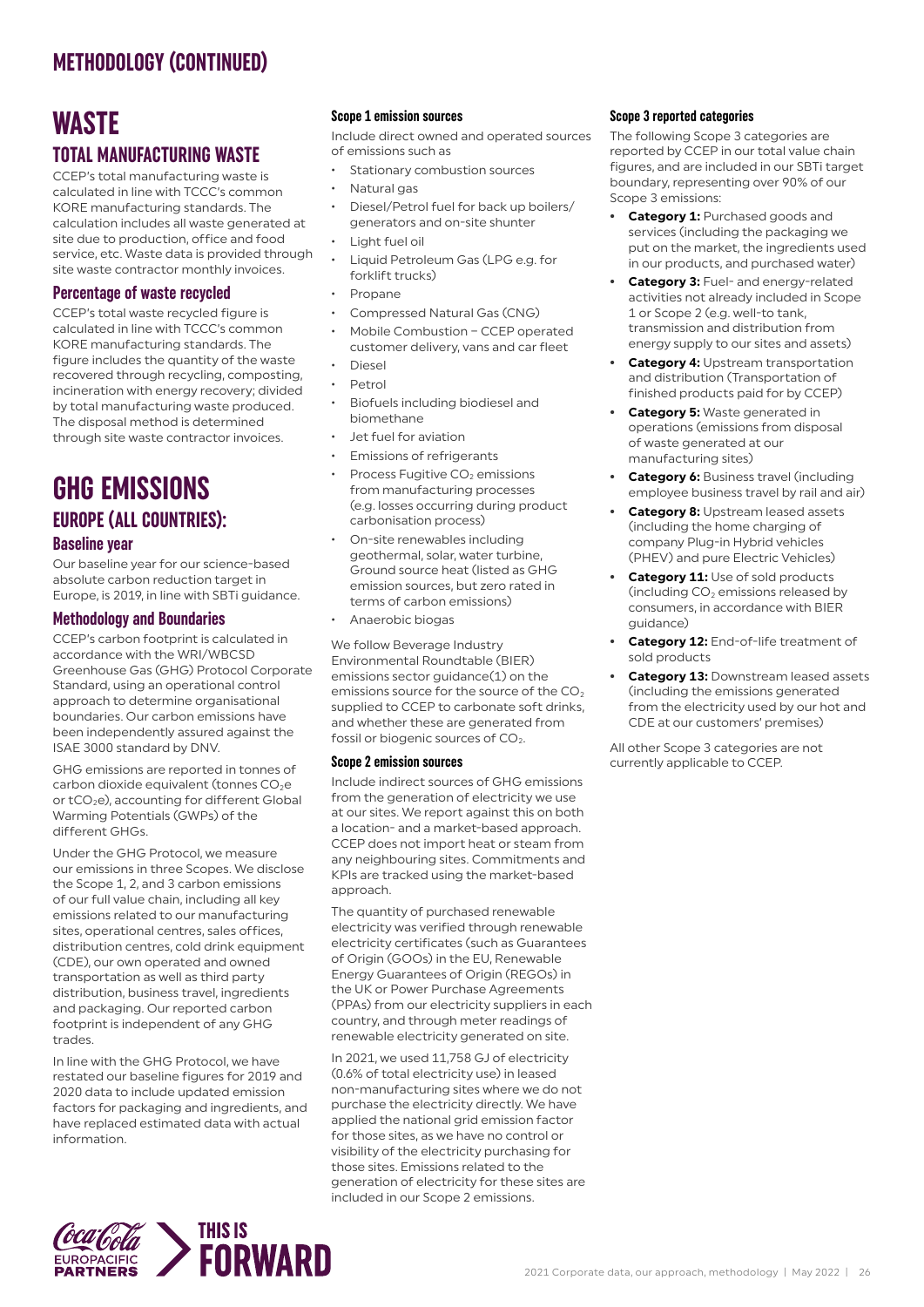#### **Data Sources and Calculation**

Data is consolidated from a number of sources across our business and is analysed centrally. We use a variety of methodologies to gather our emissions data and measure each part of our carbon footprint, including packaging and ingredients, natural gas and purchased electricity, refrigerant gas losses, CO2 fugitive gas losses and transport fuel, water supply, wastewater and waste management and cold drinks equipment. We use emission factors relevant to the source data including UK Department for Business, Environment and Industrial Strategy (BEIS) 2021, Australia's Department of Industry, Science, Energy and Resources factors for state-level electricity factors, and International Energy Agency (IEA) 2019 emission factors for all other grid factors at a national level.

0.13% our value chain carbon footprint is based on estimated emissions. This includes the site energy emissions for small-leased offices where energy invoices or the square metre footage size is not available, or packaging emissions where product specifications are unavailable. We also estimate the electricity consumption for the pure electric and plug-in hybrids in our company car fleet.

Data sources include:

- Energy data: from metered sources, supplier invoices or calculations and estimates based on energy benchmarks published in the Best Practice Programme's Energy Consumption Guide 19 (ECON 19).
- Refrigerant gas losses from contractors' re-gassing invoices.
- CO2 fugitive gases from measuring the amount of CO<sub>2</sub> we purchase and subtracting the quantity of  $CO<sub>2</sub>$  used in our products, accounting for the CO2 generation process by suppliers in accordance with BIER guidance (consumer release of  $CO<sub>2</sub>$  in our products is also reported where applicable).
- Calculations of CDE emissions are based on weighted average daily (kWh/24h) supplier energy consumption rates and by subtracting any savings achieved through carbon / energy use reduction initiatives completed during the reporting period or prior years.
- Transport fuel is calculated according to actual litres used or kilometres recorded with vehicle fuel efficiency rates provided by suppliers.
- Supply of water, treatment of wastewater and waste management are calculated by using litre and weight (kg) data respectively.
- Energy, fuel and fugitive gas raw data, is collected and converted to carbon equivalents (CO<sub>2</sub>e) and multiplied by publicly available and/or supplier based GHG emission factors e.g., for electricity.

#### **Packaging**

The carbon footprint of our packaging is calculated using annual unit case sales volume data by country; and multiplied by standard primary, secondary and tertiary packaging specifications at a SKU level (e.g. 500ml PET bottle in France). This also accounts for trippage (i.e. the number of re-uses) for our refillable products.

GHG emissions associated with packaging recycling content and recycling rates are also included in line with GHG Protocol as well as various Life-Cycle Analysis (LCA) methodologies (e.g. PAS2050, GHG Protocol Product Standard, ISO14040/44, Product Environmental Footprint (PEF)). We use a range of global and regional industry emission factors, including EAA and PETCORE – PlasticsEurope.

#### **Emissions from End of Life (EoL)**

Emissions from EoL disposal of packaging by consumers is captured and included in our reported emissions from packaging (Category 12 for packaging that is not recycled). Recycling rates used for the calculations are obtained from a variety of sources; see "Packaging Collection Rates" in this document. The impacts of recycling are included in the emission factors used to calculate the carbon from packaging.

#### **Ingredients**

Emissions associated with our ingredients were calculated using annual unit case sales volume data by country, multiplied by the types of ingredients at product beverage level (e.g. Diet Coke, Coca-Cola). Ingredients included within our boundary, including our concentrate together with the juices, sugar and sweeteners also used to produce our products. Emissions factors used include World Food LCA Database, EcoInvent and bespoke LCA studies e.g. EU Study (Klenk et al. 2012).

#### **Cold drink equipment (CDE)**

CCEP owned assets (e.g. refrigerated vending and cooler machines, fountain and coffee) are located at, and operated by, third-party facilities. CDE emissions are calculated utilising the weighted average kWh totals per equipment category, per country and applying their related country purchased electricity emission factor. Hourly electricity usage is calculated based on the provided electricity use rate associated with each type of equipment. These calculations are conservative in that they assume that the CDE is operated 24 hours a day, seven days a week.

#### **Operations**

Emissions from our operations comes from Scope 1, 2 and 3 sources, including :

- natural gas
- on-site diesel and petrol fuel
- light fuel oil
- liquefied propane gas (LPG) for forklift trucks.

Other Scope 1 Emissions sources include refrigerant losses, onsite anaerobic wastewater treatment and fugitive  $CO<sub>2</sub>$ losses. Scope 2 sources include purchased electricity, steam and heat, which for all of CCEP-owned sites comes from renewable sources. A limited amount of Scope 3 sources are included in Operations figures. including those from WTT, waste and purchased water.

#### **Distribution and transportation**

CCEP uses third party transportation for distribution of CCEP products. Distance travelled information is supplied by our logistics teams and average fuel consumption rates are then applied using information from our main hauliers to calculate the quantity of fuel used. Emissions are calculated by applying  $CO<sub>2</sub>e$ conversion factors. Calculation data covers all third party transportation providers including road, rail and ship.

Distribution and transportation figures also include Scope 1 figures from our own leased cars and vans, Full Service Vending (FSV) trucks and Direct Store / Red Fleet (or local distribution) delivery trucks in Belgium, Luxembourg and Germany. Where these are using conventional fuels, car and van emissions are included under Scope 1. Where these cars and vans are Electric vehicles (EV) and Plug-in Hybrid vehicles (PHEV), the electricity consumption is accounted for as Scope 3.

We also include business travel by passenger rail and air. Data is gathered from our corporate travel agency, and emissions are estimated following BEIS guidance and emissions factors.

#### **API**

#### **Methodology and Boundaries**

For 2021 our reporting is limited to Scope 1 and 2 GHG emissions for our API markets, and does not include Scope 3.

We are working to develop a full GHG emissions inventory for API markets, including Scope 1, 2 and 3 GHG emissions, and we intend to report on these in 2023.

Our scope of GHG reporting covers our bottling and production facilities for non-alcoholic beverages under our operational control, or where we have significant financial control. This excludes warehouses, packaging production sites

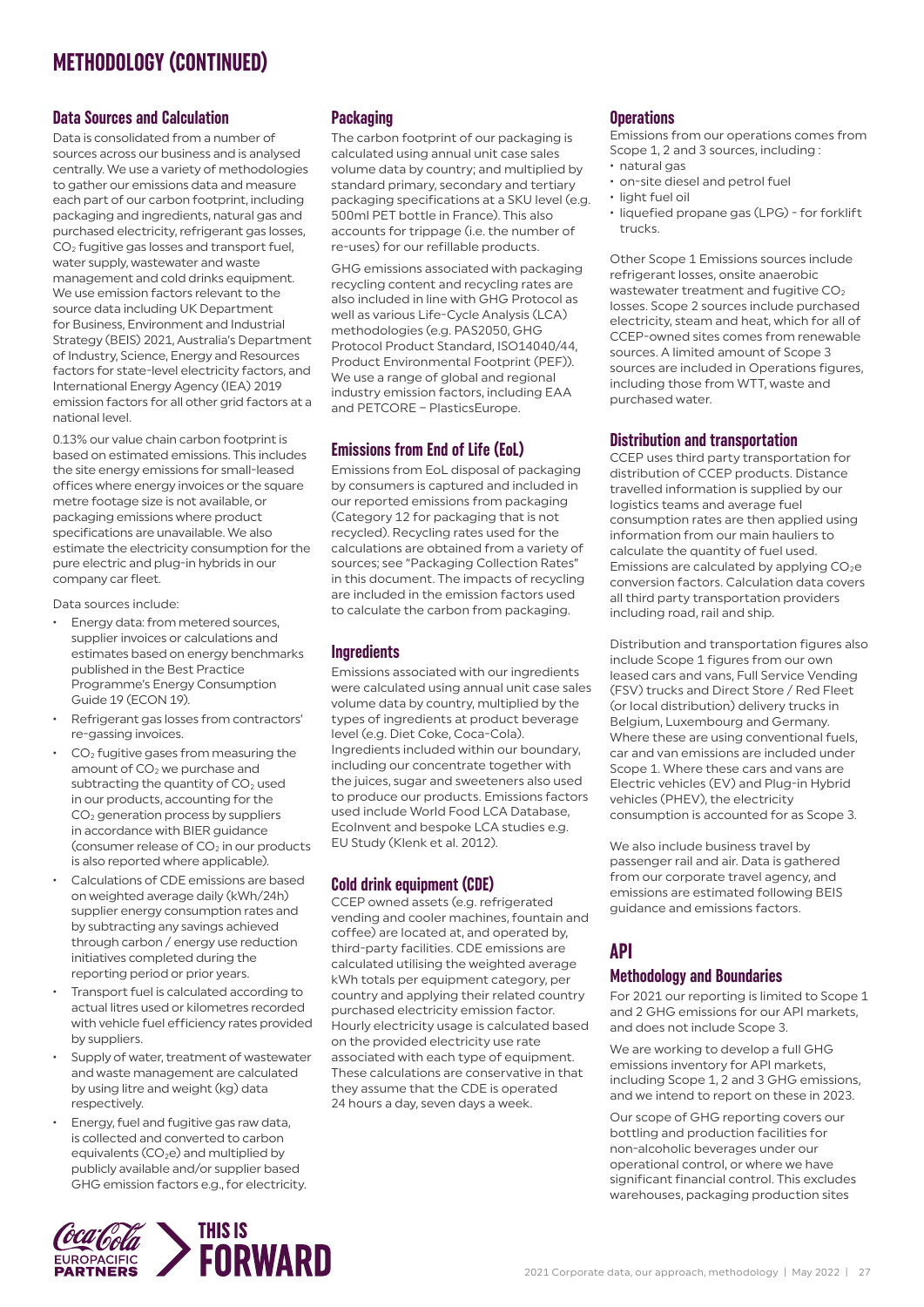and corporate offices. It also excludes emissions from our own vehicles, apart from on site vehicles such as forklift trucks, refrigerant losses or fugitive emissions of CO<sub>2</sub>.

**Scope 1** figures include direct sources of emissions such as the fuel we use for manufacturing (excluding products that contain alcohol) and on site vehicles.

**Scope 2** figures include indirect sources from the generation of electricity we use at our sites. We report against this on both a location based and a market based approach.

Our Scope 1 and 2 emissions are independent of any GHG trades, and our Scope 2 emissions are reported using both a location based and a market based approach.

We have not reported GHG intensity ratios for API, as the different scope of GHG emissions reporting compared to Europe would not allow a meaningful comparison.

## **ENERGY**

#### **Energy calculations**

Energy consumption is based upon procurement data from each site, supported by monthly site invoices. Data is captured as part of our carbon calculation model. Energy and fuel consumption data, is collected and converted to carbon equivalents  $(CO<sub>2</sub>e)$  using publicly available and supplier based GHG emission factors. Emission factors used include supplier data, BEIS 2021 and IEA 2019 emission factors.

#### **Percentage of purchased electricity sourced from renewable sources**

Calculated as the quantity of electricity purchased (in MWh) from renewable sources divided by total electricity purchased. The quantity of renewable electricity was verified through renewable electricity certificates (RECs), Large-Scale Generation Certificates (LGCs) in Australia or Power Purchase Agreements (PPAs) from our electricity suppliers in each country, and through meter readings of renewable electricity generated on site.

Figures in this calculation are based solely on the amount of electricity that CCEP purchases. In 2021, we used 11,758 GJ of electricity (0.6% of total electricity use) in leased non-manufacturing sites where we do not purchase the electricity directly. Those sites, as we do not control the electricity purchasing, use fossil fuel sources. Emissions related to the generation of electricity for these sites are included in our Scope 2 emissions.

#### **Manufacturing energy use ratio**

CCEP's manufacturing energy use ratio is calculated in line with TCCC's common KORE manufacturing standards. All sites

calculate manufacturing energy use ratio as the total of all energy consumed (MJ), divided by production volume (litres). This includes the use of diesel, natural gas (as well as other fuels used, where used in our manufacturing operations (e.g. heating, forklift trucks). The fuels used in our distribution fleet (e.g. diesel used in our trucks and vans) are not captured in the manufacturing energy use ratio.

## **WATER**

#### **Total manufacturing water use**

CCEP's total manufacturing water use is calculated in line with TCCC's common KORE manufacturing standards. All sites calculate all water used by the facility, from all sources, including municipal, groundwater (well/borehole), surface water and collected rain water, and excluding treated wastewater and replenished water returned safely to nature and the community. For API this excludes the amount of water used for the production of products that contain alcohol.

#### **Water use ratio**

CCEP's water use ratio is calculated in line with TCCC's common KORE manufacturing standards. Water use ratio is calculated as the total water (withdrawals divided by total production volumes) in CCEP's manufacturing operations. For API this excludes the amount of water used for the production of products that contain alcohol.

#### **Water Replenishment**

CCEP's total water replenishment volumes for Europe and API are sourced from TCCC. The Nature Conservancy, with support from LimnoTech and the Global Environment & Technology Foundation, helped TCCC develop methodologies to calculate the volume of water replenished using an approach based on widely accepted tools and methodologies.

In Europe, we calculate this indicator based upon the total volume of water replenished through replenishment projects divided by the total production volume produced in 22 production facilities of our 45 sites assessed as being in areas of baseline water stress. We include data from sites which may have closed during the reporting year, as water was used in production volumes during the year, for these sites.

In API, we calculate this indicator based on the volume of water replenished through replenishment projects divided by the total production volumes from all sites.

CCEP's methodology varies from the published percentage of water replenished by TCCC, as TCCC calculates this indicator based upon total sales volume within a region, and its target is to replenish all of the water it uses.

As we cannot tie sales volumes solely to areas of water stress, we have used production volumes. This differs from the methodology used by TCCC within Europe, which includes territories not part of CCEP.

## **OUR DRINKS**

#### **Total sugar Europe**

Calculation for EU total sugar is based upon 2021 unit case sales volume data, and on the basis of product calorie or sugar information per Stock-Keeping Unit (SKU). For all of the below, data is sourced from product formulations provided by TCCC and our other cross franchisors and through estimates where data is not available (e.g. data for products out of production).

#### **API**

The total sugar in our portfolio refers to all sugar used for manufacturing our beverages, either added directly like cane sugar or sucrose or naturally occurring via agricultural ingredients like fruit juices or milk.

The performance metric is expressed as a percentage decline from the baseline of 31 December 2015 of volume weighted average sugar content.

The percentage decline is expressed as: (Sugar grams per 100 ML)/SKU) x (Moving Annual Target (MAT) ex−factory sales in litres /SKU)/MAT ex−factory sales in litres

#### **Average sugar reduction per litre since 2015 and 2010**

#### **Europe**

Calculation is based upon 2015, 2010 and 2021 unit case sales volume data, and on the basis of product sugar content information, per SKU. Volumes include sparkling soft drinks, non-carbonated drinks and flavoured water only, and does not include plain water or juice.

The reduction in sugar per litre since 2015 is calculated as the total sugar (of included scope) 2021/total volume in litre (of included scope) vs total sugar (for included scope) 2010 or 2015/total volume in litre (of included scope).

#### **API (Australia, Indonesia and New Zealand only)**

Calculation is based upon 2015 and 2021 unit case sales volume data, and on the basis of product sugar content information, per SKU. Volumes include sparkling soft drinks, non-carbonated drinks, water, flavoured water, juice and dairy, excluding products that contain alcohol.

The reduction in sugar per litre since 2015 is calculated based on the total portfoliowide weighted volume average sugar content measured in grams per 100ml since 2015.